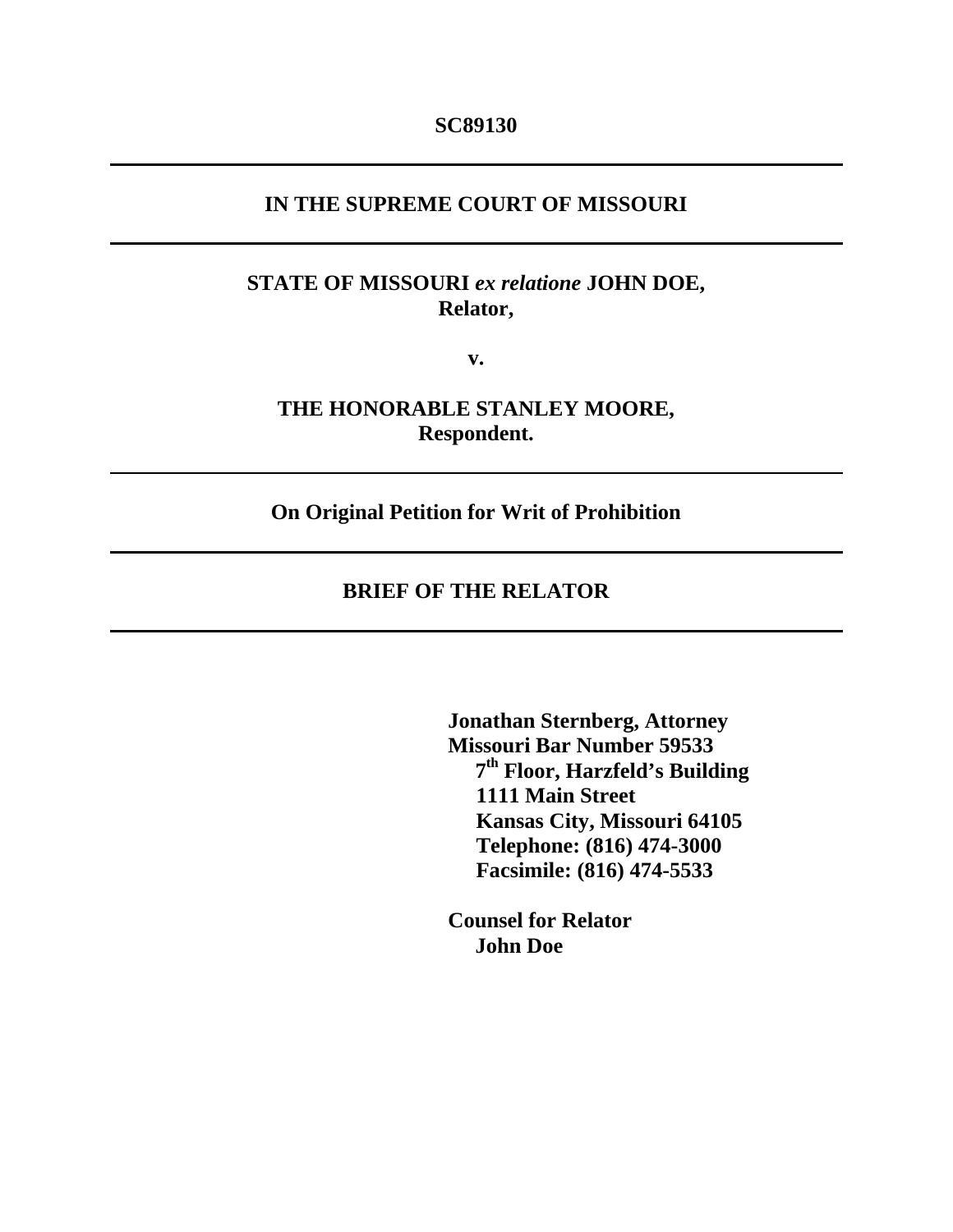# **Table of Contents**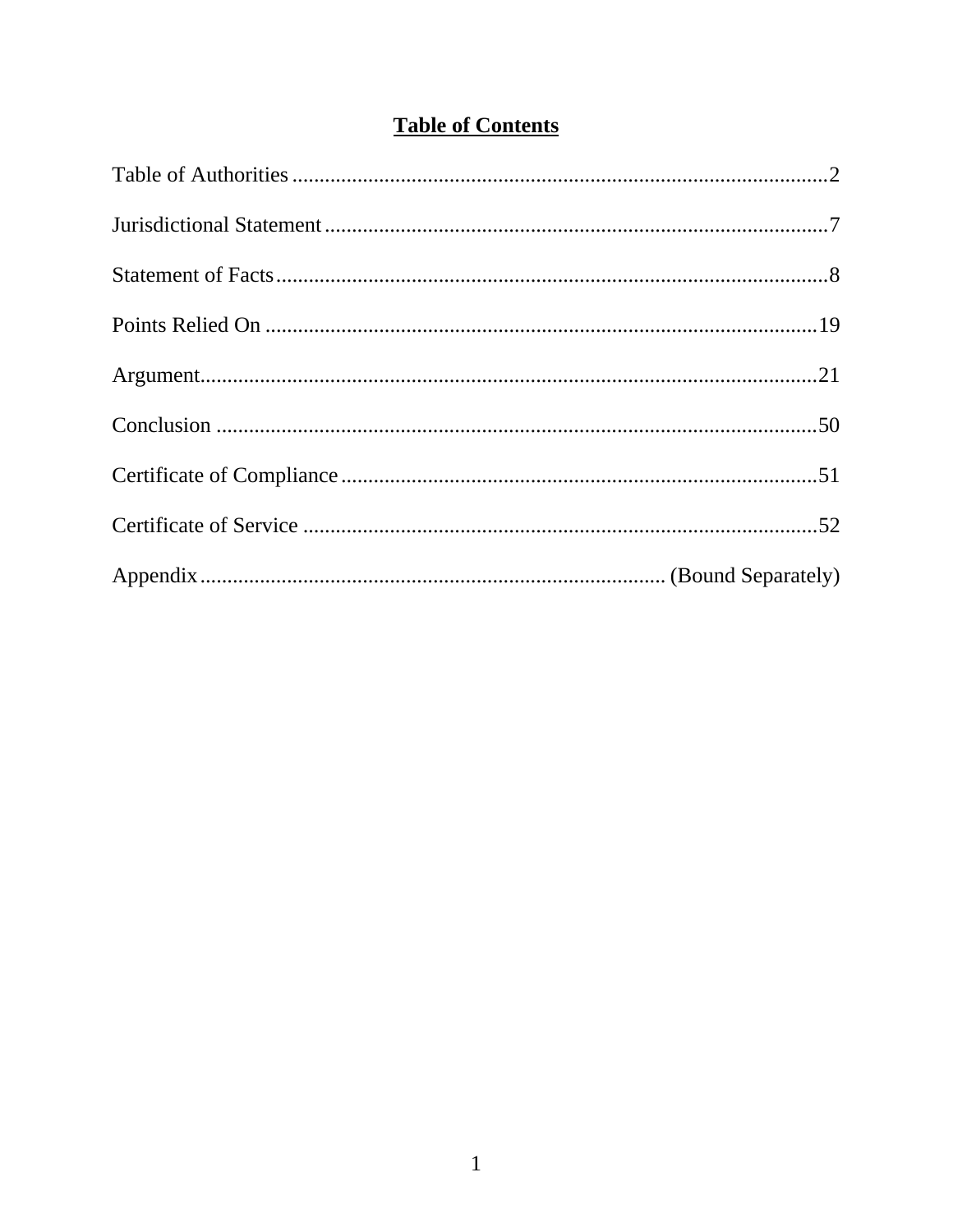## **Table of Authorities**

| <b>Cases</b>                      |
|-----------------------------------|
| Doe v. Blunt,                     |
|                                   |
| Doe v. Otte,                      |
|                                   |
| Doe v. Phillips,                  |
|                                   |
| Gall v. United States,            |
|                                   |
| Griffin v. Wisconsin,             |
|                                   |
| Kennedy v. Mendoza-Martinez,      |
|                                   |
| R.L. v. Mo. Dept. of Corrections, |
|                                   |
| R.W. v. Sanders,                  |
|                                   |
| Smith v. Doe,                     |
|                                   |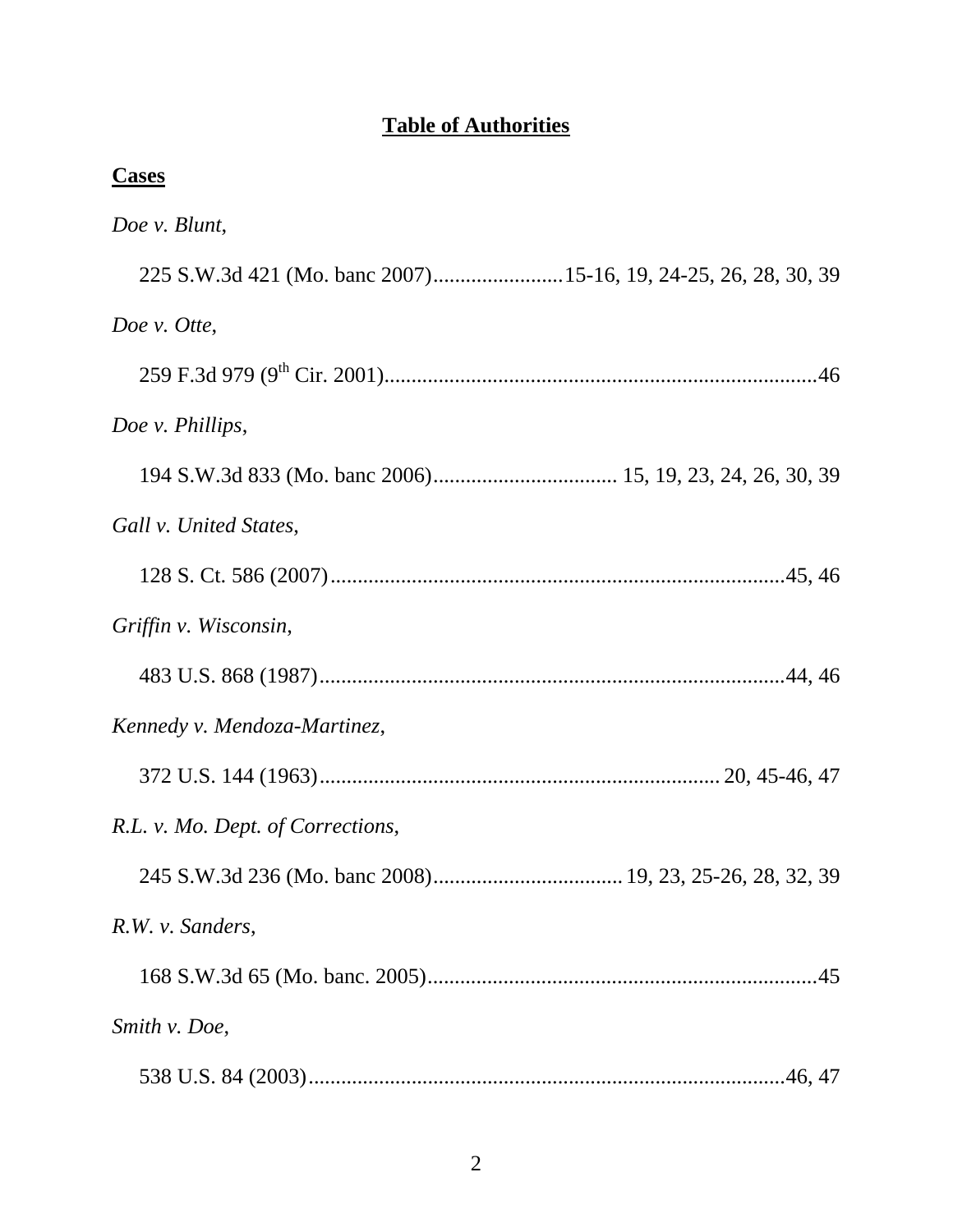| Squaw Creek Drainage Dist. v. Turney,      |
|--------------------------------------------|
|                                            |
| State ex rel. Cavallaro v. Groose,         |
|                                            |
| State ex rel. Dir. of Revenue v. Gaertner, |
|                                            |
| State ex rel. Proctor v. Bryson,           |
|                                            |
| State ex rel. St. Louis County v. Stussie, |
|                                            |
| State v. Hillis,                           |
|                                            |
| State v. Lawhon,                           |
|                                            |
| State v. McCoy,                            |
|                                            |
| State v. Pollard,                          |
|                                            |
| State v. Welsh,                            |
|                                            |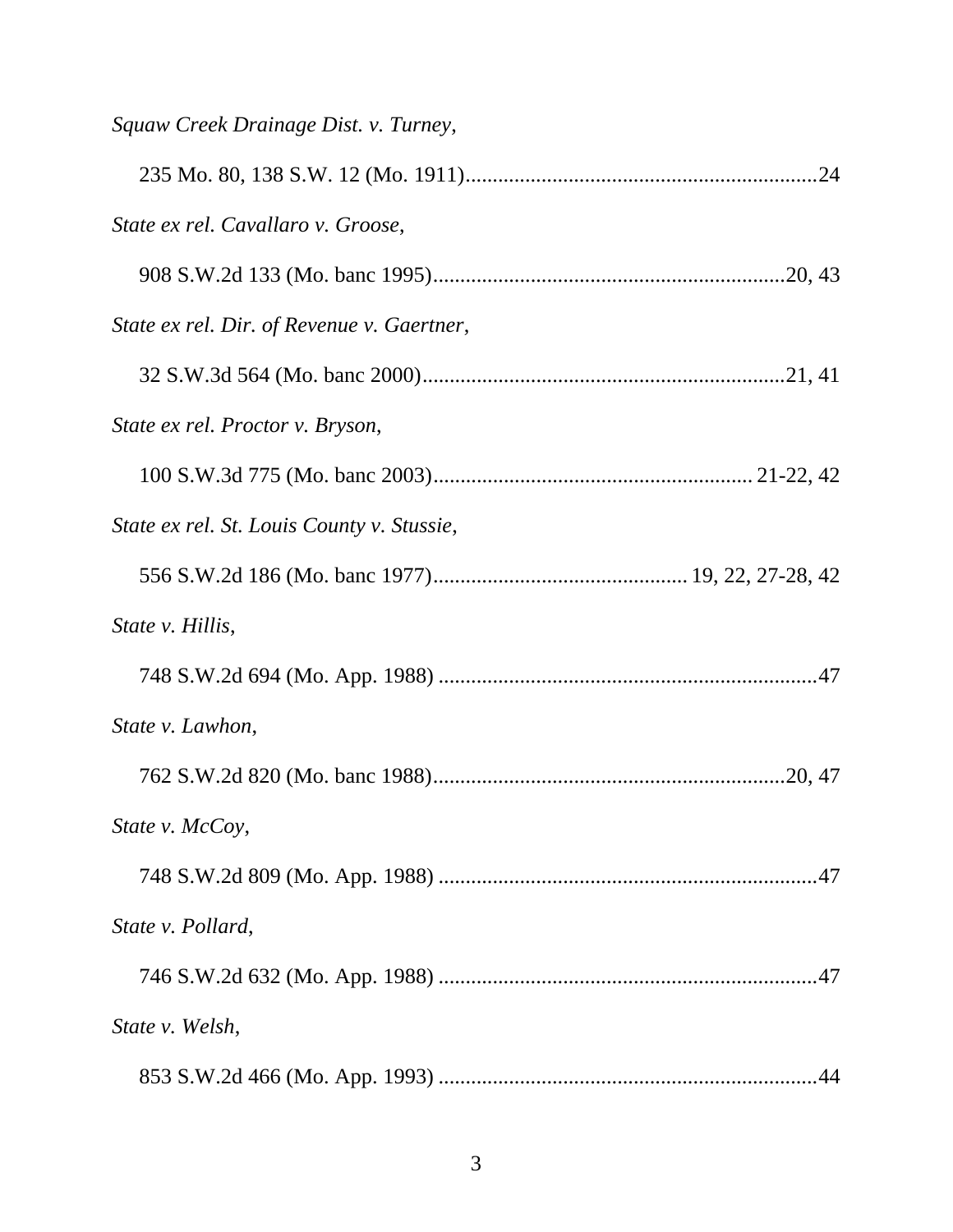| State v. Wiley, |  |
|-----------------|--|
|-----------------|--|

| State v. Williams,                  |
|-------------------------------------|
|                                     |
| Thomas v. Mead,                     |
|                                     |
| United States v. Knights,           |
|                                     |
| United States v. Soto-Olivas,       |
|                                     |
| Weaver v. Graham,                   |
|                                     |
| <b>Revised Statutes of Missouri</b> |
|                                     |
|                                     |
|                                     |
|                                     |
|                                     |
|                                     |
|                                     |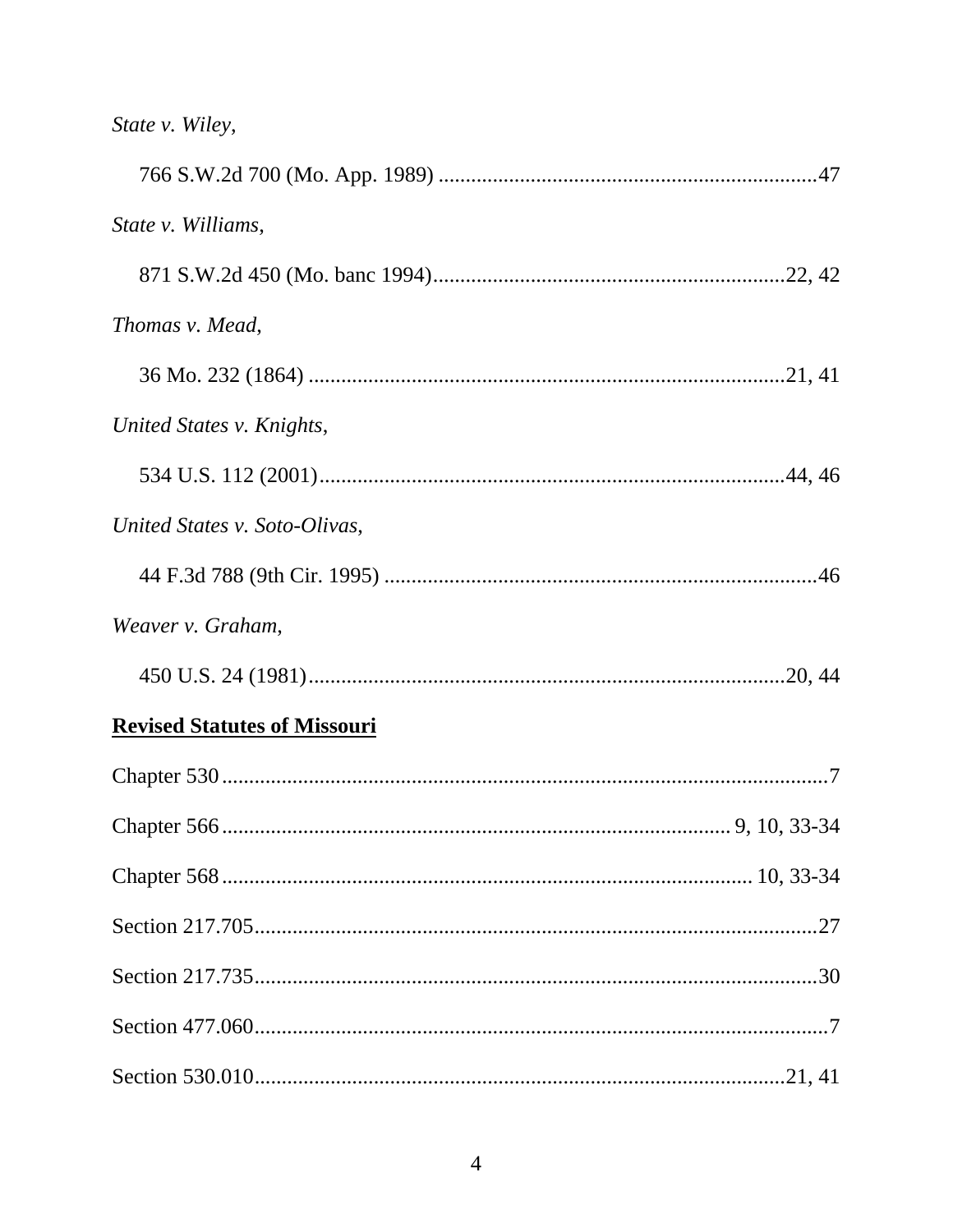# **Missouri Supreme Court Rules**

## **Constitution of Missouri**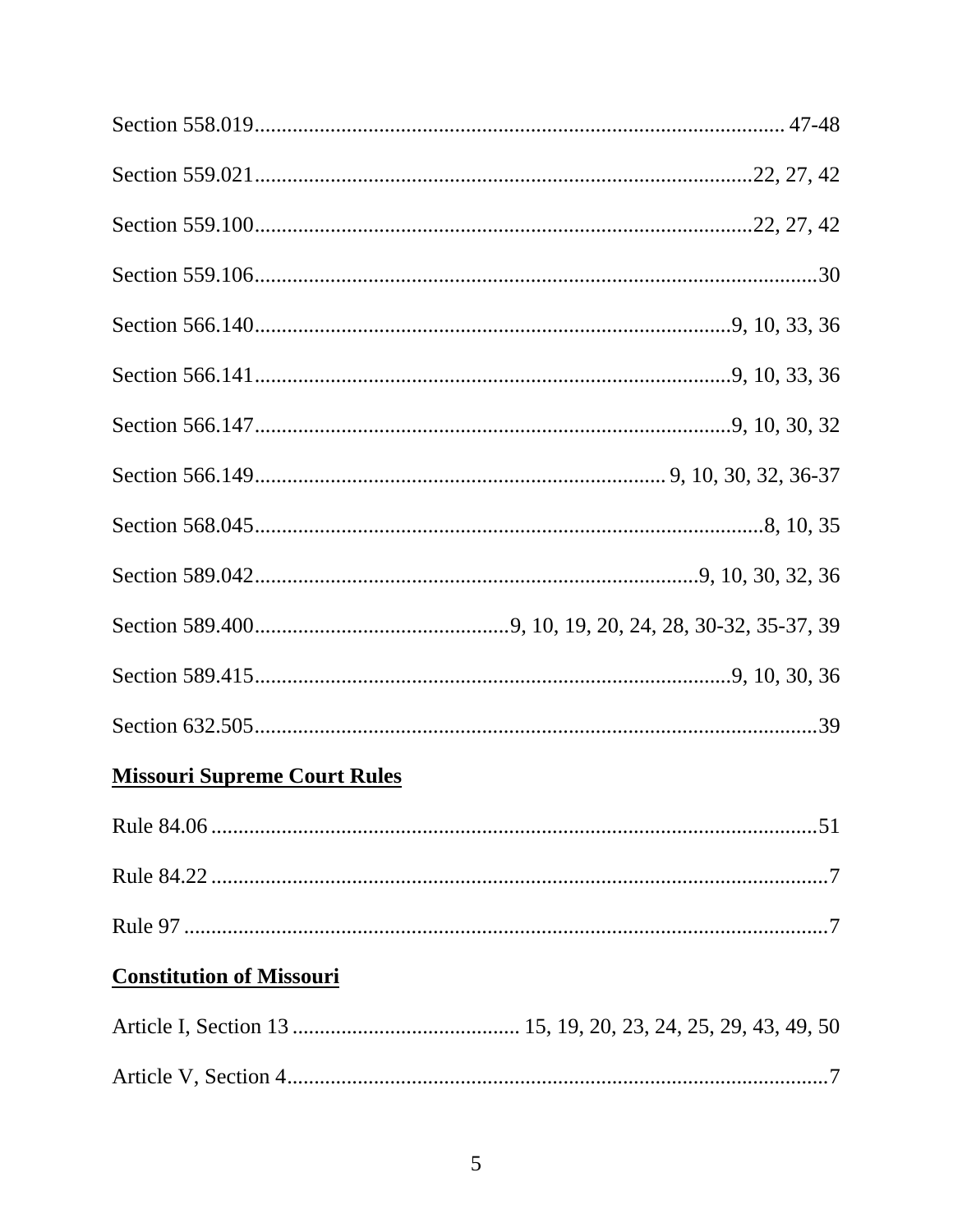| <b>Constitution of the United States</b> |  |
|------------------------------------------|--|
|                                          |  |
| <b>Other Constitutions</b>               |  |
|                                          |  |
|                                          |  |
|                                          |  |
|                                          |  |

# **Regulations of the Missouri Division of Probation and Parole**

| <b>ORANGE BOOK, Rules and Regulations Governing the Conditions of Probation,</b> |
|----------------------------------------------------------------------------------|
|                                                                                  |
| WHITE BOOK, Rules and Regulations Governing the Conditions of Probation,         |
|                                                                                  |

## **Treatises**

| Deborah H. Rulo, Can We Identify the Sexual Predator by Use of Penile  |  |  |  |
|------------------------------------------------------------------------|--|--|--|
| <i>Plethysmography?</i> , available online at http://www.forensic-     |  |  |  |
| evidence.com/site/Behv_Evid/BeE00005_2.html (1999) (retrieved April 6, |  |  |  |
|                                                                        |  |  |  |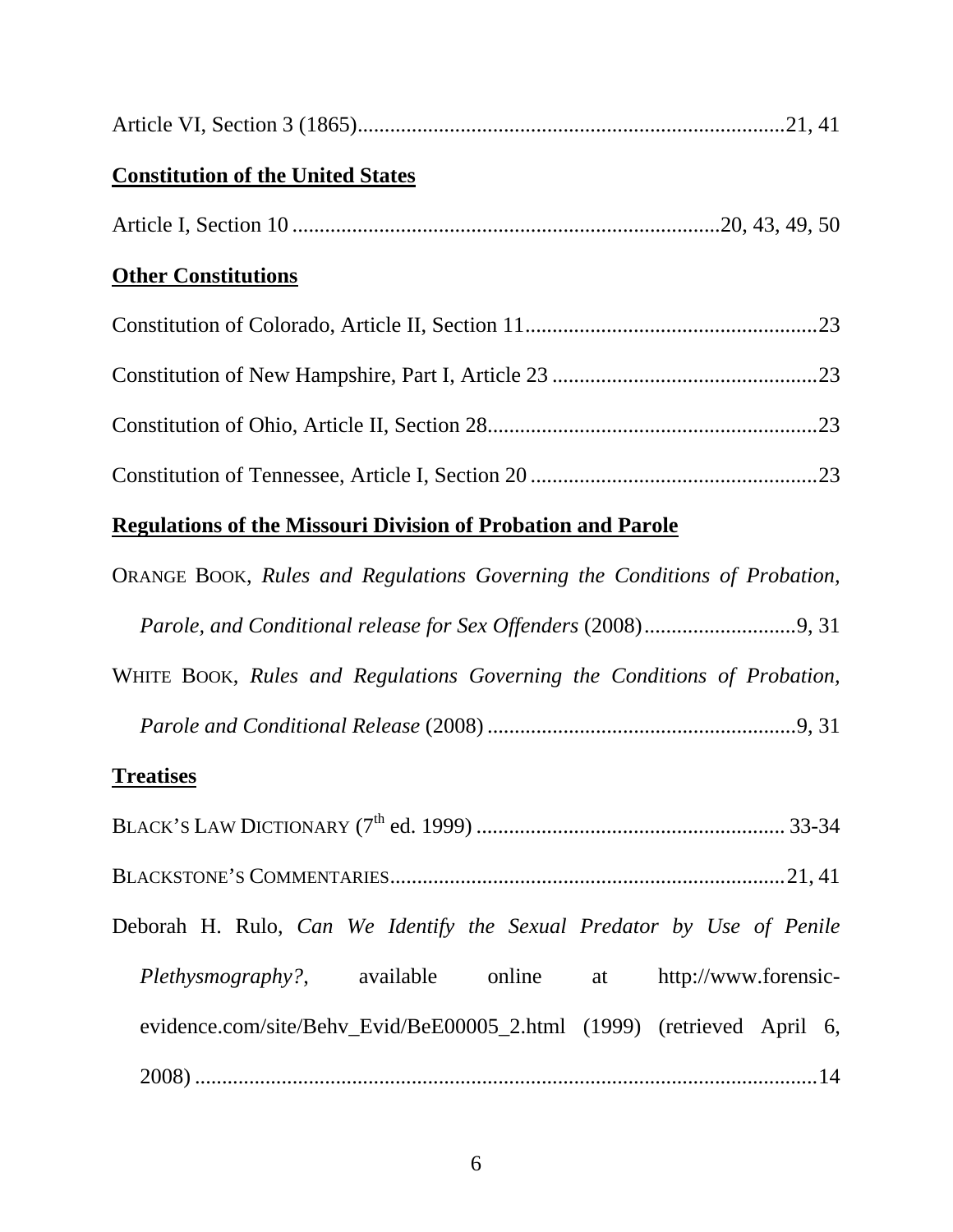#### **Jurisdictional Statement**

 This case is an original action in prohibition before this Honorable Court. Relator challenges the constitutionality of two non-appealable orders which Respondent entered in the underlying case. The Honorable Stanley Moore, in his official capacity as Circuit Judge of the Circuit Court of Moniteau County, is the Respondent.

 Because a circuit court is the Respondent, adequate relief in prohibition cannot be afforded by application to any other circuit court. Supreme Court Rule 84.22(a).

 Relator previously filed a Petition for Writ of Prohibition before the Missouri Court of Appeals, Western District, as under § 477.060, R.S.Mo., venue lay therein. The Court of Appeals denied Relator's Petition without opinion on February 22, 2008. A denial of a writ petition without opinion is not appealable. Instead, to seek further review, the Relator must file a new petition in a higher court. Accordingly, Relator filed a Petition for Writ of Prohibition in this Court. This Court entered its Preliminary Writ of Prohibition on February 29, 2008. Relator seeks this Court to make permanent its Preliminary Writ.

 Therefore, pursuant to Article V, § 4, of the Constitution of Missouri, Chapter 530, R.S.Mo., and Supreme Court Rules 97 and 84.22, *et seq.*, jurisdiction lies in this Court.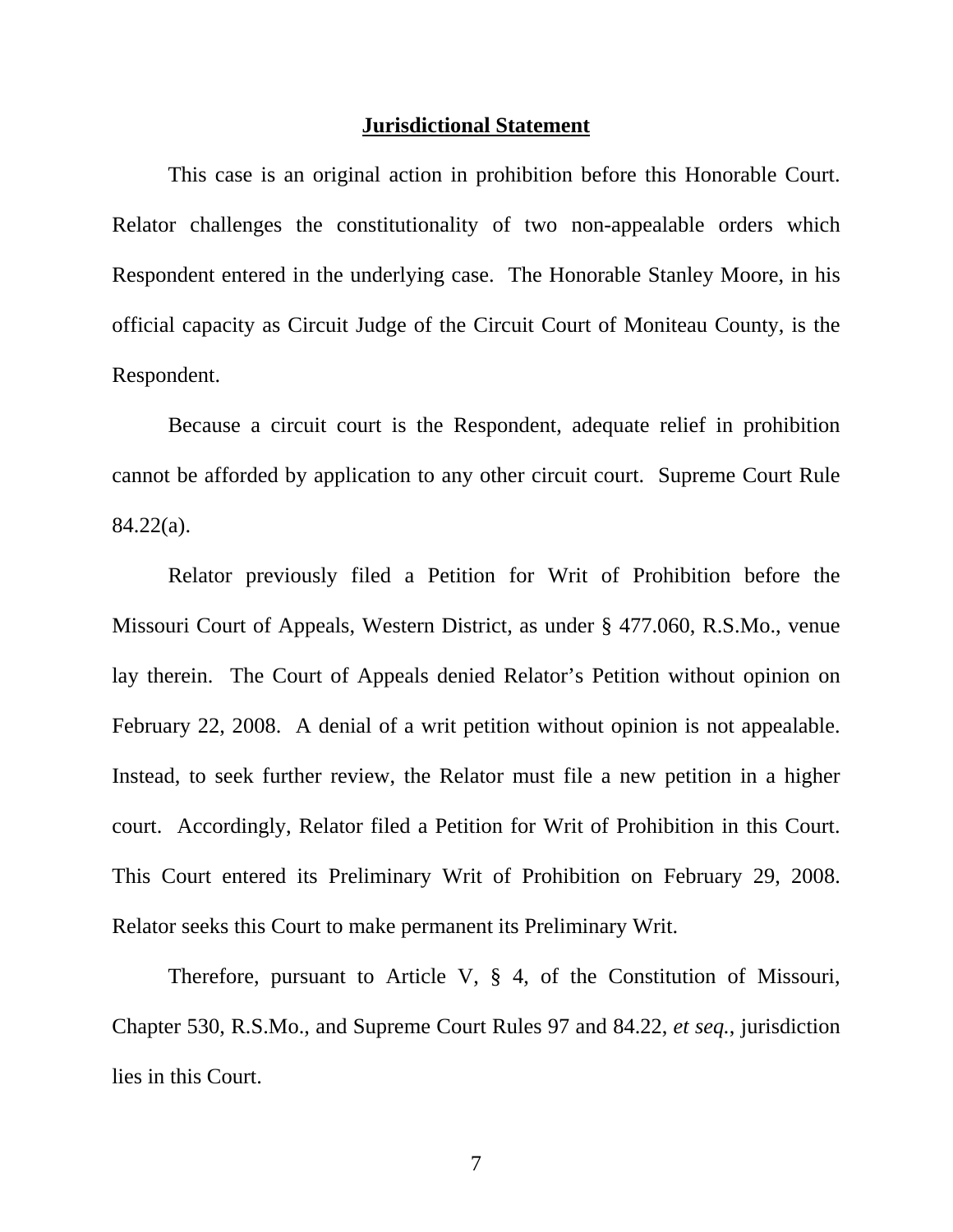#### **Statement of Facts**

 On March 6, 2006, before the Circuit Court of Moniteau County, Relator John Doe pleaded guilty to the crime of endangering the welfare of a child in the first degree, a class C felony under § 568.045, R.S.Mo. (Appendix, p. A3). Relator's plea was pursuant to a specific plea agreement with the Moniteau County Prosecutor (Appx. A15, A18). On July 3, 2006, the circuit court accepted the plea agreement and, pursuant to it, granted Relator a suspended imposition of sentence contingent upon five years probation with the Missouri Division of Probation & Parole (Appx. A3, A10-A11).

Along with its Judgment, the circuit court, presided over by the Honorable Peggy Richardson, ordered a variety of "special conditions of probation" (Appx. A12-A13). Paragraph fourteen of the "special conditions" originally read "Defendant shall successfully complete the Missouri Sex Offender Program (Appx. A13). Judge Richardson drew a thick line with a pen through the words "Missouri Sex Offender Program," handwrote in its place "Over-the-Walls Program," and signed her initials in the left margin (Appx. A13). Relator interpreted this as *specifically* excluding him from being supervised as a sex offender (Appx. A15, A18). Had Relator been told that he would be supervised as a sex offender, he would not have pleaded guilty, but instead would have proceeded to trial (Appx. A15-A16, A18-A19).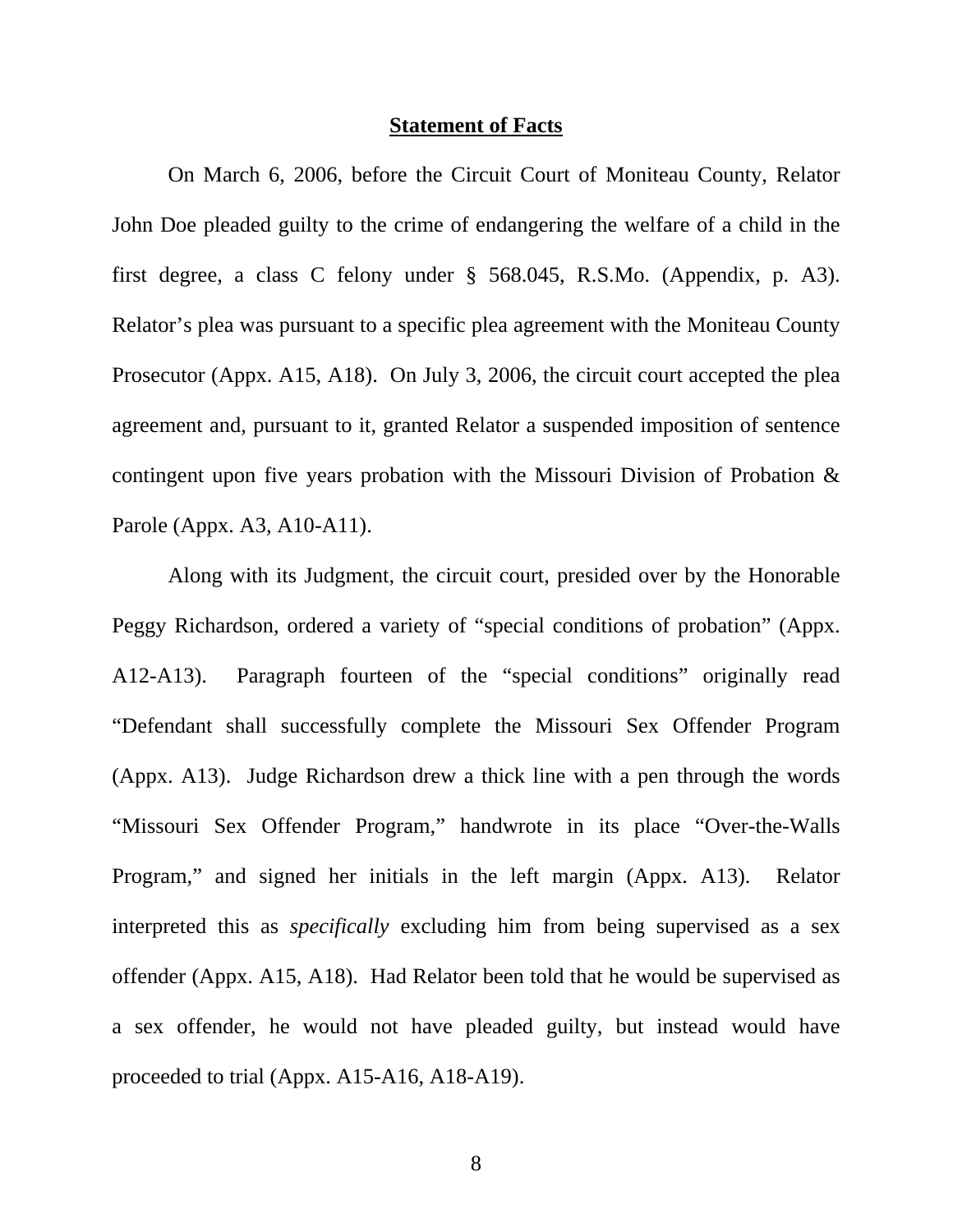Missouri's Sex Offender Registration Act (SORA), § 589.400, R.S.Mo., *et seq.*, which was enacted in 1994, requires persons who pleaded guilty to or were convicted of one of the offenses listed in § 589.400 to register with their local county sheriff's office as a sex offender (Appx. A30-A32). Under § 589.415, R.S.Mo., these persons are deemed "sex offenders" for the purposes of probation and parole (Appx. A34). They are supervised according to the Division of Probation & Parole's (the "Division's") ORANGE BOOK, *Rules and Regulations Governing the Conditions of Probation, Parole, and Conditional release for Sex Offenders* (Appx. A81-A97), rather than its WHITE BOOK, *Rules and Regulations Governing the Conditions of Probation, Parole and Conditional Release* (Appx. A98-A107).

Unlike other probationers, as a condition of their probation and parole, persons covered under SORA face the potential of their home computer being seized by their probation officer at any time under § 589.042, R.S.Mo. (Appx. A33). These persons also face a variety of other restrictions on where they may live, as detailed in §§ 566.147 and 566.149, R.S.Mo. (Appx. A37-A38). As well, like persons convicted of an offense in Chapter 566, R.S.Mo., "Sexual Offenses," they face a specialized and rigorous psychological treatment scheme under §§ 566.140 and 566.141, R.S.Mo. (Appx. A35-A36).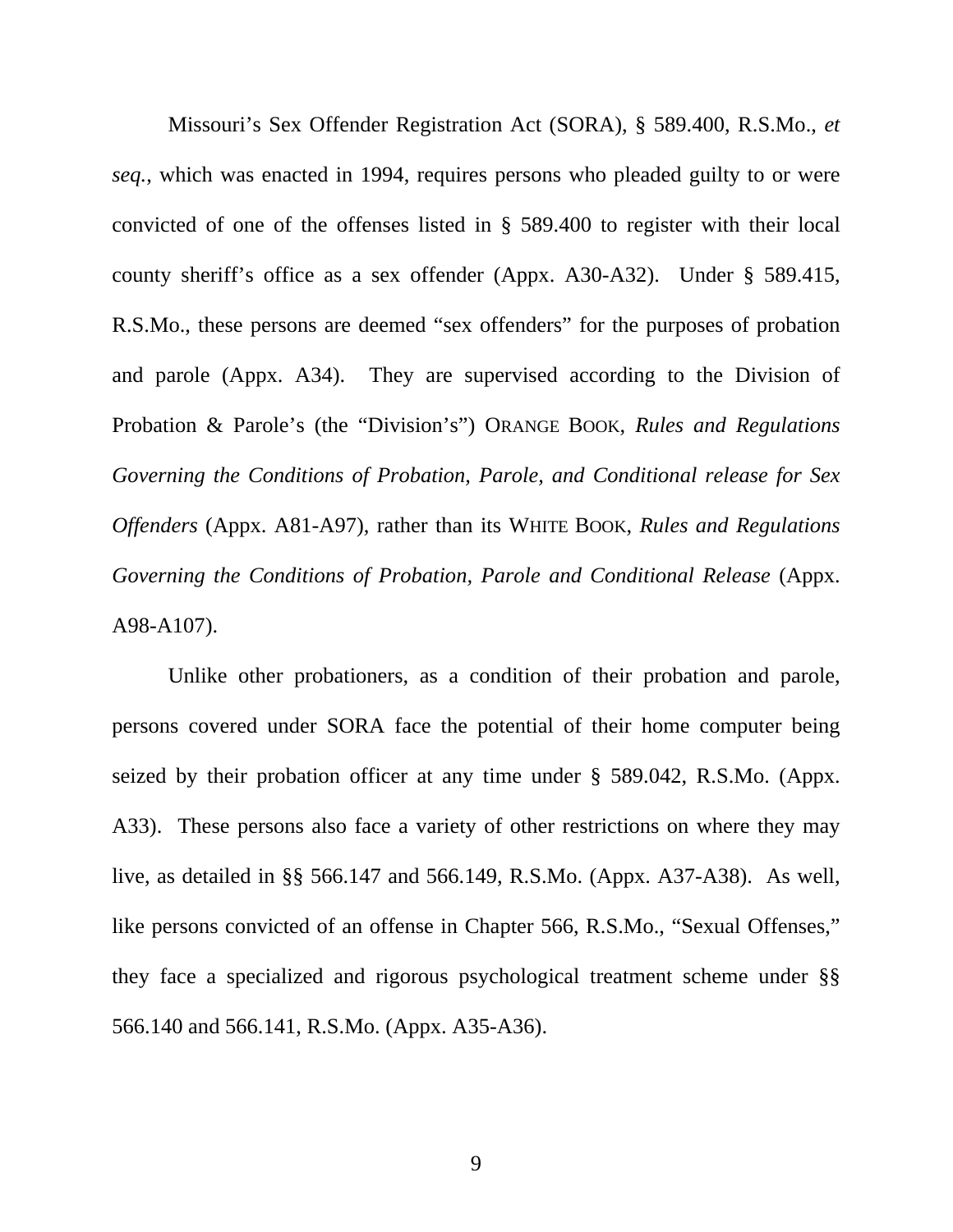At the time Relator pleaded guilty in March of 2006, neither SORA nor any of the other special probation conditions or registration provisions which are particular to "sex offenders" under the law of Missouri applied to the crime of endangering the welfare of a child in the first degree (Appx. A39-A80). That crime is contained in Chapter 568, "Offenses Against the Family," rather than Chapter 566, "Sexual Offenses." Effective June 5, 2006, however, the 93<sup>rd</sup> Missouri General Assembly passed H.B. 1698, which broadened SORA's definition of a sex offender in § 589.400, R.S.Mo., to include "[a]ny person who, since July 1, 1979, has been or is hereafter convicted of, been found guilty of, or pled guilty or *nolo contendere* to committing, or attempting to commit ... endangering the welfare of a child under Section 568.045, R.S.Mo., when the endangerment is sexual in nature" (Appx. A61).

In so doing, H.B. 1698 also added Relator's offense to the other provisions detailing the other restrictions on "sex offenders" contained in §§ 589.042, 589.415, 566.140, 566.141, 566.147, and 566.149, (Appx. A33-A38), and made persons convicted of this crime applicable for probation under the Division's ORANGE BOOK, rather than its WHITE BOOK (Appx. A83). Before this change in the law, the offense of endangering the welfare of a child in the first degree was not a "sex offense," and persons convicted of this offense were not "sex offenders" and could not have been treated as such (Appx. A61, A92-A93).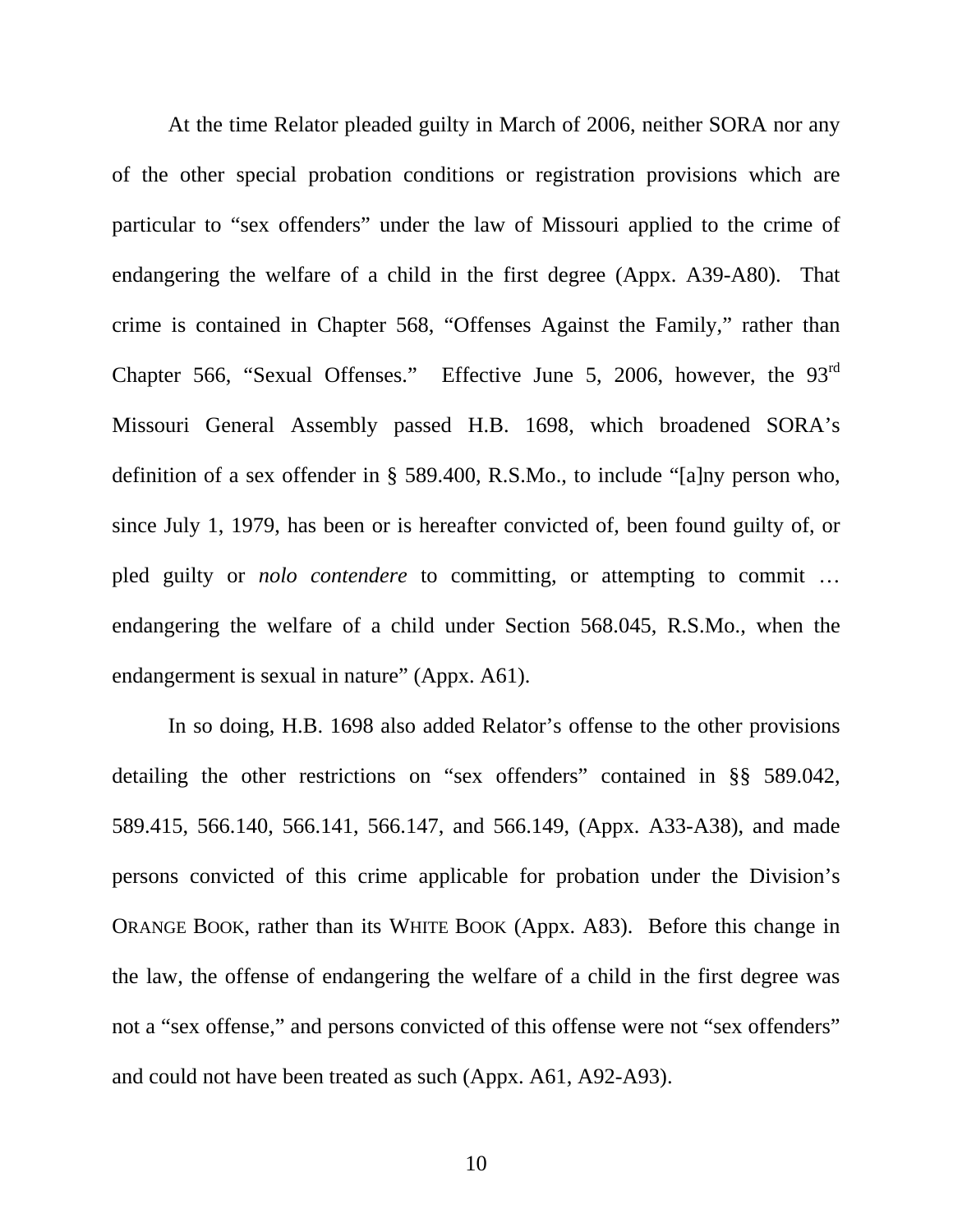In August of 2006, in a letter and an "investigation report," the Division asked the circuit court to approve a change of Relator's probation status to that of sex offender (Appx. A4, A15, A18). Relator's counsel never was given any copy of the letter or the report, never had notice of them prior to their submission to the circuit court, and never had the opportunity to challenge them (Appx. A16, A19).

On September 7, 2006, the circuit court, then presided over by the Honorable Jack Bennett, ordered that Relator's probation be modified to add two special conditions: "(1) Defendant shall be evaluated by Doctor chosen by P&P to determine his need for treatment and shall successfully complete all treatment as recommended. (2) Defendant shall be supervised as a sex offender" (Appx. A15- A16, A18-A19). Twenty days later, Relator filed an objection to the court's order, as well as an alternative Motion to Rescind Guilty Plea and Request for Jury Trial (Appx. A5, A16, A-18).

On December 4, 2006, with the Honorable Greg Kays presiding, the circuit court heard Relator's motions and removed the added condition requiring a doctor's evaluation without any ruling on the motions (Appx. A5). On March 15, 2007, with Respondent, the Honorable Stanley Moore, presiding, the circuit court again took up Relator's motions challenging the change in his probation status, sustained Relator's objection to supervision as a sex offender and removed the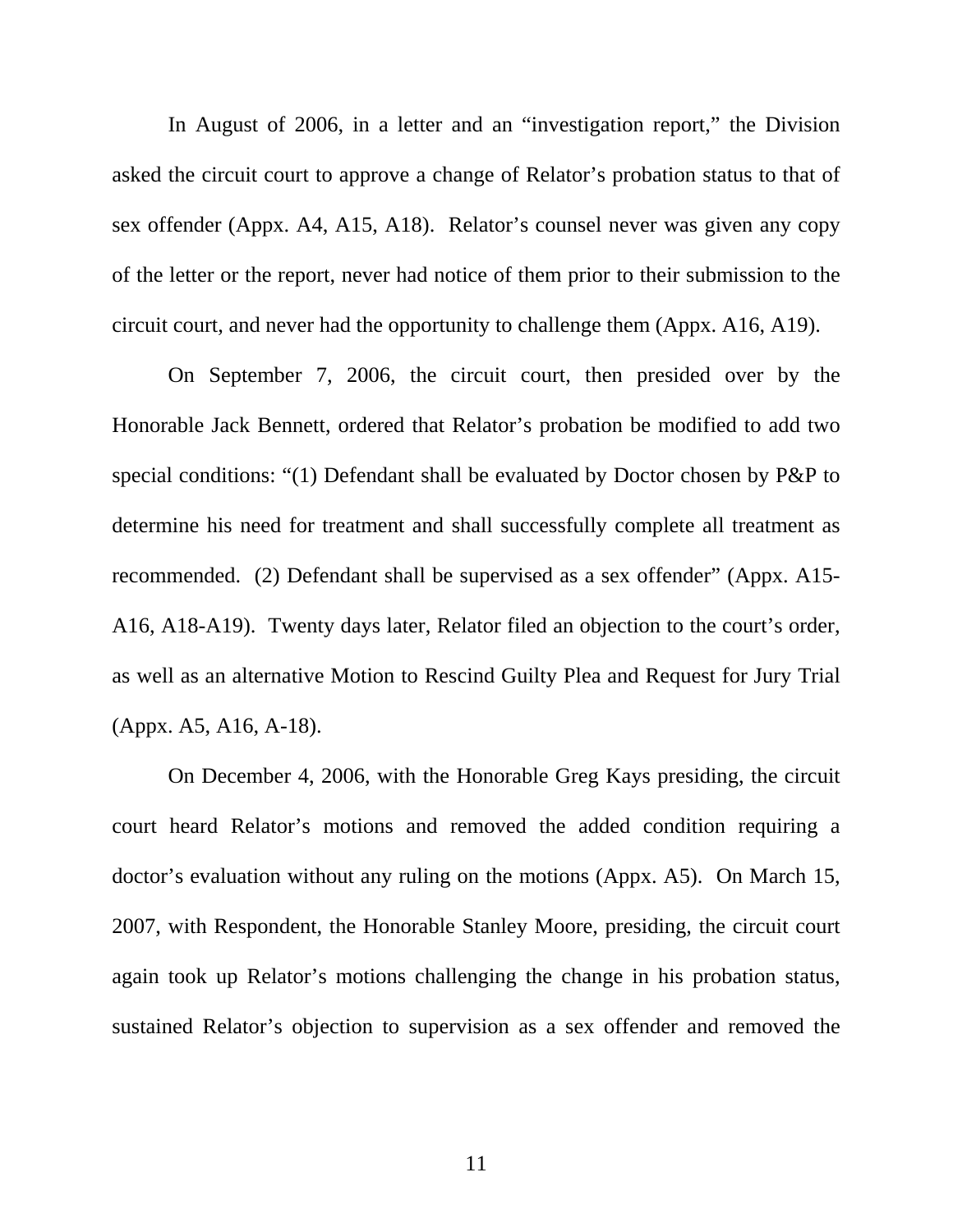condition of being supervised as a sex offender, returning Relator to his original probation conditions (Appx. A6).

The Division, however, continued to request approval that Relator be supervised as a sex offender and undergo evaluation by one of the Division's doctors (Appx. A7). After a hearing on May 7, 2007, because "it appears Probation & Parole require that Defendant be supervised as a sex offender and evaluated as such by a physician of their choice," Respondent acceded to the Division's request and entered an Order "that Defendant be supervised as a sex offender and evaluated by a physician at the direction of Probation and Parole" Appx. A7). Finally, on December 13, 2007, after receiving another request from the Division, the circuit court ordered that as an *additional* probation condition, Relator attend and successfully complete "sex offender treatment" with a treatment provider approved by the Division (Appx. A7-A8).

The new sex offender requirements placed on Relator are detailed in the "Sex Offender Supervision Agreement," the "Sex Offender Supervision Directives," and the Order of Probation Amended, which the Division initially made Relator sign on May 15, 2007, before Respondent's final order of December 13, 2007 (Appx. A21-A24). Among other things, the new requirements, which he did not face before the change in his probation status, demand that Relator:

• Register as a sex offender (Appx. A21);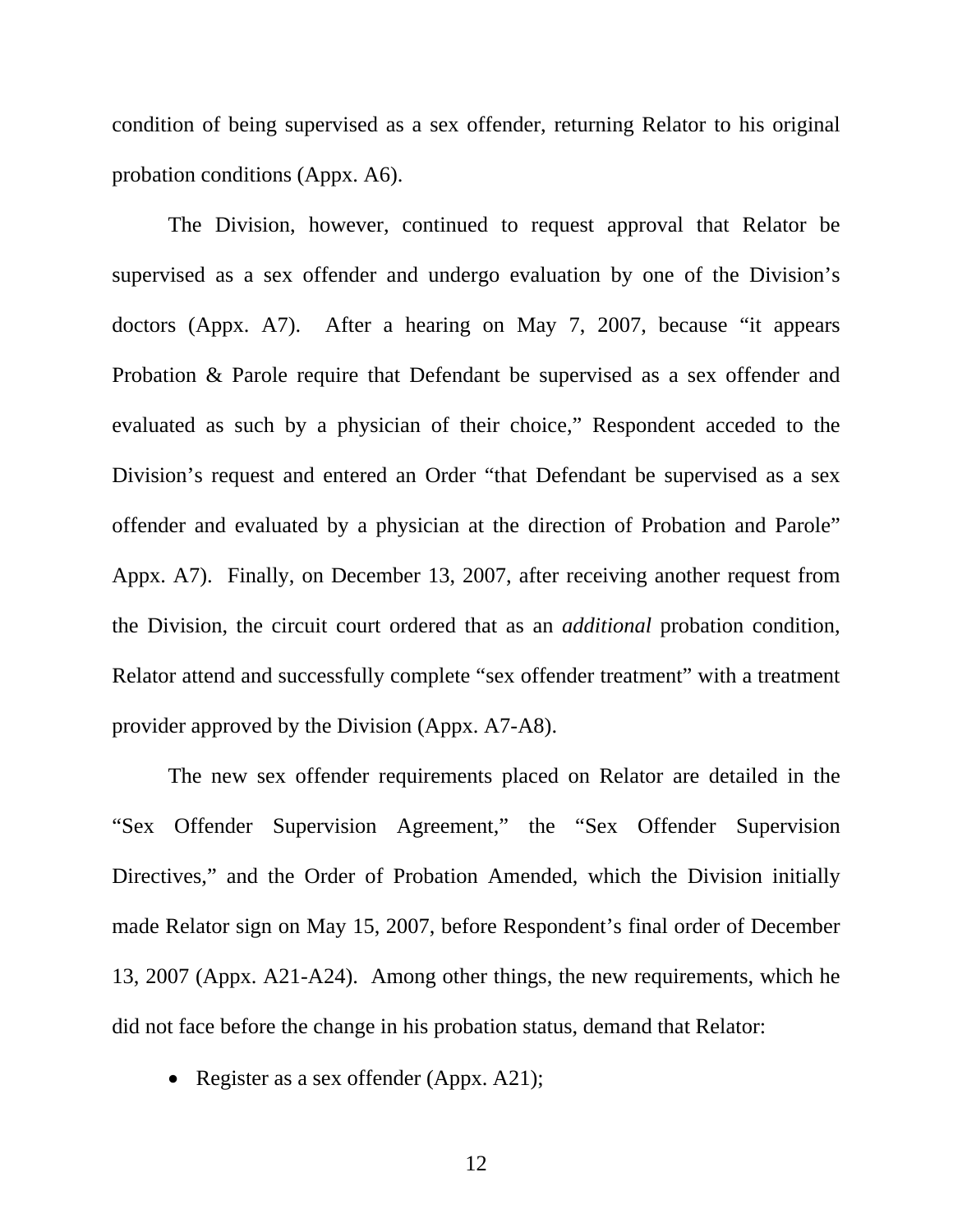- Receive approval of his residence and employment (Appx. A21);
- Advise all adult members of his household of his conviction (Appx. A21);
- Report the names, dates of birth, and gender of all persons residing with him (Appx.  $A21$ );
- Submit, at his own expense, to treatment procedures required by his supervising officer, including polygraphs or penile plethysmographs (Appx. A21);
- Not have any unsupervised contact with any person age 16 or under, or any incapacitated person (Appx. A21);
- Avoid parks, schools, daycare centers, toy stores, pools, carnivals, or other places where children are known to frequent; not possess or access any pornographic material (Appx. A21);
- Allow his supervising officer to have access to his home and all the occupants (Appx. A22);
- Inform his employer of his offense (Appx. A22);
- Not travel for employment purposes (Appx. A22);
- Not leave Jackson or Cass County without prior permission (Appx. A22);
- Abide by a curfew of 11:00 p.m. Sunday through Thursday, and midnight on Friday and Saturday (Appx. A22);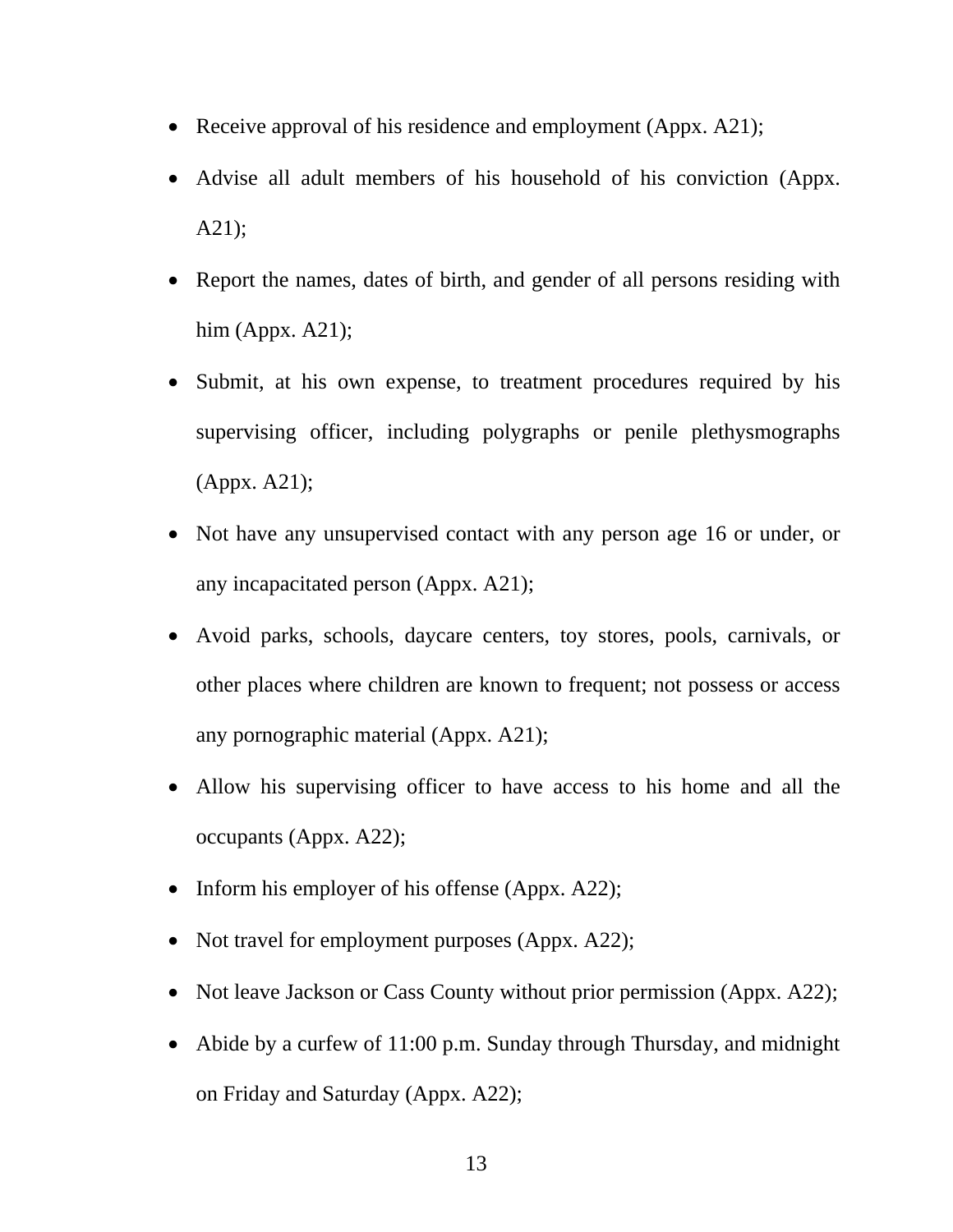- Not view any sexually-oriented videotapes, television shows, films, or pictures (Appx. A21, A22);
- Not miss any sex offender treatment sessions (Appx. A22); and
- Not use the internet without prior permission by his supervising officer (Appx. A22).

Relator's probation officer has explained that as a result of these conditions, Relator may not watch subscription cable television networks like HBO and Showtime (Relator's Petition for Writ of Prohibition, p. 12). He may not pick up his fiancée from her place of employment, a school where she is employed as a teacher (Petition 12). He may not use the internet (Appx. A22). He cannot travel freely within Missouri (Appx. A22). He cannot possess any pornography (Appx. A21). He can be forced, at his own expense, to undergo testing on a polygraph or penile plethysmograph (Appx. A21). A penile plethysmograph is a device which measures changes in penile volume in response to the subject viewing sexuallystimulated photographs while the subject's penis is strapped to the machine. *See* Deborah H. Rulo, *Can We Identify the Sexual Predator by Use of Penile Plethysmography?*, located at http://www.forensicevidence.com/site/Behv\_Evid/BeE00005\_2.html (1999) (retrieved April 6, 2008)). At a cost to him of \$40.00 per week, he must attend both weekly solo counseling and group counseling with other "sex offenders" (Petition 12-13). He will face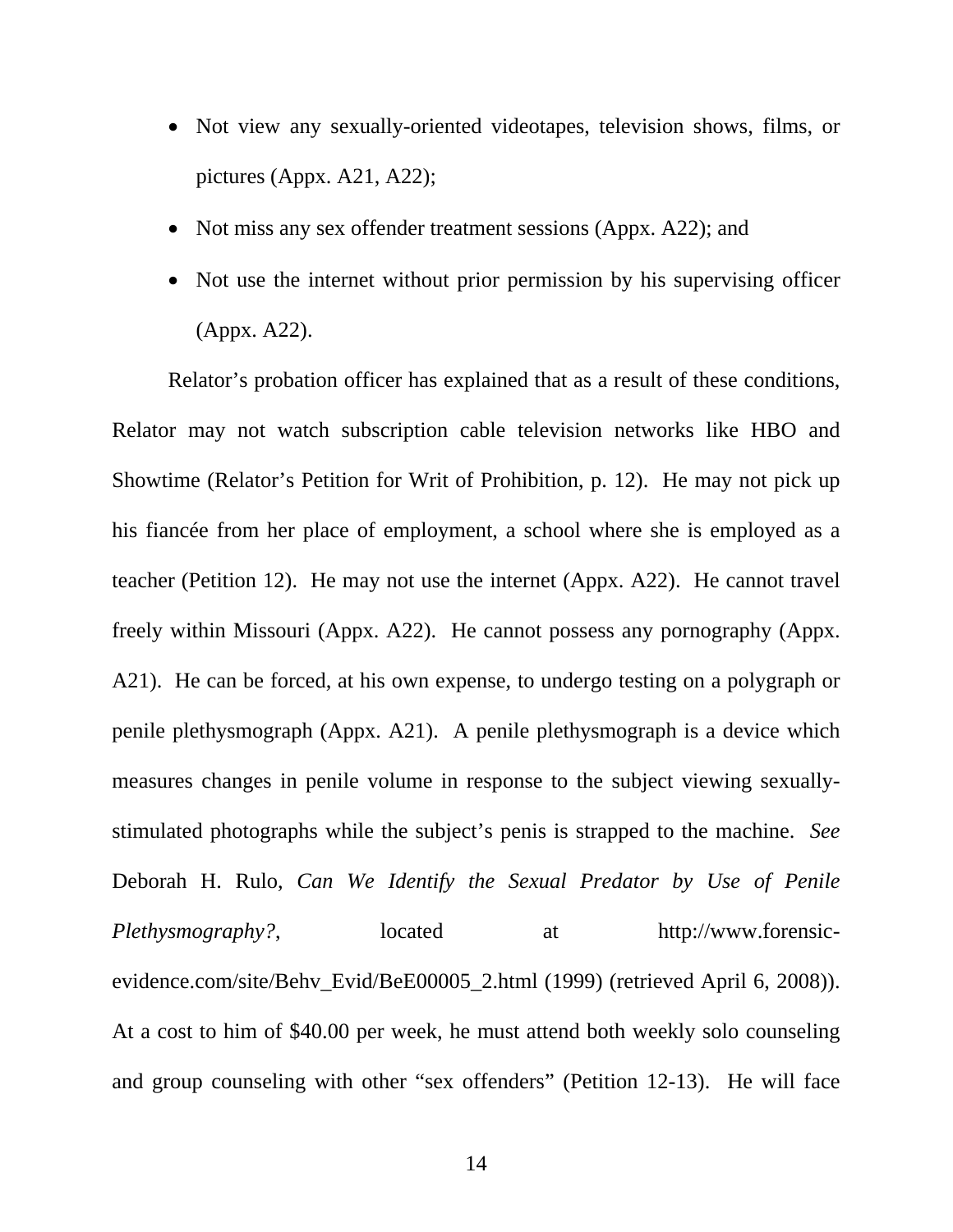these new duties, obligations, and disabilities for the next three-and-a-half years, the duration of his probation (Appx. A3).

In June of 2006, in *Doe v. Phillips*, this Court held that the retrospective application of SORA's registration provisions to persons who pleaded guilty or were convicted of a registrable offense before SORA was enacted violates the bar on laws retrospective in operation contained in Article I, § 13, of the Constitution of Missouri. 194 S.W.3d 833, 852 (Mo. banc 2006). The Court held that SORA's registration provisions were constitutionally inapplicable to persons convicted of covered crimes in the original Act after January 1, 1995, "based solely on their preact criminal conduct." *Id.* at 852. The Court noted that the registration provisions could not be applied to most of the Relators in that case, who were convicted before SORA originally was enacted in 1995, because applying the Act to them "specifically requires the Does to fulfill a new obligation and imposes a new duty to register and to maintain and update the registration regularly, based solely on their offenses prior to its enactment. This … violates our constitutional bar on laws retrospective in operation." *Id.*

Less than a year later, in *Doe v. Blunt*, this Court applied *Phillips* to persons who pleaded guilty to or were convicted of an offense before § 589.400, R.S.Mo., was amended to include that offense. 225 S.W.3d 421, 422 (Mo. banc 2007). In a concise opinion, the Court held that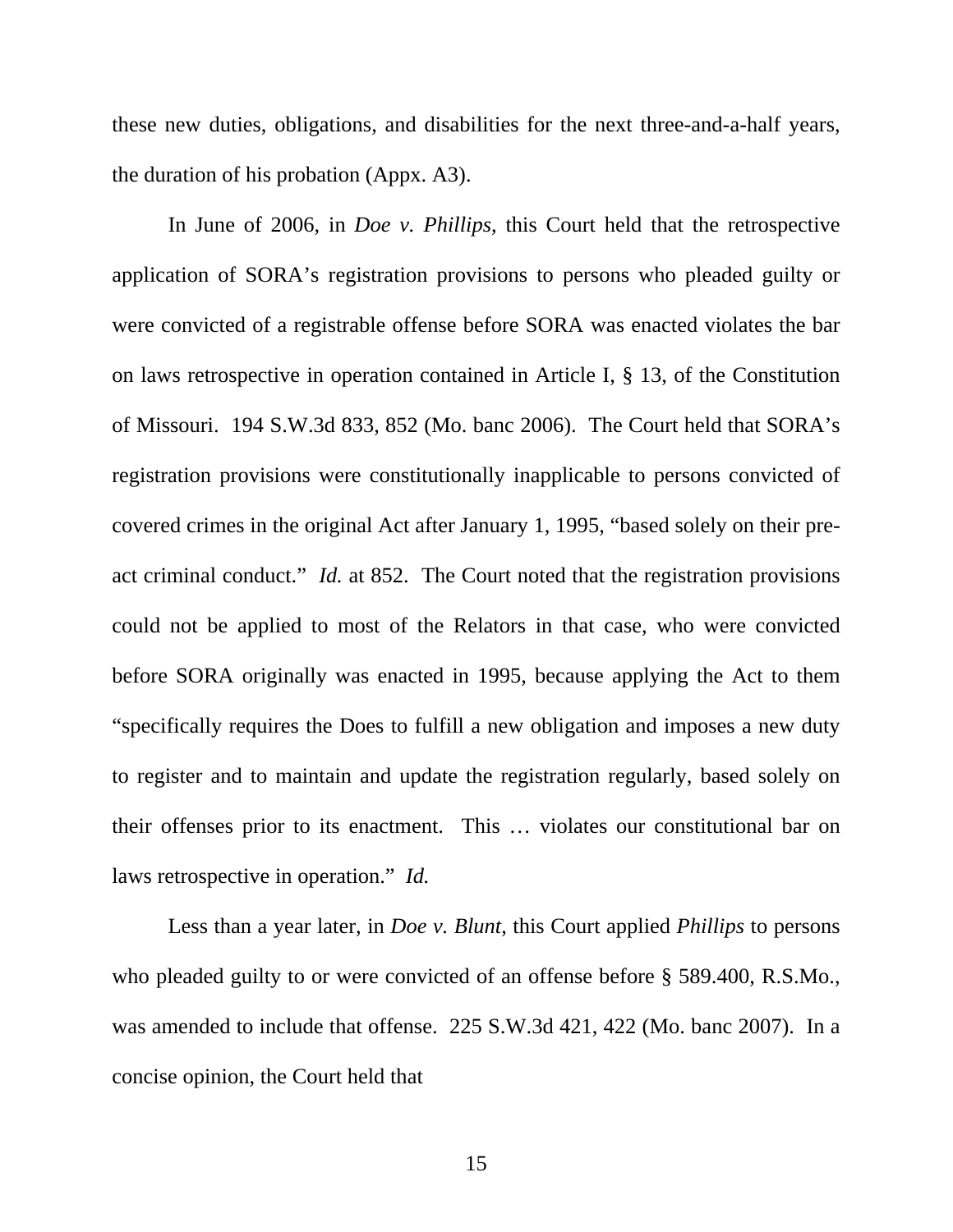a retrospective law is one that creates a new obligation, imposes a new duty, or attaches a new disability with respect to transactions or considerations already past. It must give to something already done a different effect from that which it had when it transpired. *Doe v. Phillips*, 194 S.W.3d 833, 850 (Mo. banc 2006). The obligation to register by its nature imposes a new duty or obligation. *Id*. at 852. The same is true in this case. When he pleaded guilty, Doe had no obligation to register; his duty to register arose from a change in the law. Because the new law imposed a new duty, it is a retrospective law prohibited by Mo. Const. article I, § 13.

*Id*.

 With *Phillips* and *Blunt* as precedent, on July 31, 2007, Relator obtained a declaratory judgment from the Circuit Court of Jackson County relieving him of any requirement to register as a sex offender and ordering the Sheriff of Jackson County and the Missouri State Highway Patrol to remove Relator's entries from their respective sex offender registries (Appx. A25). The Highway Patrol has appealed the portion of that judgment requiring its deletion of Relator's registration information to the Missouri Court of Appeals, Western District. *Doe v. Keathley*, Case No. WD68910 (Mo. App. filed Oct. 10, 2007). The portion relieving Relator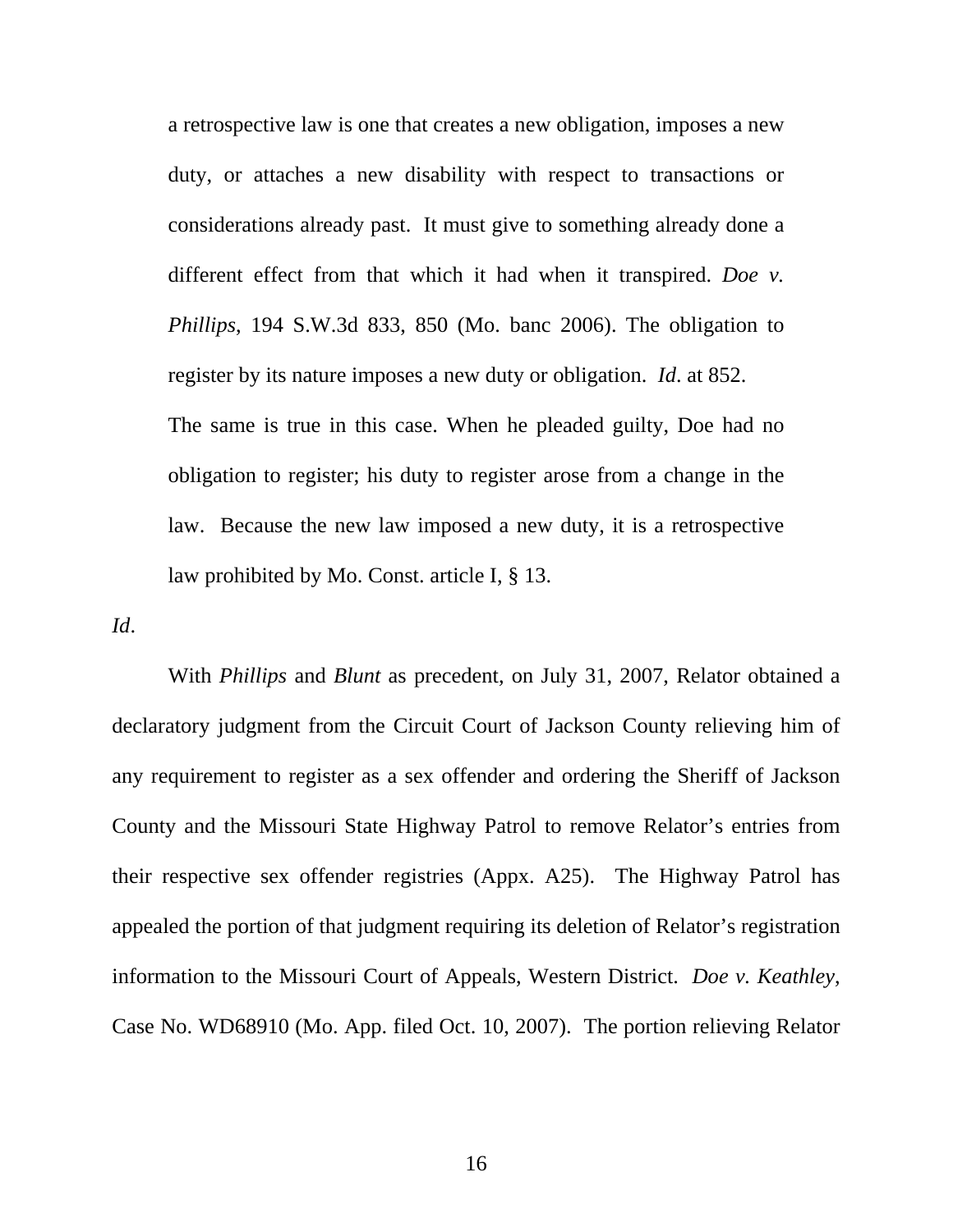of any requirement to register as a sex offender – one of the new probation conditions – was and is unchallenged.

 On February 4, 2008, Relator moved the circuit court to set aside its orders of May 7, 2007, and December 13, 2007, and return him to his original probation conditions (Appx. A8). Several days before the Motion was filed, Relator informed his counsel that he would be meeting with his probation officer on February 5, 2008, who would demand that Relator sign forms consenting to the new probation status (Petition 15). Counsel advised Relator not to sign any consent to the new status, as it could prejudice his pending motion because his consent might be construed as a waiver of his rights (Petition 15). At the meeting with his probation officer, Relator thus declined to signify his consent (Petition 15). On February 7, 2008, the probation officer informed Relator that she was in the process of reporting to Respondent that Relator had violated his probation by failing to consent to supervision and treatment as a sex offender (Petition 15).

 With the probation officer's threat pending, on February 14, 2008, Relator filed a Petition for Writ of Prohibition in the Missouri Court of Appeals, Western District, seeking the same relief which Relator seeks from this Court (Appx. A26). *State ex rel. Doe v. Moore*, Case No. WD69349. In the meantime, on February 20, the probation officer filed her probation violation report (Appx. A8). The Court of Appeals denied Relator's petition on February 22, 2008 (Appx. A26). Because of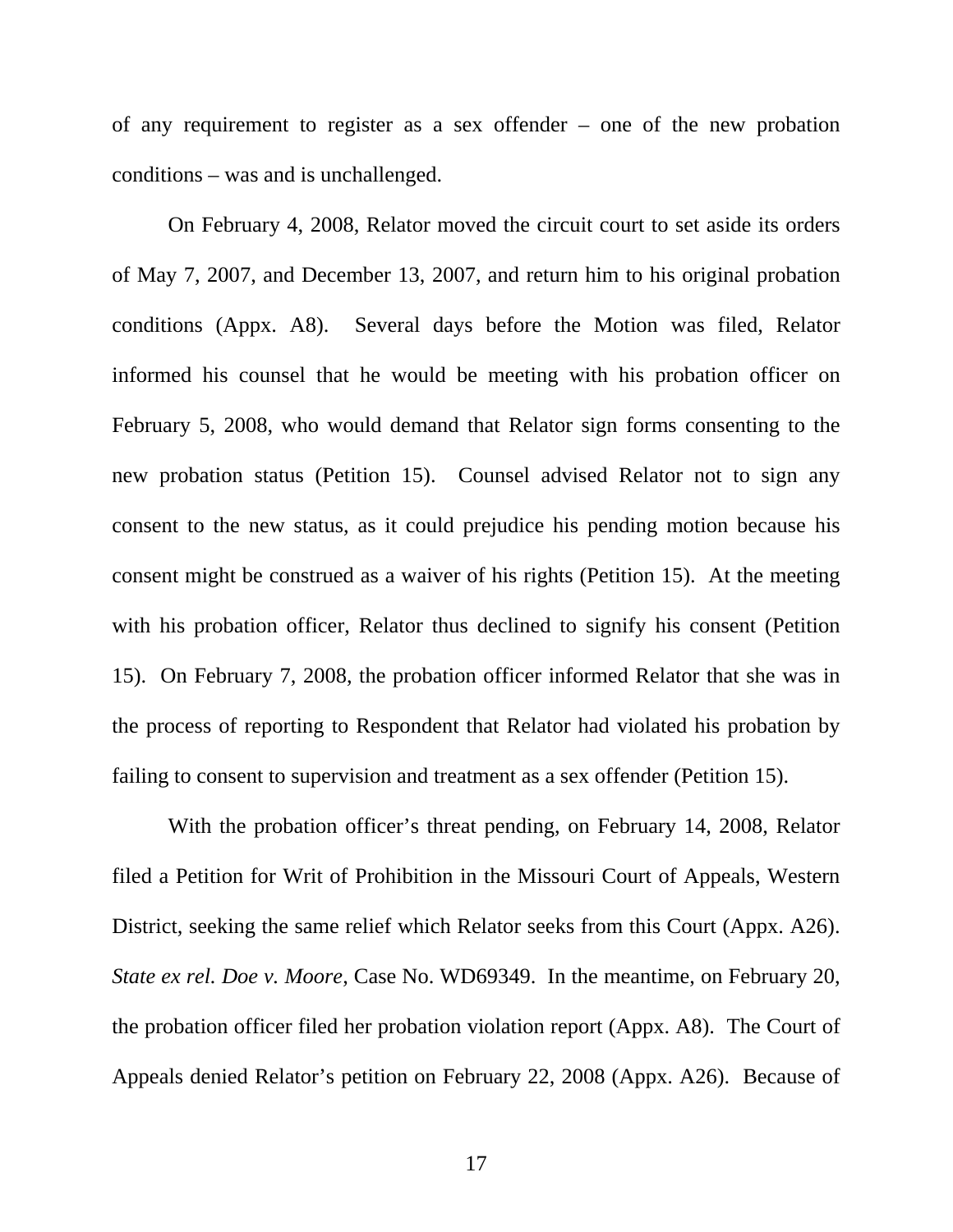Relator's alleged violation of his probation, a probation review hearing was scheduled for March 3, 2008 (Appx. A8).

 Relator immediately sought this Court's writ of prohibition (Petition 15-16). On February 29, 2008, this Court granted its Preliminary Writ of Prohibition (Appx. A108). The Court commanded Respondent not to enforce his orders of May 7, 2007, and December 13, 2007, and not to do anything other than either file a return to the Preliminary Writ or vacate those orders and return Relator to his original probation status, until further order of the Court (Appx. A108).

 Relator now seeks this Court to make permanent the Preliminary Writ which it issued on February 29, 2008.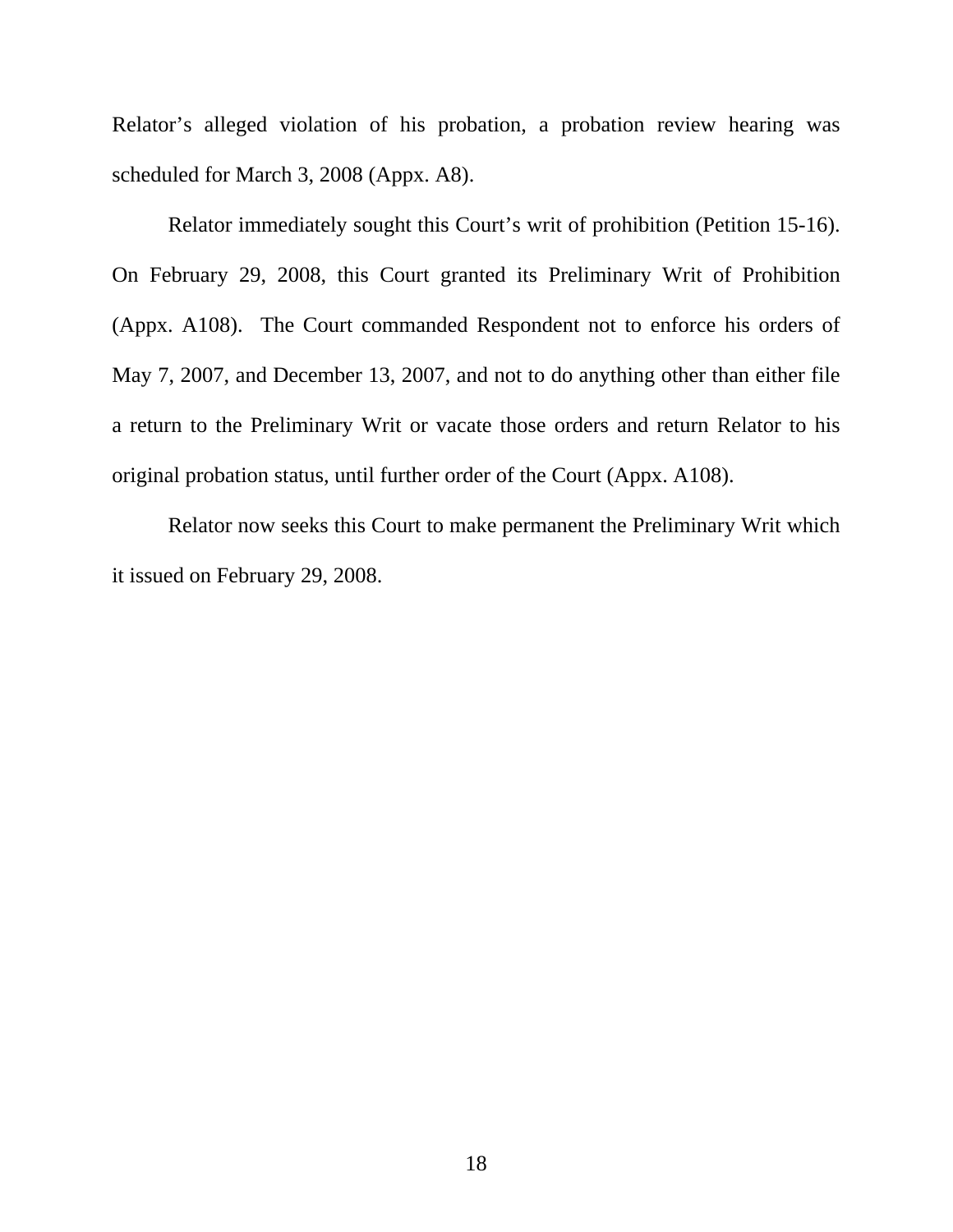#### **Points Relied On**

I. Relator is entitled to an order prohibiting Respondent from enforcing Respondent's orders of May 7, 2007, and December 13, 2007, and doing anything other than vacating said orders, thereby returning Relator to his original probation conditions entered on July 3, 2006, *because* the orders violate the prohibition on retrospective applications of law contained in Article I, § 13, of the Constitution of Missouri, *in that* the orders apply the probation provisions of Missouri House Bill 1698 retrospectively to Relator, creating new obligations, imposing new duties, and attaching new disabilities to Relator with respect to the past transaction of Relator's plea of guilty months before H.B. 1698 became law.

*Doe v. Phillips*, 194 S.W.3d 833 (Mo. banc 2006).

*Doe v. Blunt*, 225 S.W.3d 421 (Mo. banc 2007).

*R.L. v. Mo. Dept. of Corrections*, 245 S.W.3d 236 (Mo. banc 2008).

*State ex rel. St. Louis County v. Stussie*, 556 S.W.2d 186 (Mo. banc 1977).

Constitution of Missouri, Article I, § 13.

§ 589.400, R.S.Mo., *et seq*. (2005).

§ 589.400, R.S.Mo., *et seq*. (Cum. Supp. 2006).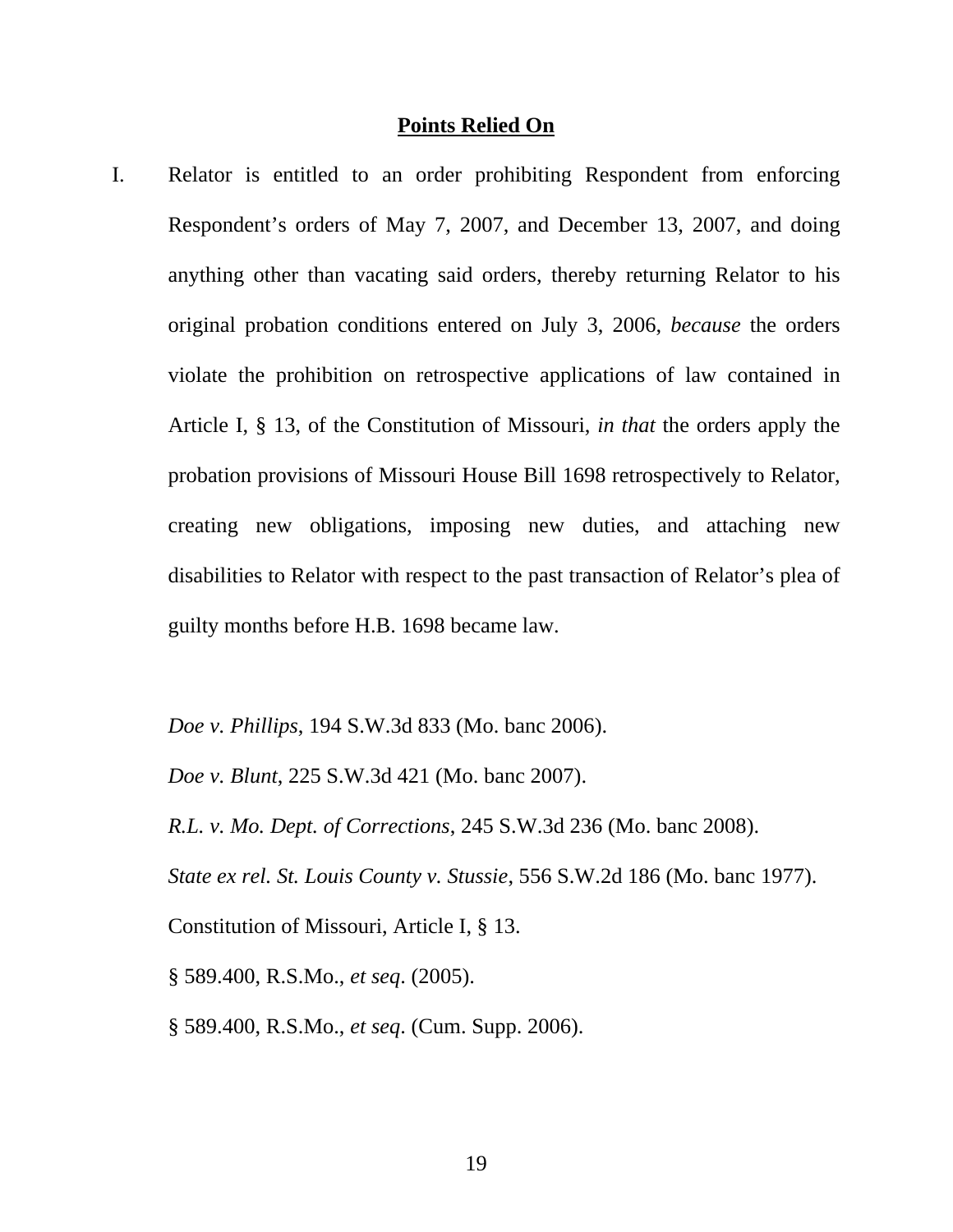II. Relator is entitled to an order prohibiting Respondent from enforcing Respondent's orders of May 7, 2007, and December 13, 2007, and doing anything other than vacating said orders, thereby returning Relator to his original probation conditions entered on July 3, 2006, *because* the orders violate the prohibitions on *ex post facto* applications of law contained in the Constitution of Missouri, Article I, § 13, and the Constitution of the United States, Article I, § 10, *in that* the orders retrospectively apply provisions of Missouri House Bill 1698 retrospectively to Relator so as to increase the punishment for Relator's criminal acts already committed, applying these provisions to Relator's crime and guilty plea – events before the enactment of H.B. 1698, and disadvantaging Relator.

*State ex rel. Cavallaro v. Groose*, 908 S.W.2d 133 (Mo. banc 1995).

*Weaver v. Graham*, 450 U.S. 24 (1981).

*State v. Lawhon*, 762 S.W.2d 820 (Mo. banc 1988).

*Kennedy v. Mendoza-Martinez*, 372 U.S. 144 (1963)

Constitution of Missouri, Article I, § 13.

Constitution of the United States, Article I, § 10.

§ 589.400, R.S.Mo., *et seq*. (2005).

§ 589.400, R.S.Mo., *et seq*. (Cum. Supp. 2006).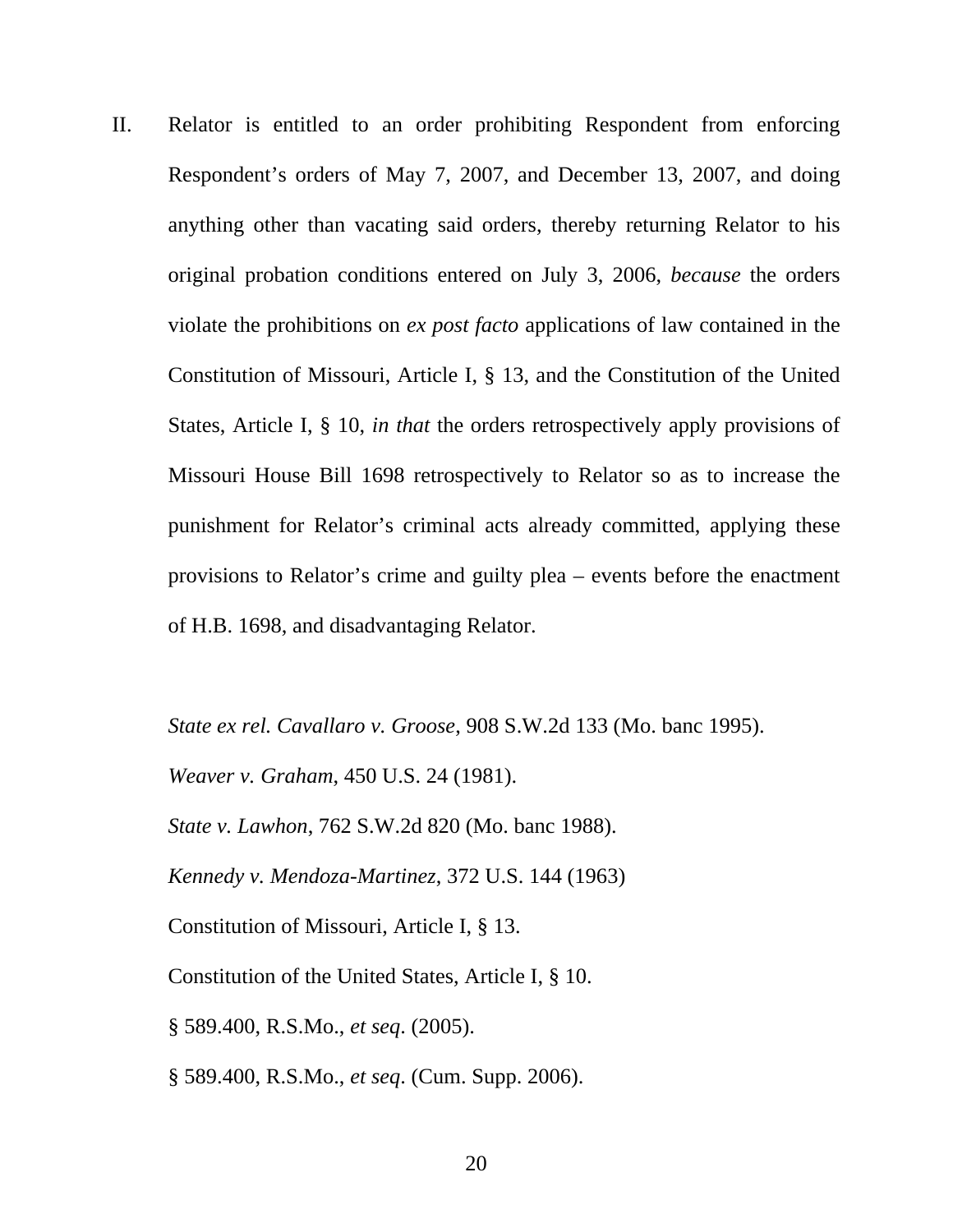#### **Argument**

I. Relator is entitled to an order prohibiting Respondent from enforcing Respondent's orders of May 7, 2007, and December 13, 2007, and doing anything other than vacating said orders, thereby returning Relator to his original probation conditions entered on July 3, 2006, *because* the orders violate the prohibition on retrospective applications of law contained in Article I, § 13, of the Constitution of Missouri, *in that* the orders apply the probation provisions of Missouri House Bill 1698 retrospectively to Relator, creating new obligations, imposing new duties, and attaching new disabilities to Relator with respect to the past transaction of Relator's plea of guilty months before H.B. 1698 became law.

#### Standard of Review

The writ of prohibition is a fundamental part of our common law which allows this Court to prevent the usurpation of judicial power and prevent an absolute irreparable harm to a party. *See* § 530.010, R.S.Mo; *State ex rel. Dir. of Revenue v. Gaertner*, 32 S.W.3d 564, 566 (Mo. banc 2000); *Thomas v. Mead*, 36 Mo. 232, 246-247 (1864) (citing 3 BLACKSTONE'S COMMENTARIES 41; Constitution of Missouri, Article VI, § 3 (1865)). In Missouri, a writ of prohibition is appropriate against a circuit court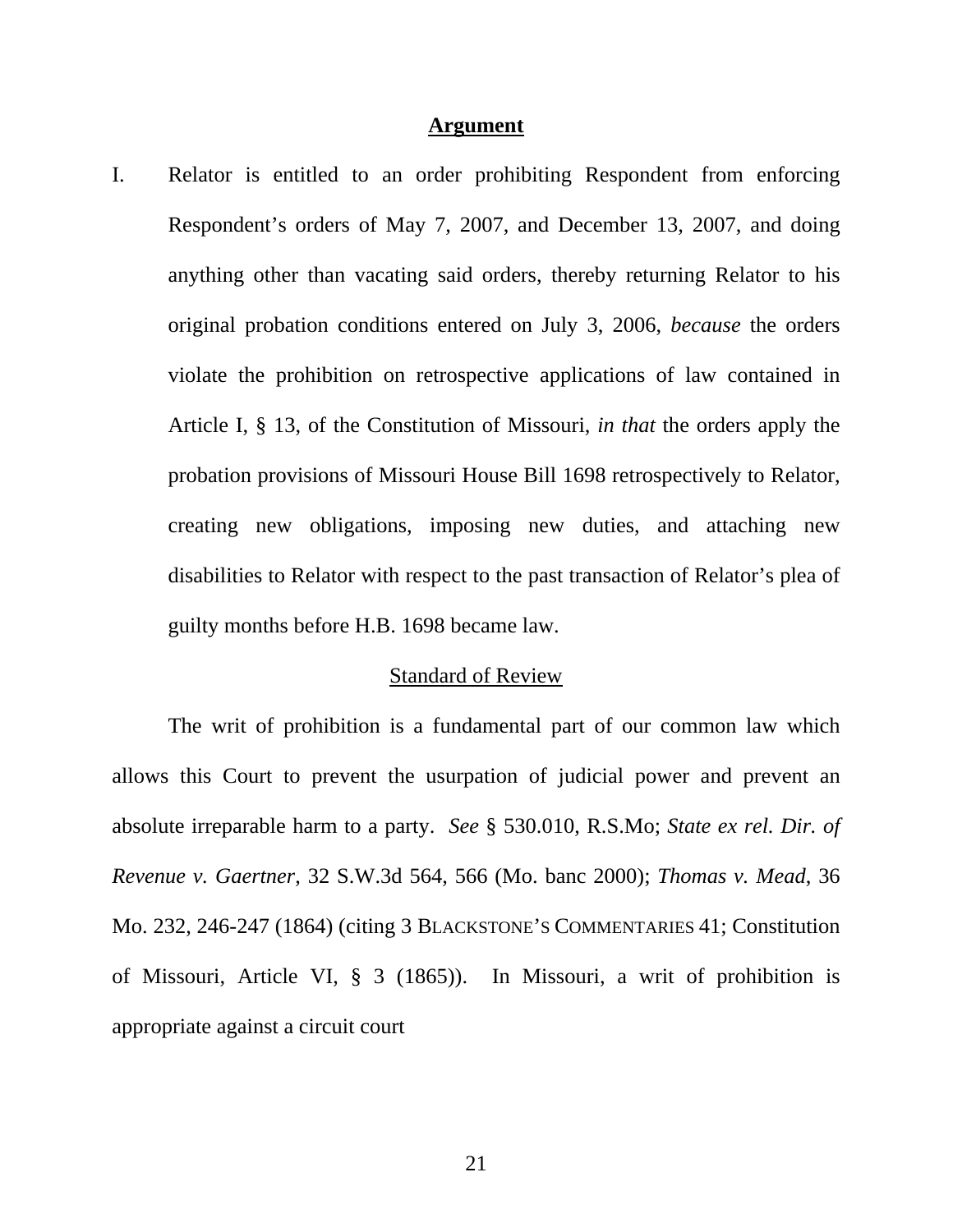in one of three circumstances: (1) to prevent the usurpation of judicial power when the trial court lacks jurisdiction; (2) to remedy an excess of jurisdiction or an abuse of discretion where the lower court lacks the power to act as intended; or (3) where a party may suffer irreparable harm if relief is not made available in response to the trial court's order.

*State ex rel. Proctor v. Bryson*, 100 S.W.3d 775, 776 (Mo. banc 2003).

For the writ to lie, the Relator must have no adequate remedy at law. Trial courts have discretion to determine the conditions of a defendant's probation. §§ 559.100.2 and 559.021.1, R.S.Mo. Orders setting conditions of probation are not appealable, and instead only may be challenged by means of a petition for writ of prohibition in an appellate court. *State v. Williams*, 871 S.W.2d 450, 452 and 452 n.2 (Mo. banc 1994); *State ex rel. St. Louis County v. Stussie*, 556 S.W.2d 186, 187-188 (Mo. banc 1977).

\* \* \*

Since 1820, the Constitution of Missouri has prohibited the retrospective application of laws. Relator pleaded guilty to endangering the welfare of a child in the first degree in March of 2006. Before June 5, 2006, that crime was not a "sex offense" and the law of Missouri did not consider defendants who were convicted of or pleaded guilty to it to be "sex offenders." The law did not place upon them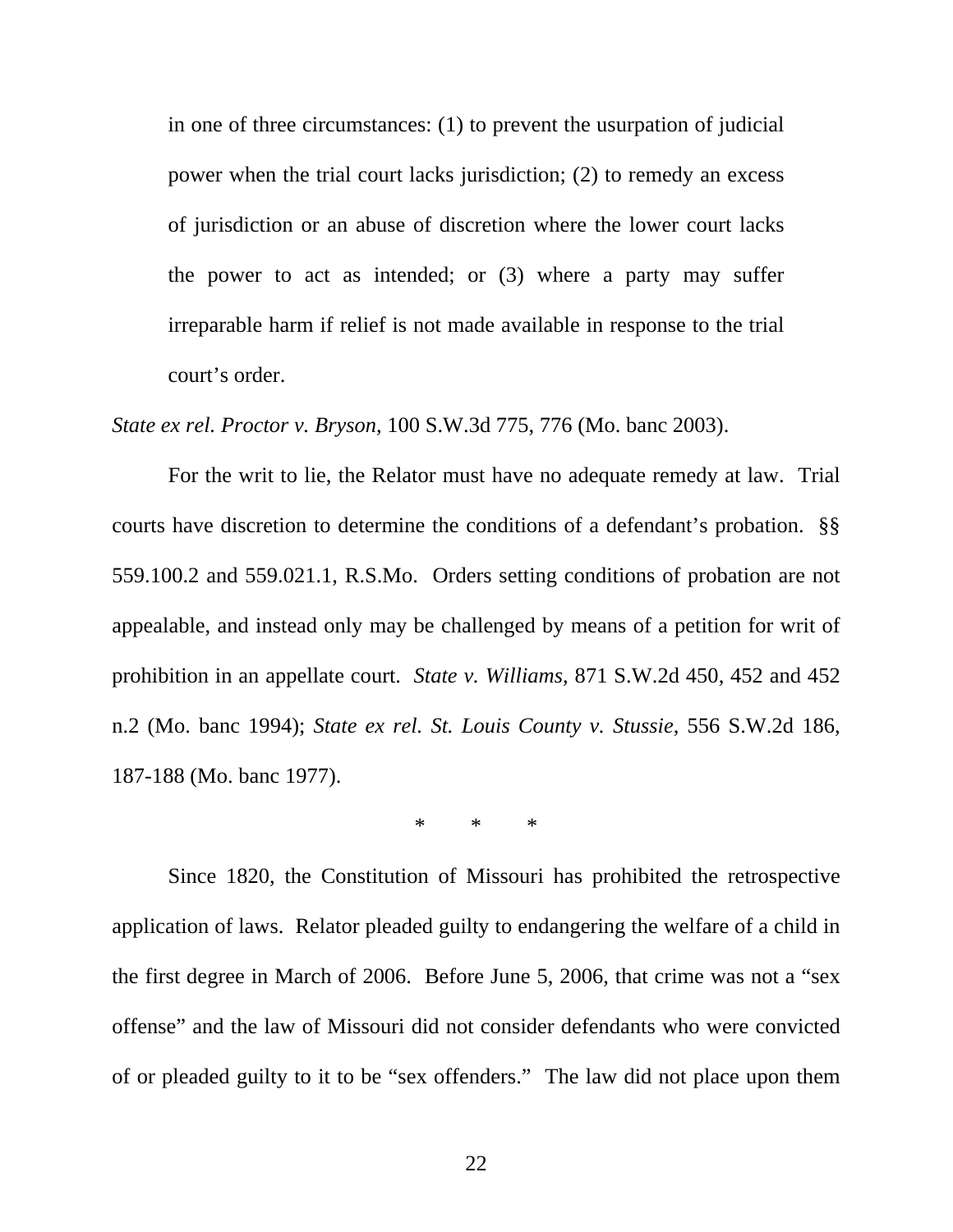any duties, obligations, or disabilities which anyone else convicted of any class C felony in Missouri would not face. On June 5, 2006, however, H.B. 1698 became law, and transformed the crime into a "sex offense" and anyone who was convicted of or pleaded guilty to it into a "sex offender." Thereafter, on request of the Division of Probation & Parole, Respondent ordered that Relator be supervised as a sex offender. He later additionally ordered that Relator undergo sex offender treatment. Do Respondent's orders violate the Constitution of Missouri's bar on applying laws retrospectively? Should Respondent be permanently prohibited from enforcing them and taking any other action except to vacate those orders and return Relator to his original probation status?

Article I, § 13, of the Constitution of Missouri provides that "no … law … retrospective in its operation … can be enacted." "The 1875 constitutional debates note the constitutional bar on retrospective laws is broader than the ex post facto bars in other states." *R.L. v. Mo. Dept. of Corrections*, 245 S.W.3d 236, 239 (Mo. banc 2008). This guarantee "has no analogue in the United States Constitution and is contained in the constitutions of only a handful of other states." *Phillips*, 194 S.W.3d at 849 (Mo. banc 2006) (comparing Tenn. Const. Art. I, § 20; Ohio Const. Art. II, § 28; Colo. Const. Art. II, § 11; N.H. Const. Part I, Art. 23). This provision prohibits enacting any statute with retrospective application or applying any statute retrospectively. *Id.* at 852.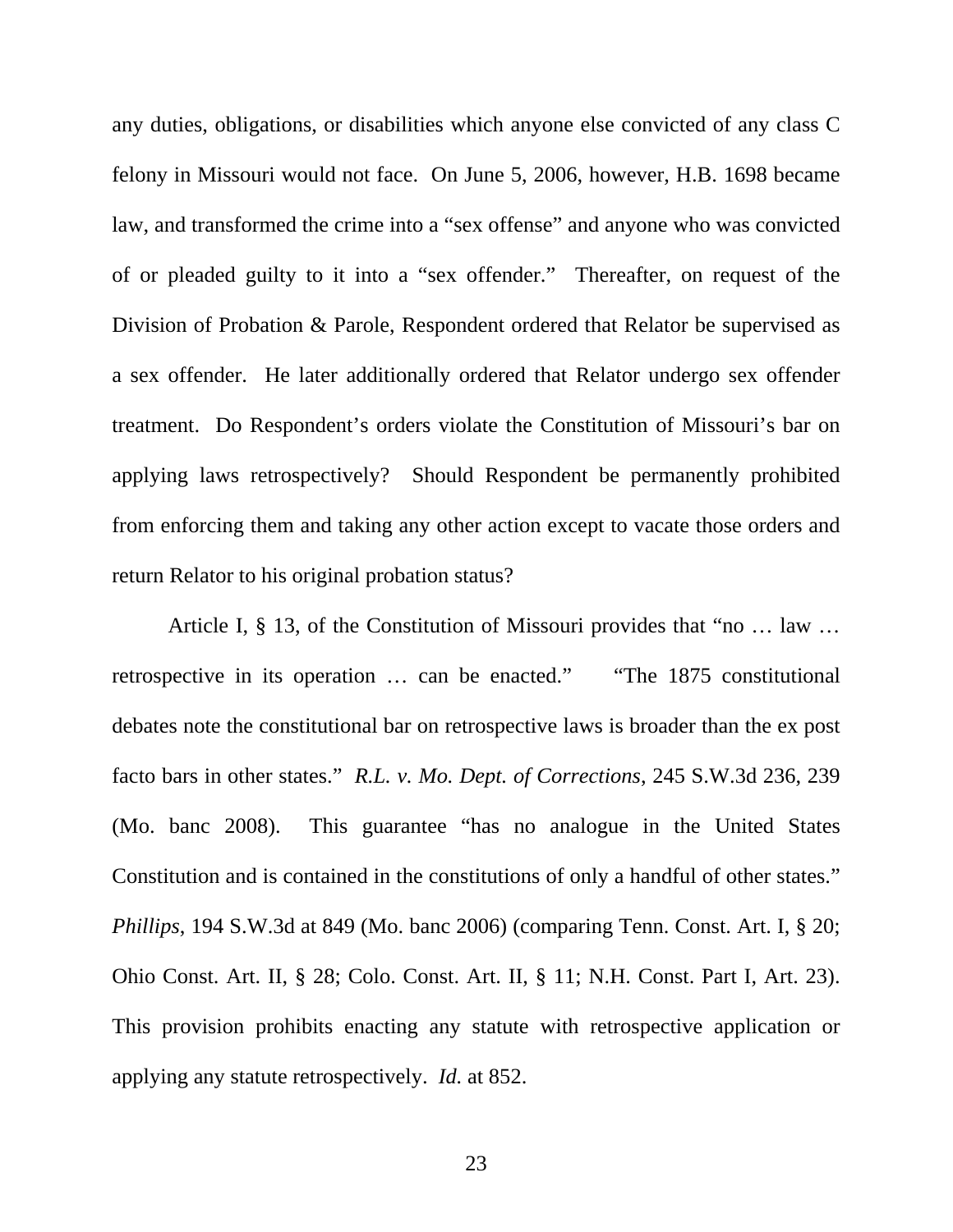Accordingly, this Court consistently has held, "A retrospective law is one which [1] creates a new obligation, [2] imposes a new duty, or [3] attaches a new disability with respect to transactions or considerations already past. It must give to something already done a different effect from that which it had when it transpired." *Id.* at 850 (quoting *Squaw Creek Drainage Dist. v. Turney*, 235 Mo. 80, 138 S.W. 12, 16 (Mo. 1911)).

Over the past two years, this Court has heard several cases concerning the retrospective application of "sex offender" requirements to persons who pleaded guilty to or were convicted of offenses before their offense was covered by Missouri's sex offender laws, particularly SORA, §§ 589.400 through §589.425, R.S.Mo. In *Phillips*, the Court held that it violated Article I, § 13 to require persons convicted of "sex offenses" before the Sex Offender Registration Act was passed in 1995 to register as "sex offenders." 194 S.W.3d 833 at 852.

One year later, in *Doe v. Blunt*, the Court applied its holding from *Phillips* to persons who pleaded guilty to or were convicted of a registrable offense before the offense was added to SORA through an amendment. 225 S.W.3d 421, 422 (Mo. banc 2007). In *Blunt*, the Appellant pleaded guilty to a crime before the duty of registering as a sex offender applied to his offense. *Id*. The individual in *Blunt* was given probation for his offense, and was on probation at the time of this Court's decision. *Id.*; *see Doe v. Blunt*, Case No. SC87786, Brief of the Appellant,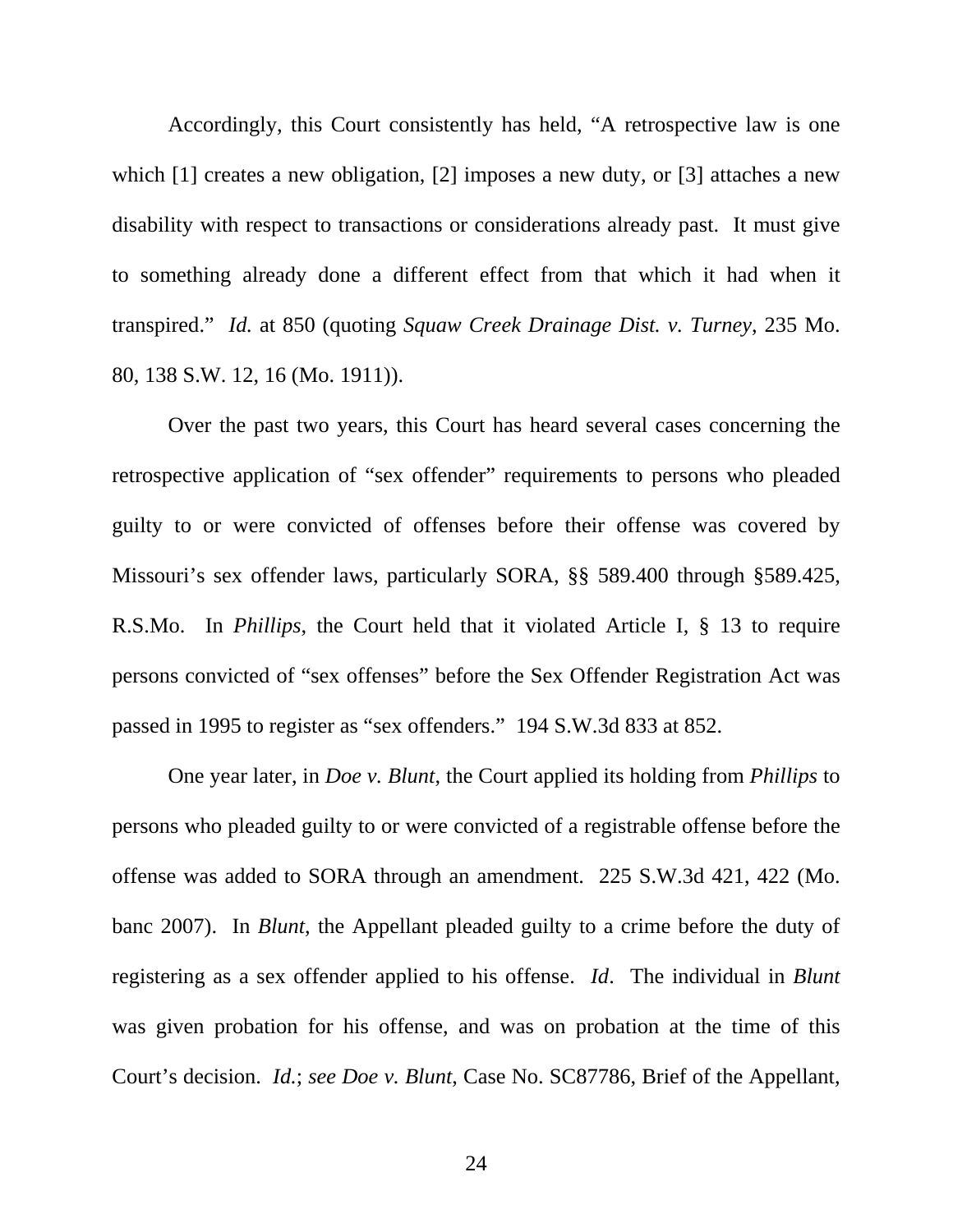pp. 10-11, *available at* http://www.courts.mo.gov/SUP/index.nsf/ fe8feff4659e0b7b8625699f0079eddf/ff4a3840e0e7d7df8625728e005eb4d9/\$FILE /SC87786\_John\_Doe\_Brief.pdf (retrieved April 6, 2008). Subsequently, the law changed so that those convicted of the Appellant's crime were required to register as a sex offender. *Id*. The requirement to register as a sex offender became a condition of the Appellant's probation. *Id.* Because the Appellant failed to register, a probation violation report was filed against him. *Blunt*, 225 S.W.3d at 422*.* This Court held that "When he pleaded guilty, Doe had no obligation to register; his duty to register arose from a change in the law. Because the new law imposed a new duty, it is a retrospective law prohibited by" Article I, § 13, of the Constitution of Missouri. *Id.*

Most recently, in February of 2008, in *R.L. v. Mo. Dept. of Corrections*, the Court held that it violates Article I, § 13, to require the Respondent, a probationer convicted of a registrable offense, not to live within 1000 feet of a school when he pleaded guilty before the statute promulgating that requirement applied to his offense. 245 S.W.3d 236, 240. The Respondent had "received a three-year suspended execution of sentence, was placed on probation for five years, and was required to register as a sex offender." *Id.* at 237. The Respondent's guilty plea was in December 2005, and thus he still was on probation at the time of this Court's decision in the case on February 19, 2008. *Id.* When he refused to move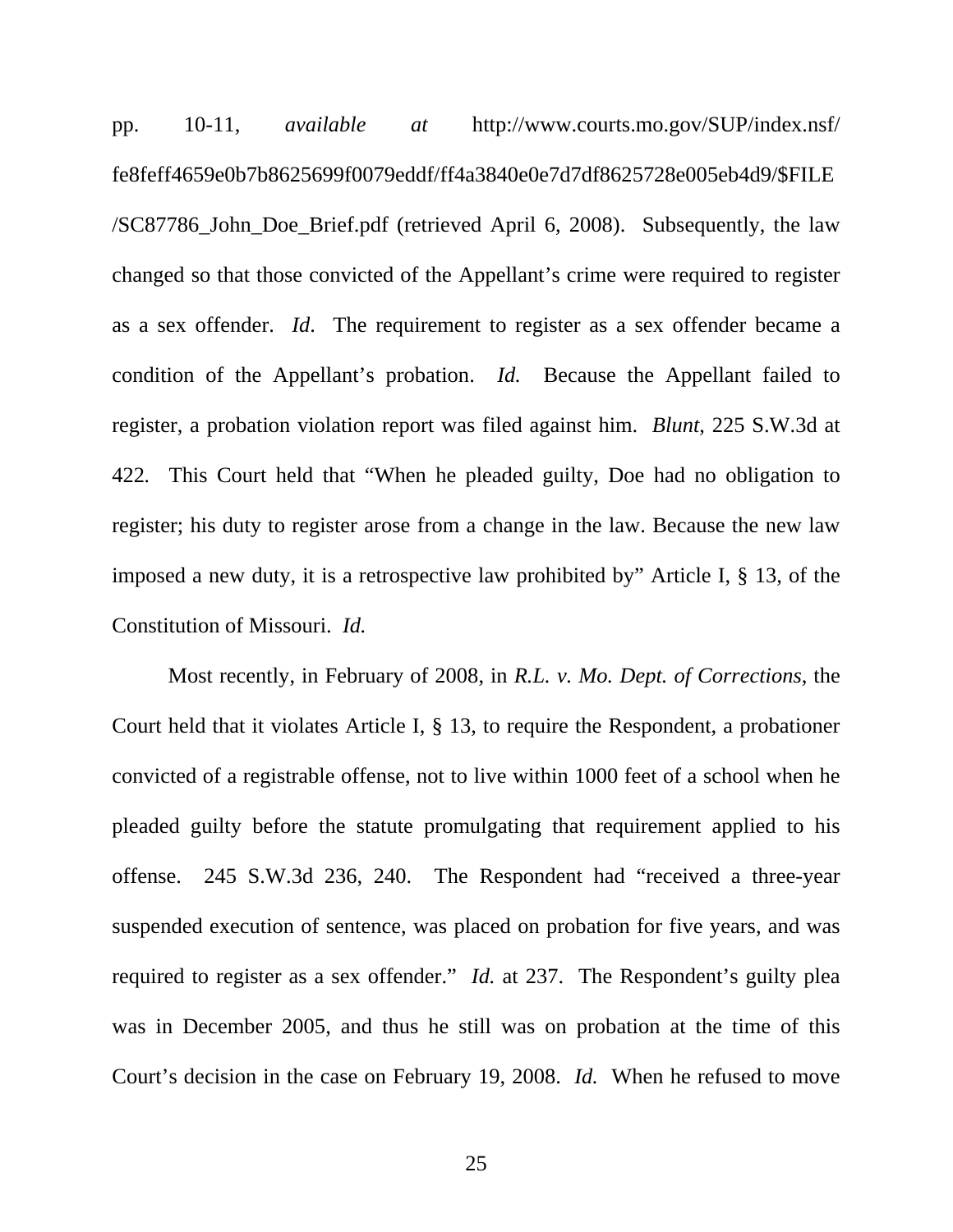after the statute concerning living near a school was amended, the Department of Corrections, of which the Division of Probation & Parole is a component, "informed R.L. that pursuant to the new residency restrictions in 566.147, he was committing a felony by residing within 1,000 feet of a school and that he needed to establish a plan to relocate. The department further informed R.L. that he could be subject to prosecution if he did not move." *Id.* at 238. The Court held that, as with

the registration requirements in *Phillips*, the residency restrictions at issue in this case impose a new obligation upon R.L. and those similarly situated by requiring them to change their place of residence based solely upon offenses committed prior to enactment of the statute. Attaching new obligations to past conduct in this manner violates the bar on retrospective laws set forth in article I, section 13.

*Id.* at 240.

Through its decisions in *Phillips*, *Blunt*, and *R.L.*, this Court has made it abundantly clear that none of the duties, obligations, or disabilities particular to the status of sex offender constitutionally can be applied to a person who was convicted of an offense before the law of Missouri considered that offense a "sex offense." This case is no different. In his orders of May 7, 2007, and December 13, 2007, Respondent ordered that Relator obey an abundance of new, severe duties, obligations, and disabilities as a sex offender which Relator could not have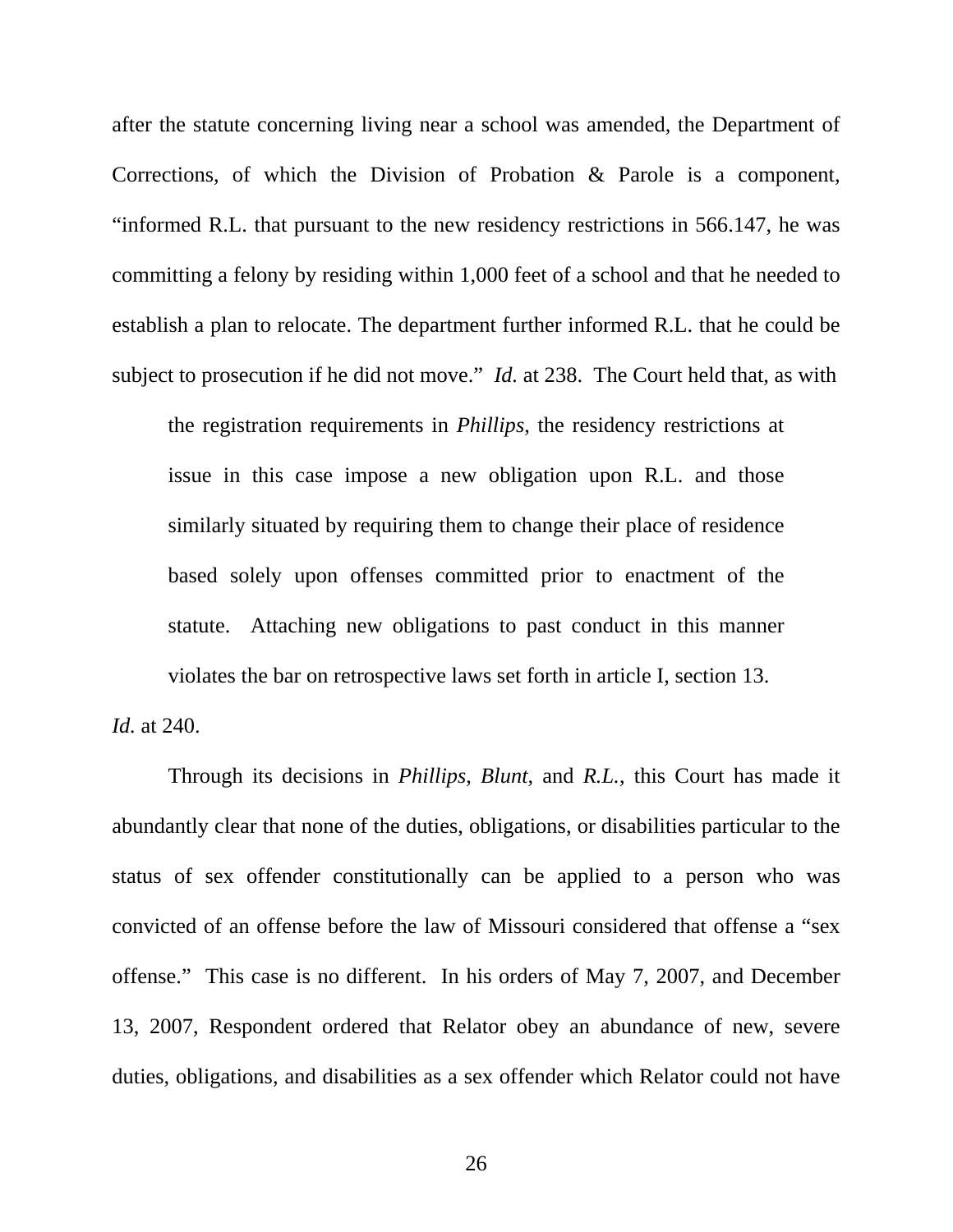faced before the law was amended to make his offense a sex offense and him a sex offender. Applying these requirements to Relator violates the prohibition on retrospective laws contained in Article I, § 13, of the Constitution of Missouri.

In Missouri, trial courts have discretion to determine probation conditions. §§ 559.100.2 and 559.021.1, R.S.Mo. As well, probation officers have discretion to recommend that the conditions of a Defendant's probation be changed. § 217.705.3, R.S.Mo. This discretion, however, does not mean that a judge or a probation officer has discretion to fashion whatever he or she wishes as a probation condition. In Missouri, probation only may be ordered as authorized by statute. *State ex rel. St. Louis County v. Stussie*, 556 S.W.2d 186, 187 (Mo. banc 1977). Where an imposed probation condition is outside the probation statutes, this Court will issue its writ of prohibition to enjoin the imposition of that condition. *Id.*

In *Stussie*, St. Louis County challenged the decision of a circuit judge to order probationers to undergo "shock" incarceration in the County's custody. *Id*. at 188. The circuit court's orders had not yet been executed. *Id.* This Court held that probation is governed by statute, and that a trial court cannot impose conditions of probation which are not authorized by statute. *Id.* At the time, the Revised Statutes did not provide for temporary incarceration as a condition of probation. *Id.* Accordingly, the trial court's Order exceeded its jurisdiction and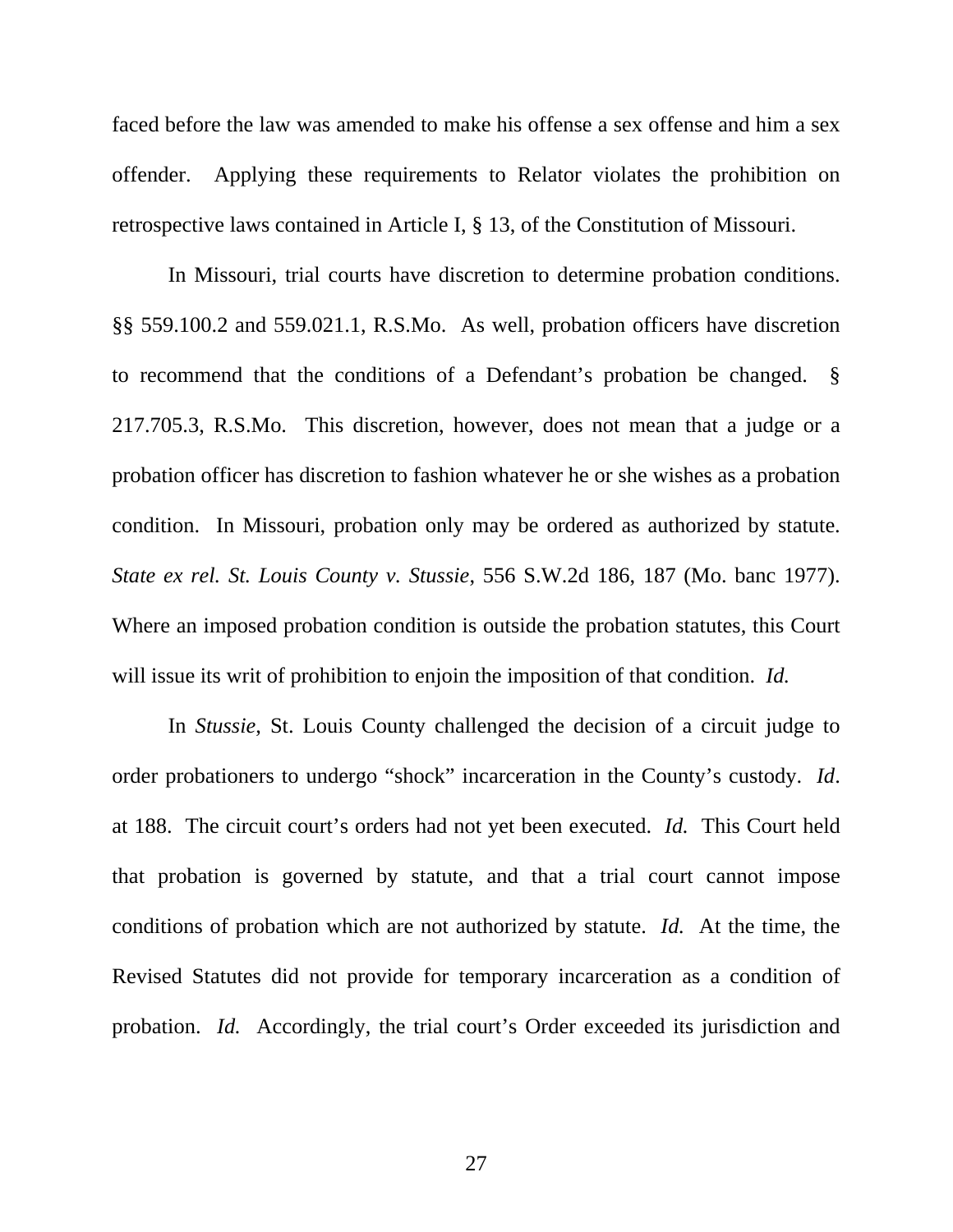this Court issued its Writ of Prohibition, vacating the trial court's Order. *Id.* at 189-190.

This Court has held similarly in cases concerning the retrospective application of sex offender probation conditions. Where a probationer's probation conditions are changed retrospectively so as to create a new obligation, impose a new duty, or attach a new disability with respect to the probationer's guilty plea or conviction before the law authorized that condition, that condition violates Article I, § 13, and the party creating that condition must be enjoined from enforcing it. *Blunt*, 225 S.W.3d at 422; *R.L.*, 245 S.W.3d at 240.

In 1994, the General Assembly passed SORA, §§ 589.400 to 589.425, R.S.Mo., identifying certain offenses as "sex offenses," identifying certain convicted defendants as "sex offenders," and placing certain disabilities and duties on those persons. Relator was convicted of endangering the welfare of a child in the first degree in March of 2006. At the time of his guilty plea, SORA had no provision that it applied to persons convicted of endangering the welfare of a child in the first degree. At the time of his guilty plea, Relator's offense was not a "sex offense" and Relator could not have been considered a "sex offender." The probation requirements for supervision as a sex offender simply could not have applied to him.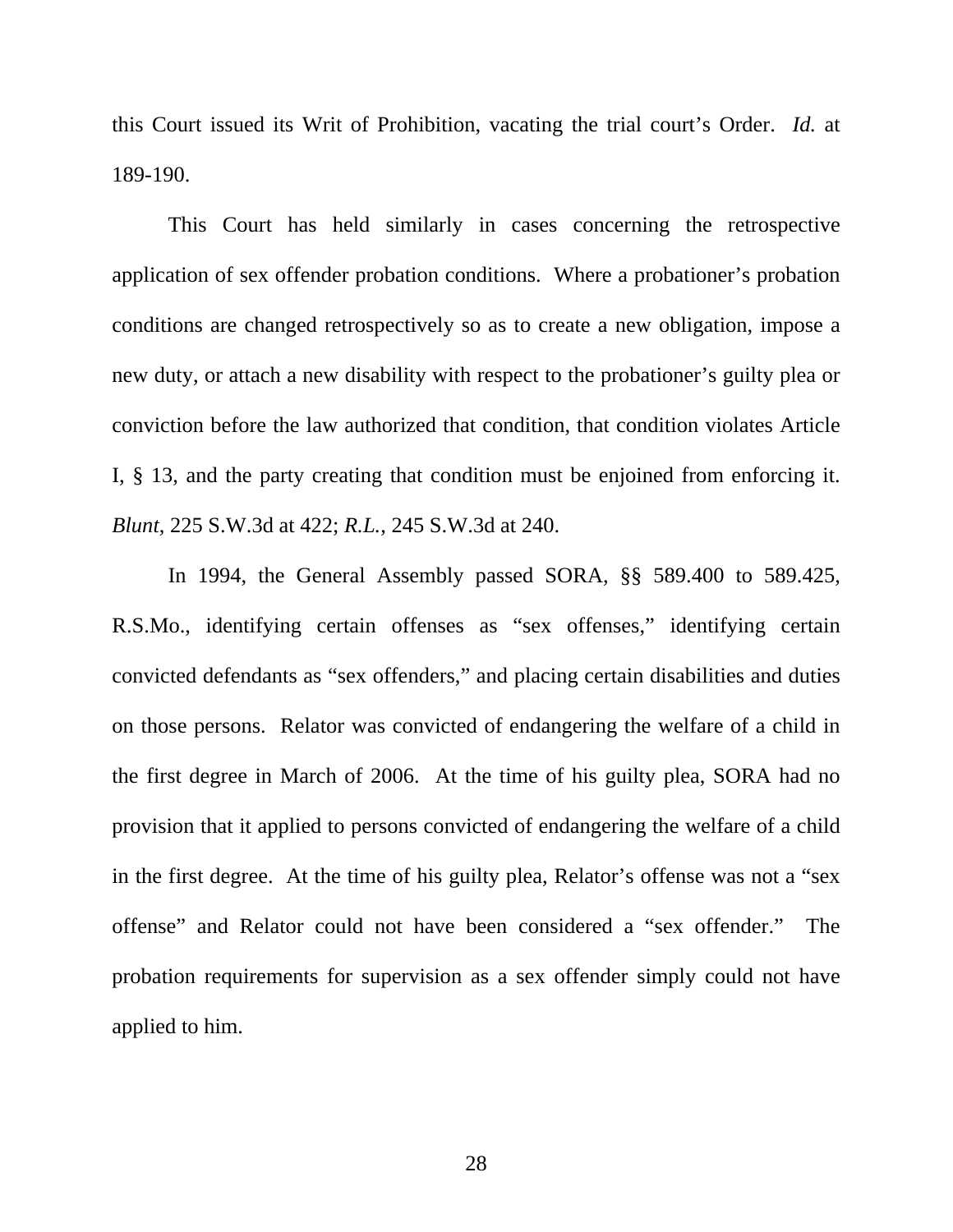In June of 2006, however, three months after Relator's guilty plea, the General Assembly passed H.B. 1698, which amended SORA to apply it to persons convicted of endangering the welfare of a child in the first degree, thereby opening all the additional obligations, duties, and disabilities of sex offender supervision and treatment to persons so convicted (Appx. A61). When, applying this amendment, Respondent changed Relator's status to that of sex offender and approved all the additional probation directives and stipulations detailed *ante*, Respondent plainly created new obligations, imposed new duties, and attached new disabilities to Relator, all based on the past transaction of Relator's pre-amendment guilty plea.

In so doing, Respondent's application to Relator of H.B. 1698's amendments specifically requires Relator to follow a variety of new obligations, fulfill new duties, and submit to new disabilities, based solely his guilty plea prior to enactment of the amendment. This retrospective application to Relator of H.B. 1698's new obligations, duties, and disabilities violates Article I, § 13, of the Constitution of Missouri. Thus, Respondent's orders of May 7, 2007, and December 13, 2007, designating Relator as a sex offender and requiring supervision and treatment as such, are unconstitutional.

It is notable that Respondent's orders of May 7 and December 13 were not of Respondent's own desire. Indeed, the circuit court initially had precluded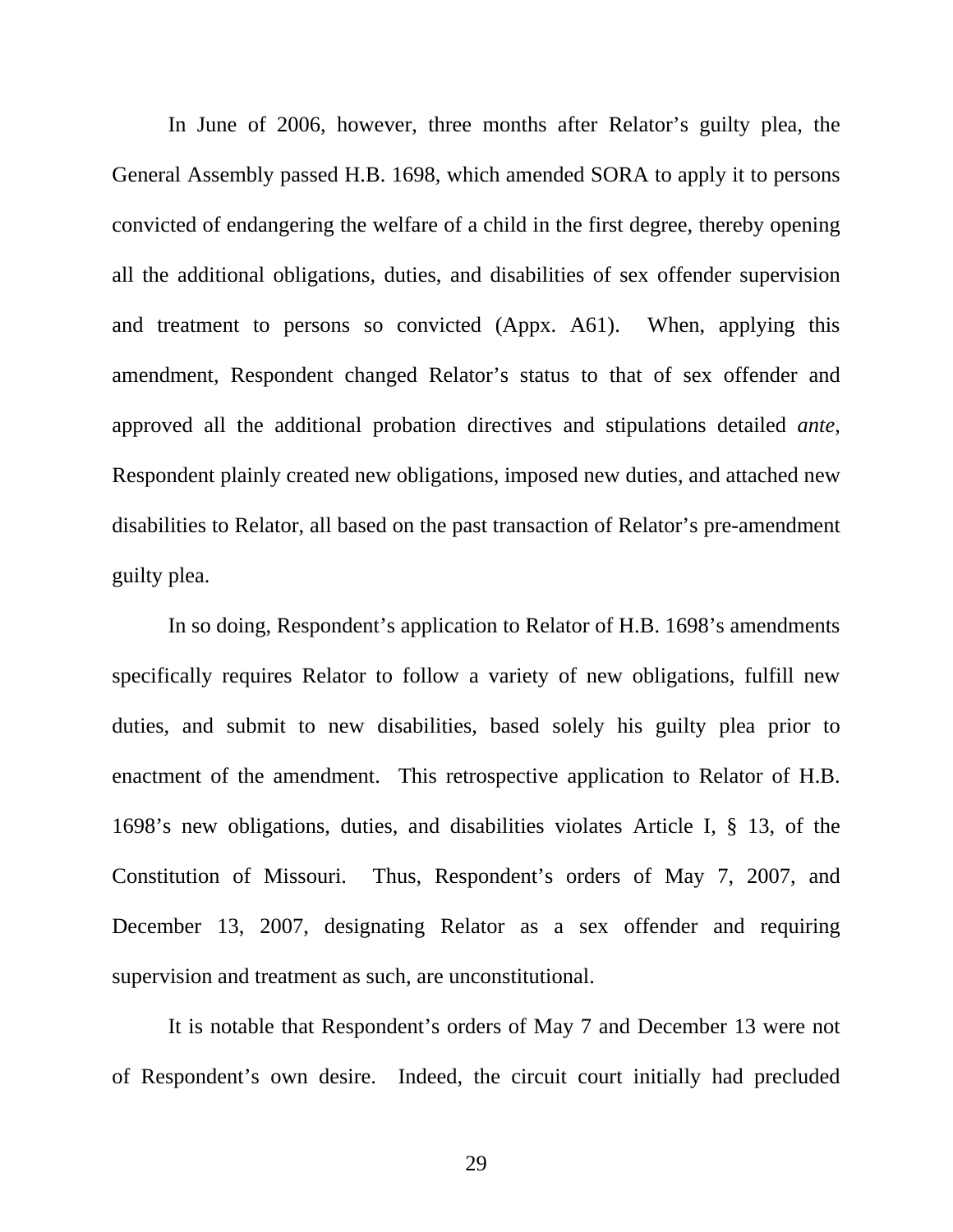Relator from being supervised as a sex offender (Appx. A13). In March of 2007, Respondent sustained Relator's objections and vacated two 2006 orders requiring Relator to be supervised and treated as a sex offender (Appx. A6). Respondent only entered the May 7 order requiring sex offender supervision because "It appears Probation & Parole require that Defendant be supervised as a sex offender and evaluated as such by a physician of their choice" (Appx. A7). But Article I, § 13, of the Constitution of Missouri precludes the Division from so requiring or Respondent from so acceding. *Blunt*, 225 S.W.3d at 422; *R.L.*, 245 S.W.3d at 240.

From its inception, the sex offender designation has included a very specific list of persons to whom it applies. § 589.400, R.S.Mo. At the time Relator pleaded guilty to endangering the welfare of a child in the first degree in March of 2006, his offense was not covered in this list. Three months later, however, H.B. 1698 suddenly amended SORA and many other Missouri laws to include his offense.

H.B. 1698 added Relator's offense to SORA's registration provisions in § 589.400, the prior and persistent sex offender provisions of §§ 217.735 and 559.106, the residency restrictions of § 566.147, and the school restrictions of § 566.149. Because H.B. 1698 made Relator's offense registrable under § 589.400, it also subjected persons convicted of Relator's offense to the probation mandates of §§ 589.415 and 589.042, which expressly apply only to persons required to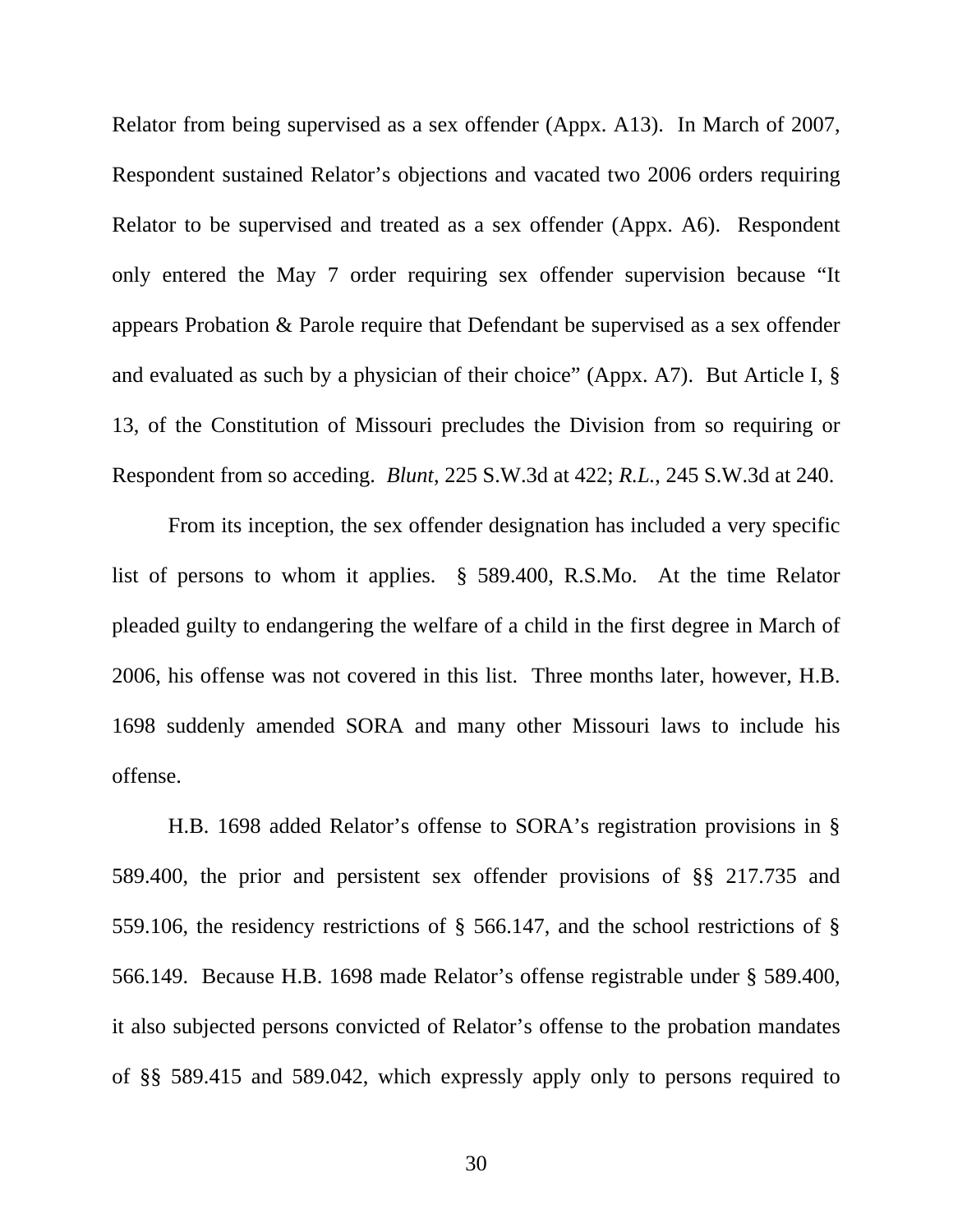register under § 589.400. H.B. 1698 thoroughly transformed Relator's offense into a "sex offense" and anyone who pleaded guilty to it into a "sex offender," whereas the offense and anyone who pleaded guilty to it were not so designated before H.B. 1698's passage.

The Division of Probation & Parole promulgates two guides for the supervision of defendants in its custody. One is the WHITE BOOK, *Rules and Regulations Governing the Conditions of Probation, Parole and Conditional Release* (Appx. A98-A107), which governs the probation conditions for most offenses. The other is the ORANGE BOOK, *Rules and Regulations Governing the Conditions of Probation, Parole, and Conditional release for Sex Offenders* (Appx. A81-A97), which governs probation conditions for persons supervised as a sex offender.

Relator's Sex Offender Supervision Agreement (Appx. A21), his Sex Offender Supervision Directives (Appx. A22), and the ORANGE BOOK detail all the requirements which Respondent's orders of May 7 and December 13 placed on Relator. The Division of Probation & Parole considers any person whose offense is registrable under § 589.400, R.S.Mo., to be a "sex offender" and subject to sex offender supervision (Appx. A92-A93). Only persons whose offenses are listed in § 589.400, R.S.Mo., are so subject (Appx. A92-A93). Relator must notify and receive approval of any change in residence, pursuant to § 589.415, R.S.Mo. That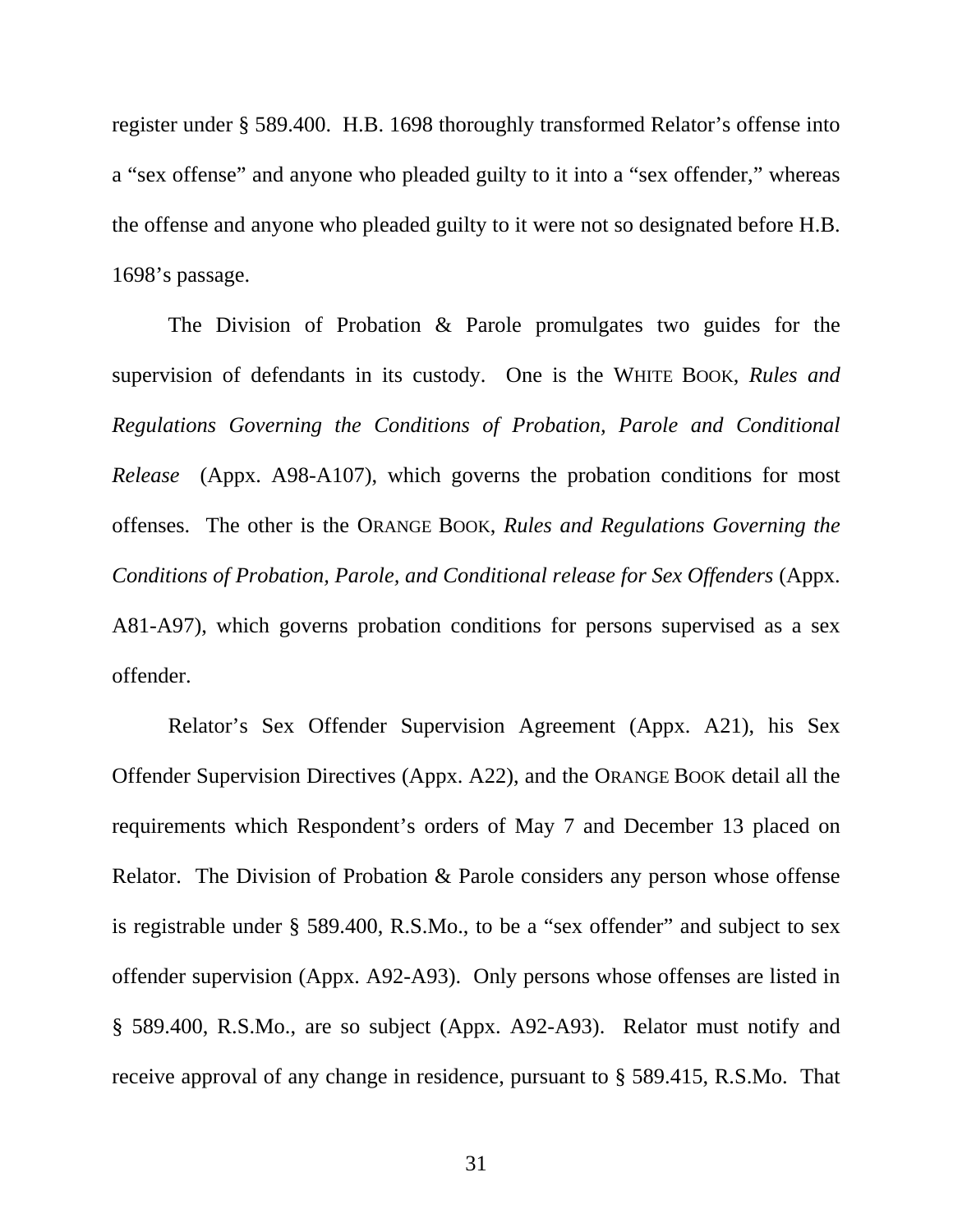statute applies its requirements to "a sex offender who is required to register pursuant to sections 589.400 to 589.425." *Id.* That statute only is being applied to Relator because H.B. 1698 retrospectively added his offense to SORA.

Relator must provide his probation officer with access to his personal home computer, pursuant to § 589.042, R.S.Mo. That statute applies its requirements to "a person who is required to register as a sex offender under sections 589.400 to 589.425." That statute also only is being applied to Relator because H.B. 1698 retrospectively added his offense to SORA.

Because H.B. 1698 retrospectively added the offense to § 566.147, Relator's probation mandates that he "not reside within one thousand feet of any public school … or any private school giving instruction in a grade or grades not higher than the twelfth grade, or child-care facility." The retrospective application of this condition is what this Court declared unconstitutional in *R.L.* 245 S.W.3d at 240. H.B. 1698 also promulgated an entirely new requirement that, as a "sex offender," Relator "shall not be present in or loiter within five hundred feet of any school building, on real property comprising any school, or in any conveyance owned, leased, or contracted by a school to transport students." § 566.149, R.S.Mo. None of these requirements could have been forced upon Relator without H.B. 1698's retrospective application of sex offender status to Relator.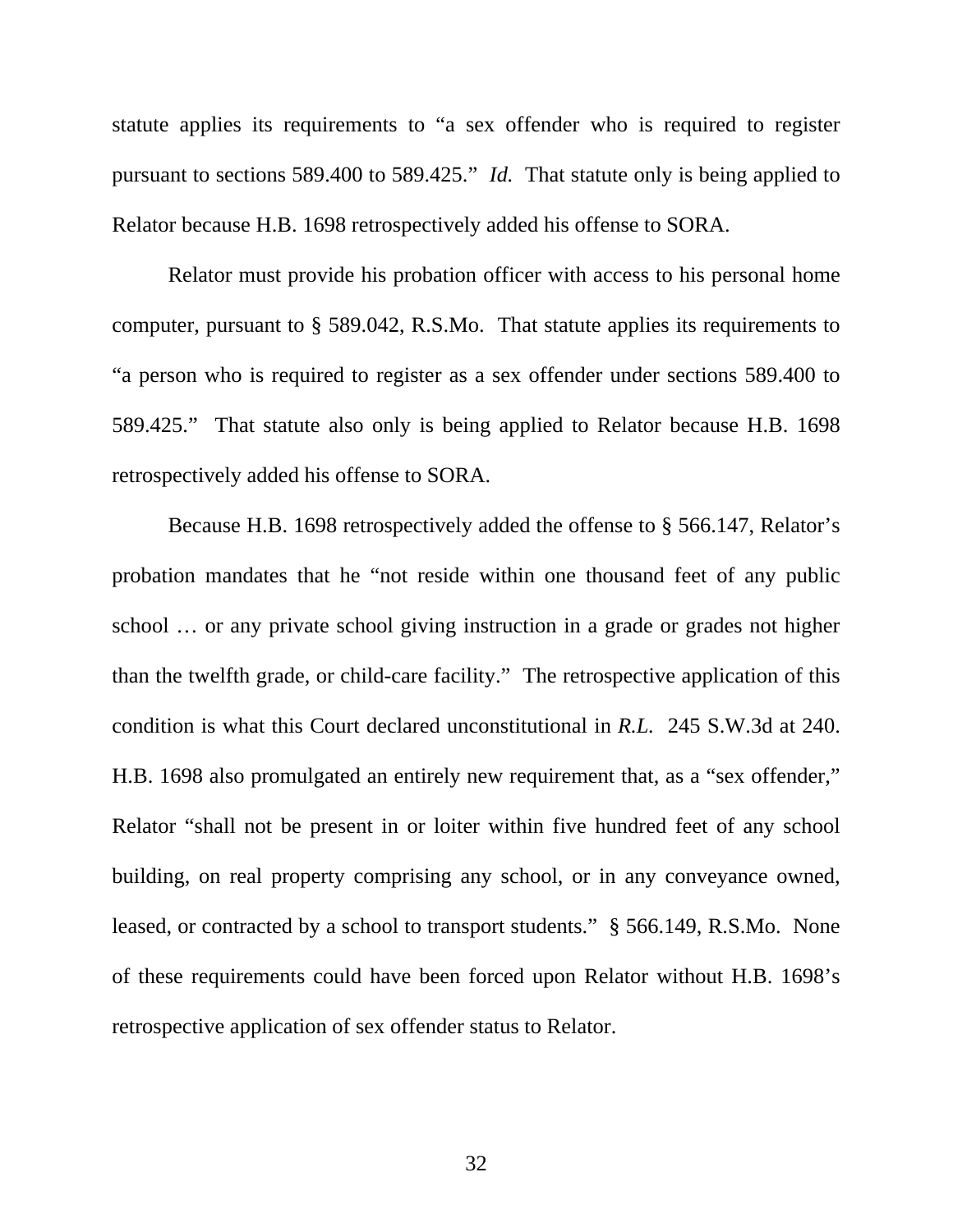These unconstitutionally retrospective applications of law are compounded by the fact that the crime of endangering the welfare of a child in the first degree is not located in Chapter 566, R.S.Mo., titled "sexual offenses," but rather is in Chapter 568, "offenses against the family." Respondent's order of December 13, 2007, approved Relator's treatment as a sex offender under §§ 566.140 and 566.141, R.S.Mo. § 566.140 provides that its treatment provisions apply to any "person who has pleaded guilty to or been found guilty of violating the provisions of *this chapter* and is granted a suspended imposition or execution of sentence or placed under the supervision of the board of probation and parole" (emphasis added). Relator's offense never has been listed in *that chapter*, but rather is contained in Chapter 568. § 566.141 applies its similar provisions to any "person who is convicted of or pleads guilty or nolo contendere to any *sexual offense* involving a child" (emphasis added).

The title of Chapter 566, where the sex offender treatment provision is located, is titled "sexual offenses." Relator's offense is an "offense against the family." If the term "sexual offense" appears in a chapter titled "sexual offenses" and follows after a statute applying "sexual offenses" to "the provisions of this chapter," then the canons of statutory interpretation mandate that the term "sexual offenses" in the latter statute be interpreted to mean a violation of the chapter titled "sexual offenses." This is the essence of the doctrine of *ejusdem generis*, which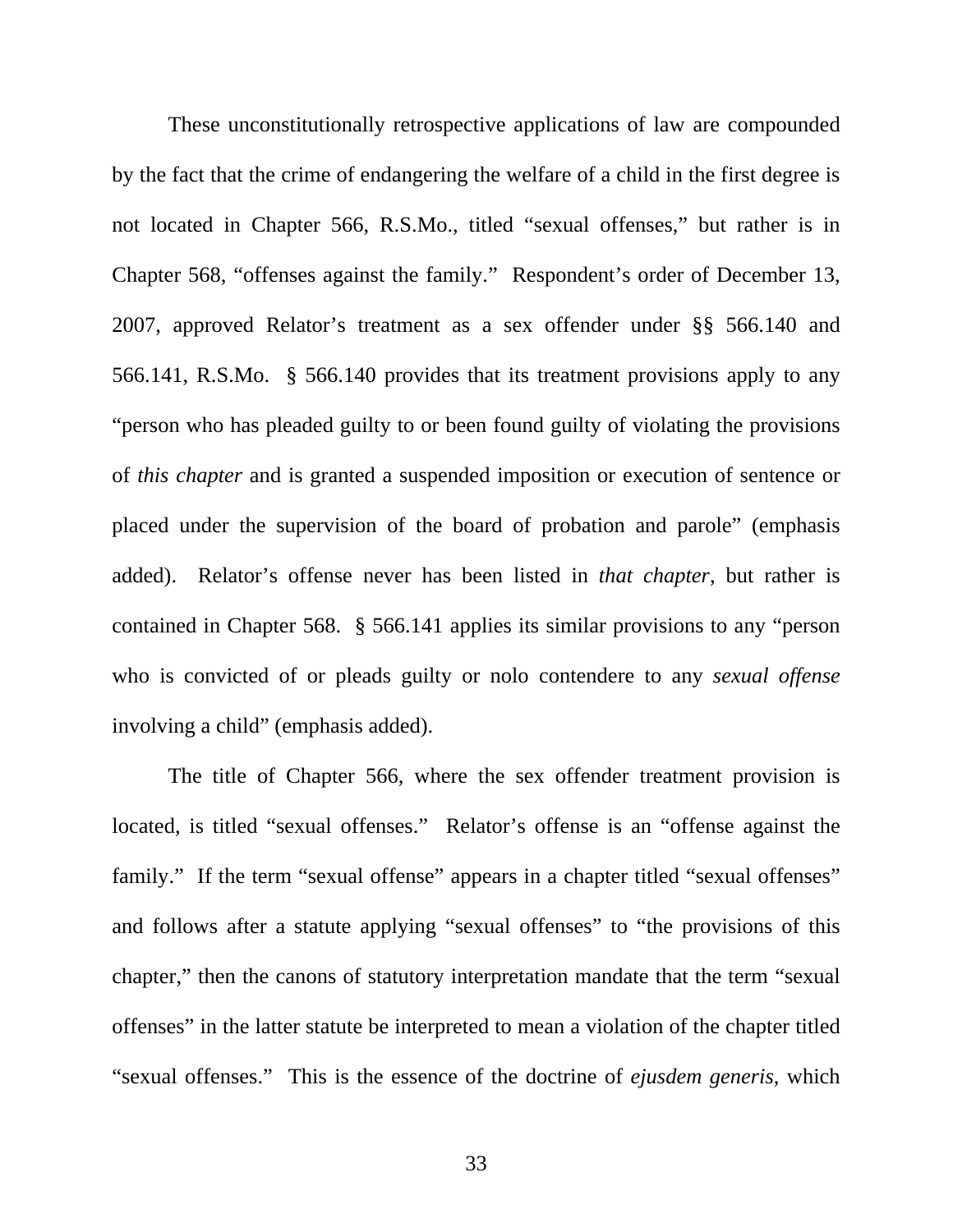holds that "when a general word or phrase follows a list of specific persons or things, the general word or phrase will be interpreted to include only persons or things of the same type as those listed." BLACK's LAW DICTIONARY 535 ( $7<sup>th</sup>$  ed. 1999). Endangering the welfare of a child is not a "sexual offense" under Chapter 566. Rather, any and all application of the status of sex offender to someone convicted of endangering the welfare of a child in the first degree is only by virtue of H.B. 1698's changes to the law of Missouri detailed *ante*, making that crime a "sexual offense."

There can be no doubt that the change from ordinary probation status to sex offender status has imposed a plethora of new duties, obligations, and disabilities on Relator. Relator's liberties severely have been curtailed in a manner not contemplated for someone convicted of his offense before the passage of H.B. 1698. He is prohibited from watching subscription cable television, whereas his pre-H.B. 1698 probation had no such disability. He is prohibited from picking his fiancée up from her work because she works at a school, whereas his pre-H.B. 1698 probation had no such disability. He is prohibited from using the internet, whereas his pre-H.B. 1698 probation had no such disability. He is prohibited from traveling outside Jackson or Cass Counties, whereas his pre-H.B. 1698 probation prohibited him only from leaving Missouri. He cannot possess any pornographic material, whereas his pre-H.B. 1698 probation had no such disability. If requested,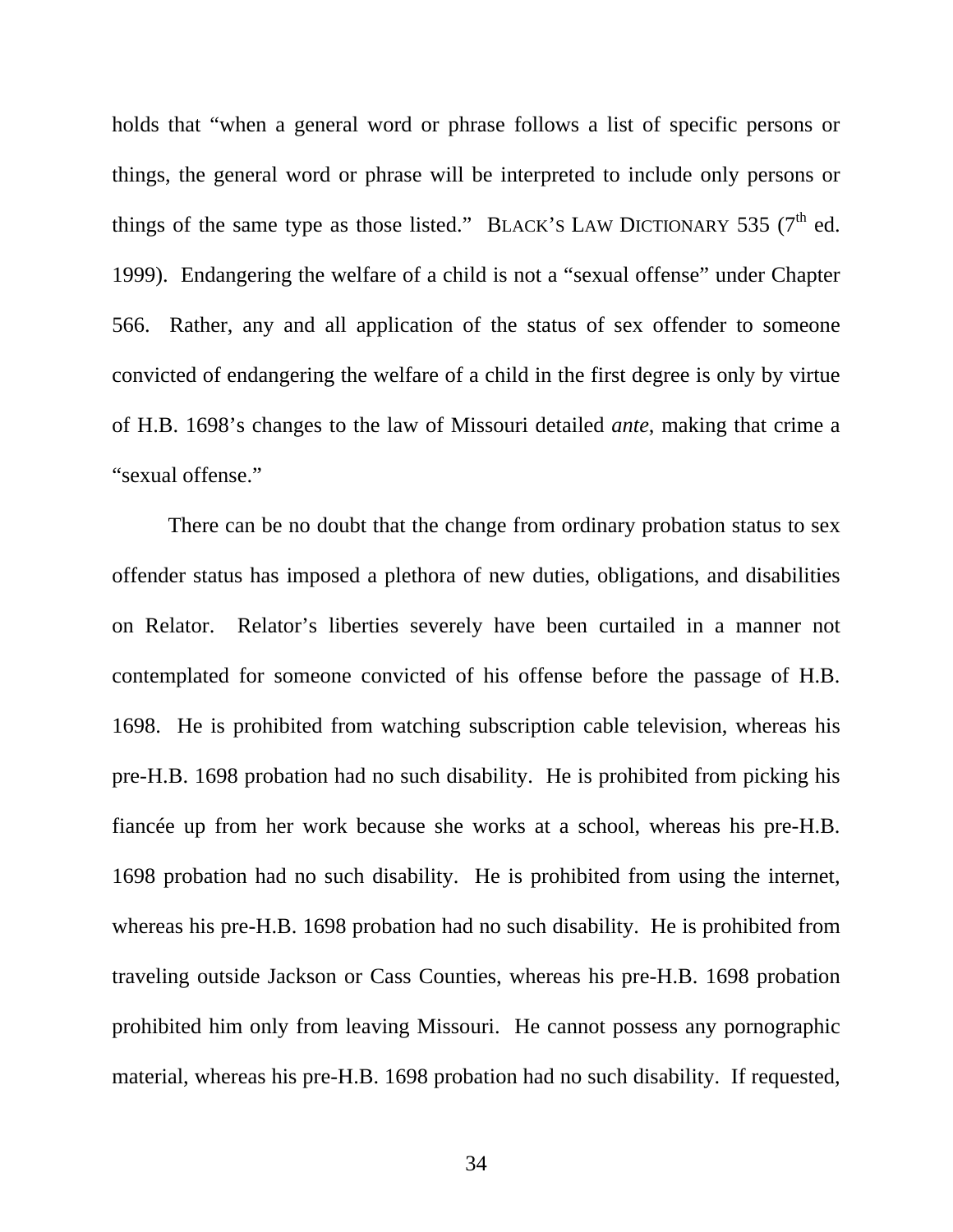he must submit at his own expense to polygraph or penile plethysmograph testing, whereas his pre-H.B. 1698 probation had no such duty. Relator must fulfill the obligation of attending both weekly solo counseling and group counseling with sex offenders, whereas his pre-H.B. 1698 probation had no such obligation.

If Relator does not follow these new requirements, he risks revocation of his probation and a potential sentence of imprisonment, as his crime is a class C felony. § 568.045, R.S.Mo. Indeed, without this Court's February 29 Preliminary Writ of Prohibition commanding Respondent not to take further action in this case, a probation review hearing already would have been held, because Relator declined to sign his consent to sex offender treatment on the advice of counsel.

Concisely, the new duties, obligations, and disabilities created by H.B. 1698 for persons convicted of the crime of endangering the welfare of a child in the first degree and retrospectively applied to Relator in Respondent's orders of March 7 and December 13 are as follows:

• Under the new § 589.400, Relator must register with his county sheriff as a sex offender (Appx. A21, A30, A61, A92-A93). This requirement was deemed unconstitutional and unenforceable as to Relator by the Circuit Court of Jackson County in *Doe v. Phillips*, Case No. 0716-CV05959 (July 31, 2007) (Appx. A25).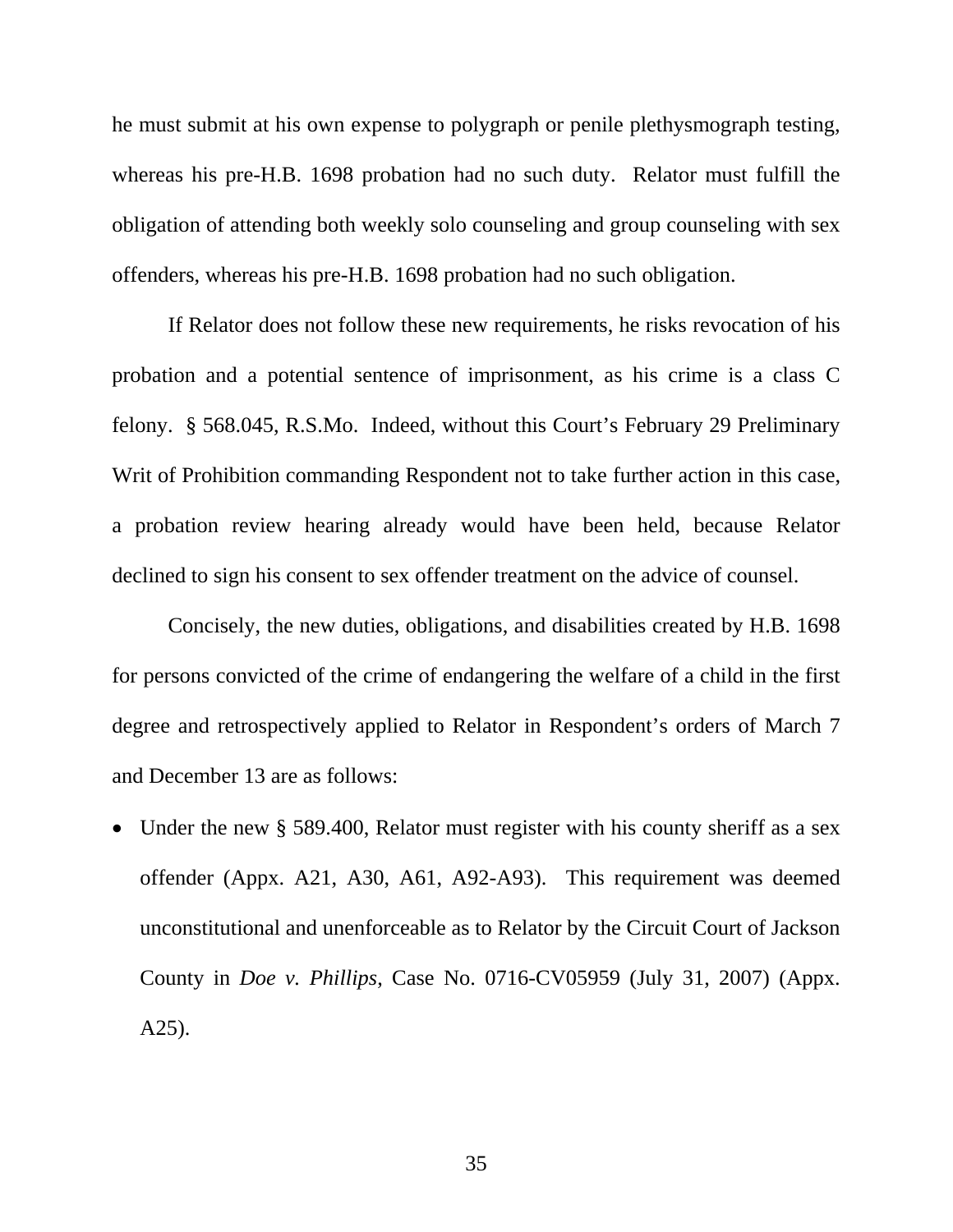- Because H.B. 1698 made Relator's offense registrable, under § 589.415 Relator now must notify his probation officer and receive her approval of any change in residence (Appx. A21, A34).
- Because H.B. 1698 made Relator's offense registrable, under § 589.042 Relator must provide his probation officer with access to his personal home computer, subject to seizure at any time at the probation officer's pleasure (Appx. A33, A83).
- Under the new § 566.149, R.S.Mo., Relator is prohibited from being present within five hundred feet of any school property (Appx. A38, A54-A55, A83). This prevents Relator from picking his fiancée up from the school where she is employed as a teacher.
- Because H.B. 1698 made Relator's offense a "sexual offense," even though it is not contained in Chapter 566, R.S.Mo., under §§ 566.140 and/or 566.141, R.S.Mo., Relator must submit to sex offender evaluation and treatment by a physician of the Department of Probation & Parole's own choosing (Appx. A35, A36, A95).
- Because H.B. 1698 made Relator's offense a "sexual offense," as part of sex offender supervision Relator must advise all adult members of his household of his conviction (Appx. A21, A85).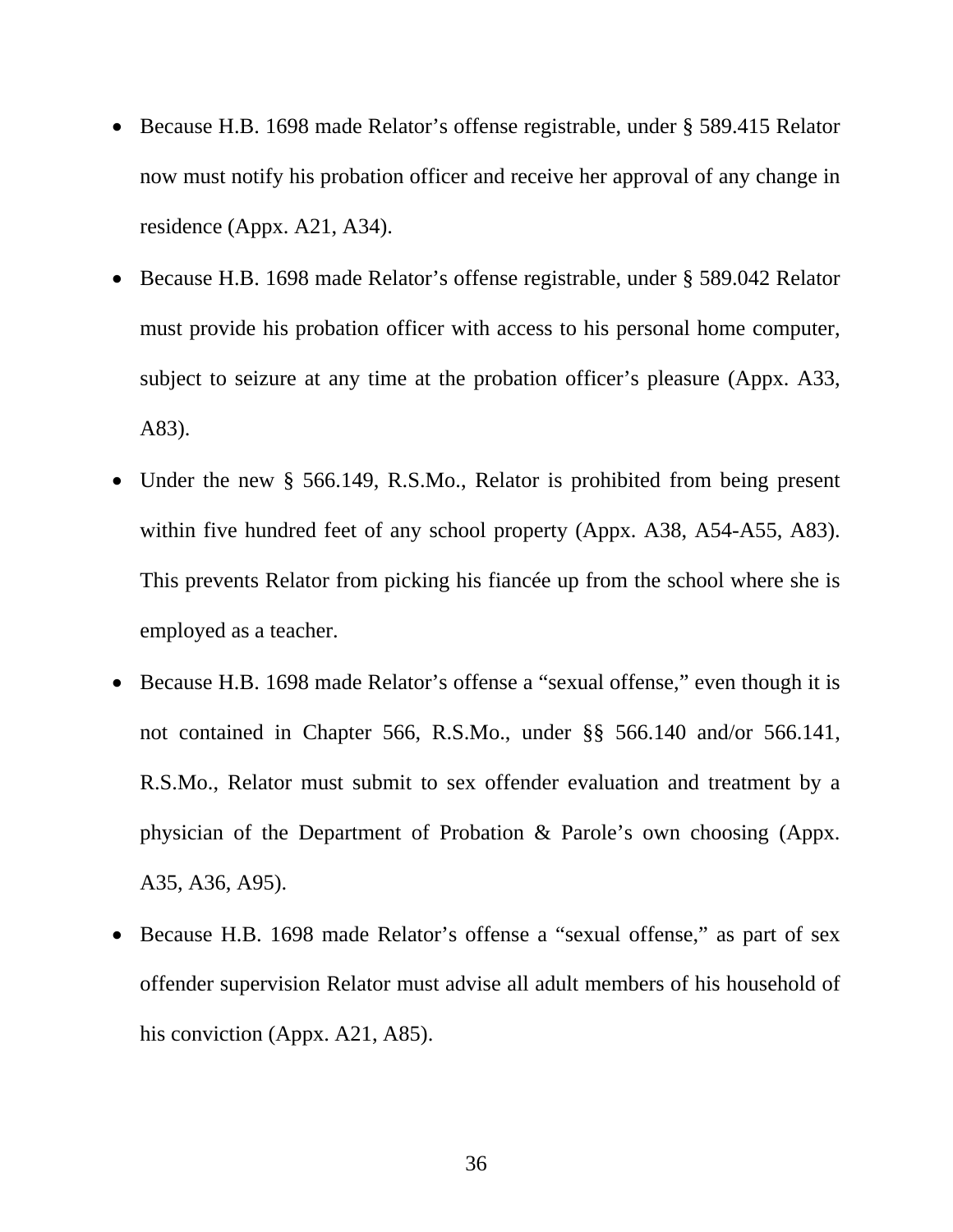- Because H.B. 1698 made Relator's offense a "sexual offense," as part of sex offender supervision Relator must report the names, dates of birth, and gender of all persons residing with him (Appx. A21, A85).
- Because H.B. 1698 made Relator's offense a "sexual offense," as part of sex offender supervision Relator must submit, at his own expense, and at any time when so requested, to any treatment procedures required by his probation officer, including polygraph testing or penile plethysmograph testing (Appx. A21, A89-A90).
- Because H.B. 1698 made Relator's offense a "sexual offense," as part of sex offender supervision Relator is prohibited from having any unsupervised contact with any person age 16 or under, or any incapacitated person (Appx. A21, A87).
- Under the new § 566.149, R.S.Mo., Relator must avoid parks, schools, daycare centers, toy stores, pools, carnivals, or other places where children are known to frequent (Appx. A21, A38, A87).
- Because H.B. 1698 made Relator's offense a "sexual offense," as part of sex offender supervision Relator is prohibited from possessing or accessing any pornographic material (Appx. A21, A22, A88).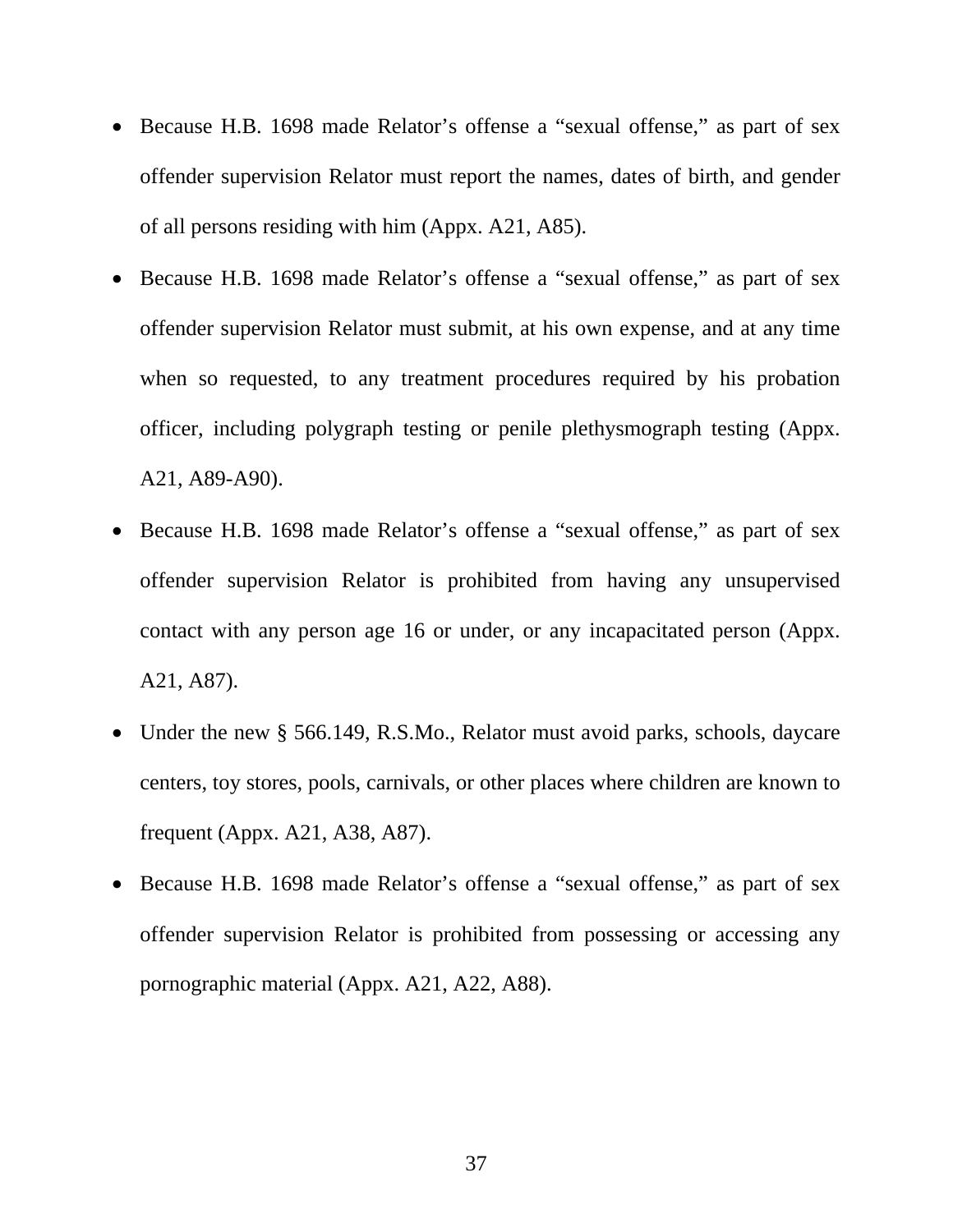- Because H.B. 1698 made Relator's offense a "sexual offense," as part of sex offender supervision Relator must allow his probation officer to have access to his home and all the occupants (Appx. A22, A85).
- Because H.B. 1698 made Relator's offense a "sexual offense," as part of sex offender supervision Relator must inform his employer of his offense (Appx. A22, A86).
- Because H.B. 1698 made Relator's offense a "sexual offense," as part of sex offender supervision Relator is prohibited from traveling for employment purposes (Appx. A22, A83-A84).
- Because H.B. 1698 made Relator's offense a "sexual offense," as part of sex offender supervision Relator is prohibited from leaving Jackson or Cass County without prior permission from his probation officer (Appx. A22, A83-A84), whereas his original probation conditions allowed free travel within Missouri (Appx. A13).
- Because H.B. 1698 made Relator's offense a "sexual offense," as part of sex offender supervision Relator must abide by a curfew of 11:00 p.m. Sunday through Thursday, and midnight on Friday and Saturday (Appx. A22, A90).
- Because H.B. 1698 made Relator's offense a "sexual offense," as part of sex offender supervision Relator is prohibited from viewing any sexually-oriented videotapes, television shows, films, or pictures (Appx. A22, A88).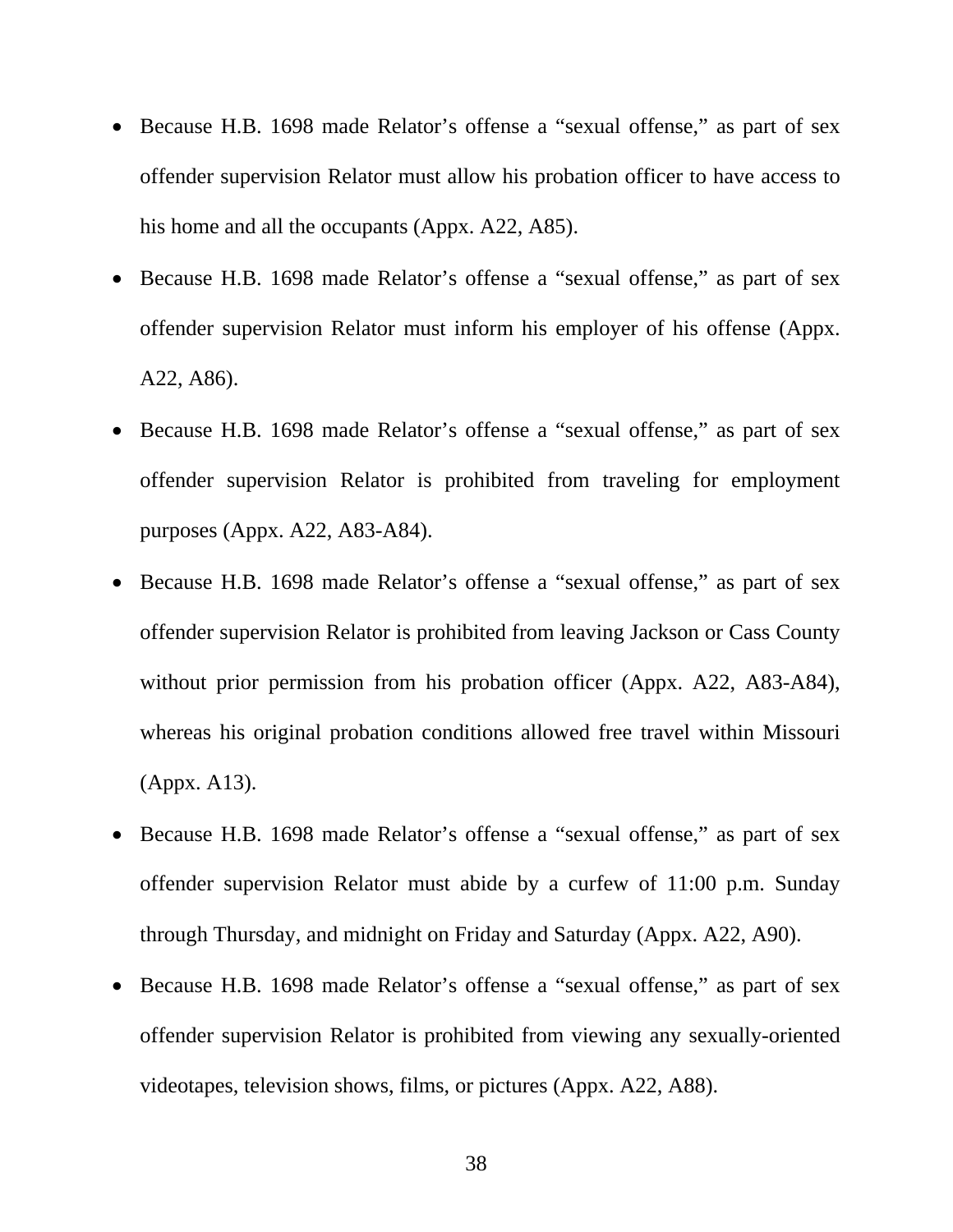• Because H.B. 1698 made Relator's offense a "sexual offense," as part of sex offender supervision Relator is prohibited from using the internet without the prior written permission of his probation officer (Appx. A22).

Many of these requirements are conspicuously similar to the conditions authorized upon conditional release from civil commitment as a "sexually violent predator" contained in § 632.505, R.S.Mo., and also first promulgated in H.B. 1698 (Appx. A74-A76).

These new duties, obligations, and disabilities all are a result of a retrospective application of law, either by means of adding Relator's crime to the list of registrable offenses in § 589.400 – which is what defines a "sex offender" in the eyes of the Division of Probation & Parole (Appx.  $A92-A93$ ) – or by adding the crime to other statutes as detailed *ante*. Existing statutes which previously did not apply to Relator were made to apply to him by virtue of his guilty plea, a past transaction. Like the Relators in *Phillips*, *Blunt*, and *R.L.*, H.B. 1698, as applied to Relator in Respondent's orders of May 7, 2007, and December 13, 2007, specifically requires Relator to fulfill the new, stringent obligations and duties imposed on "sex offenders," as well as to submit to the new, strict disabilities forced upon him under this designation, based solely his guilty plea prior to enactment of the amendment. Applying these new obligations and new duties to Relator, based solely on his prior guilty plea, violates Missouri's Constitutional bar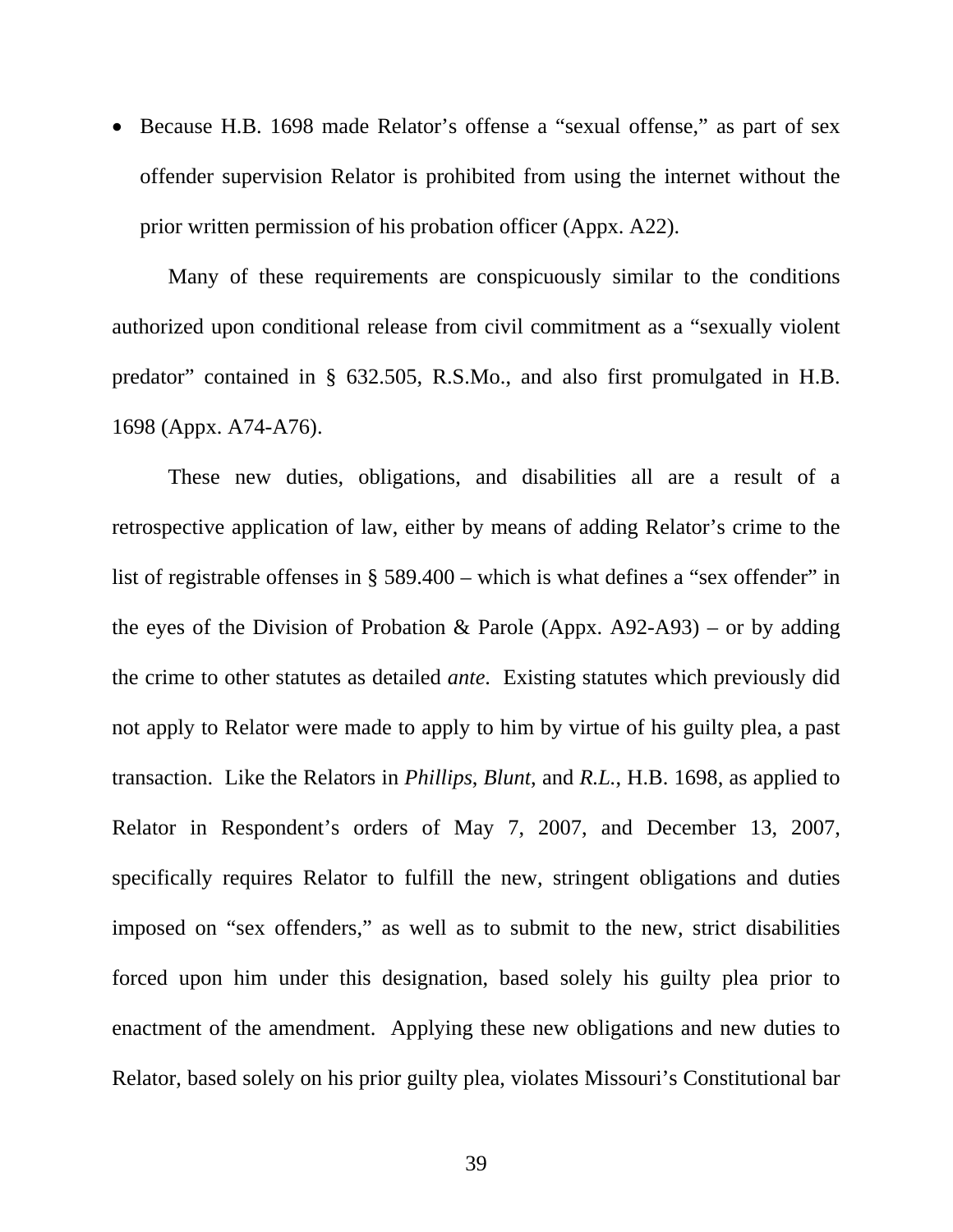on retrospective laws. The designation of sex offender unconstitutionally is being applied to the Relator.

This Court should make permanent the Preliminary Writ which it issued on February 29, 2008. The Court should prohibit Respondent from doing anything other than vacating his orders of May 7, 2007, and December 13, 2007, revising Relator's status and probation conditions, and in lieu thereof return Relator to his original probation conditions entered on July 3, 2006.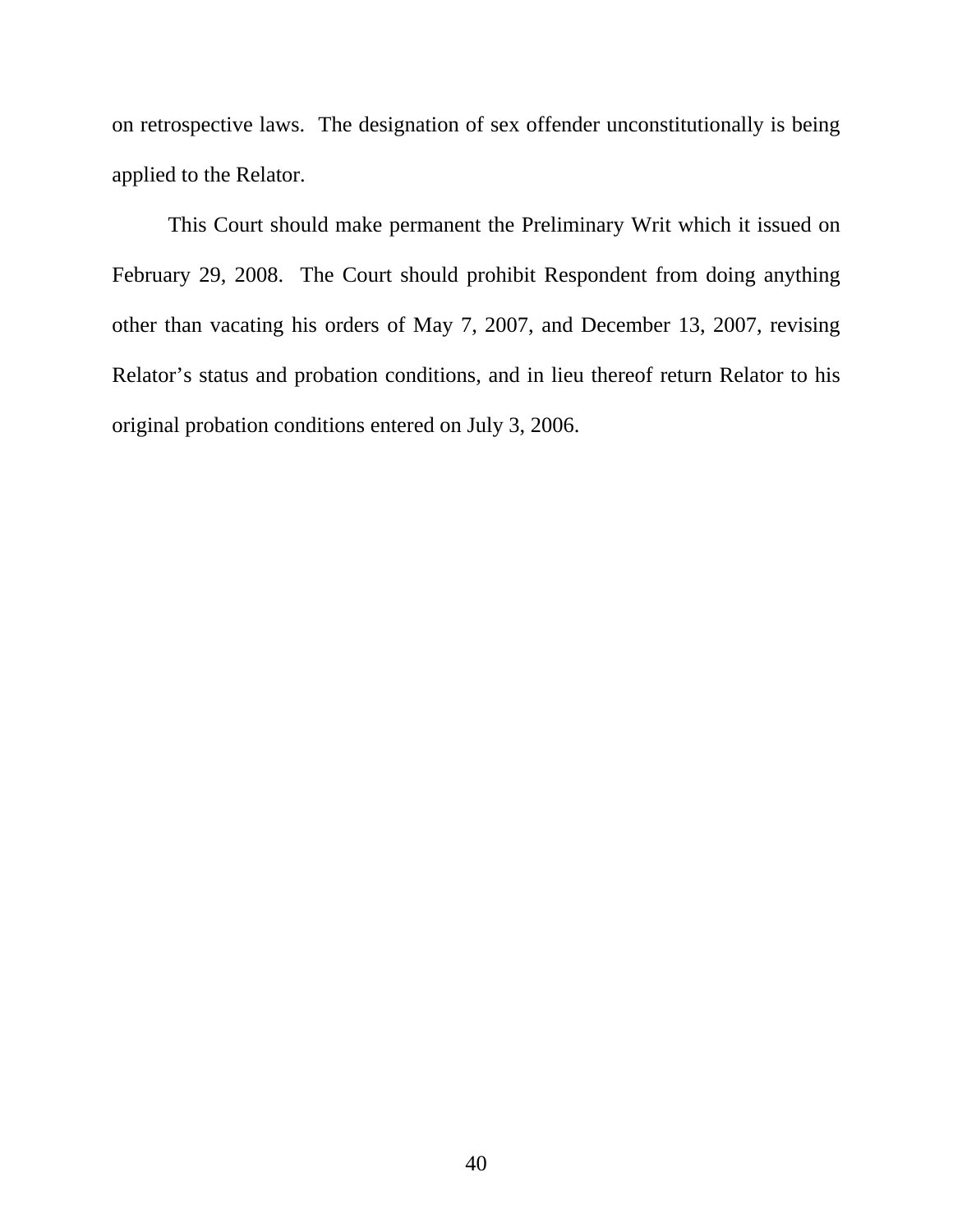II. Relator is entitled to an order prohibiting Respondent from enforcing Respondent's orders of May 7, 2007, and December 13, 2007, and doing anything other than vacating said orders, thereby returning Relator to his original probation conditions entered on July 3, 2006, *because* the orders violate the prohibitions on *Ex Post Facto* applications of law contained in the Constitution of Missouri, Article I, § 13, and the Constitution of the United States, Article I, § 10, *in that* the orders retrospectively apply provisions of Missouri House Bill 1698 retrospectively to Relator so as to increase the punishment for Relator's criminal acts already committed, applying these provisions to Relator's crime and guilty plea – events before the enactment of H.B. 1698, and disadvantaging Relator.

#### Standard of Review

The writ of prohibition is a fundamental part of our common law which allows this Court to prevent the usurpation of judicial power and prevent an absolute irreparable harm to a party. *See* § 530.010, R.S.Mo; *State ex rel. Dir. of Revenue v. Gaertner*, 32 S.W.3d 564, 566 (Mo. banc 2000); *Thomas v. Mead*, 36 Mo. 232, 246-247 (1864) (citing 3 BLACKSTONE'S COMMENTARIES 41; Constitution of Missouri, Article VI, § 3 (1865)). In Missouri, a writ of prohibition is appropriate against a circuit court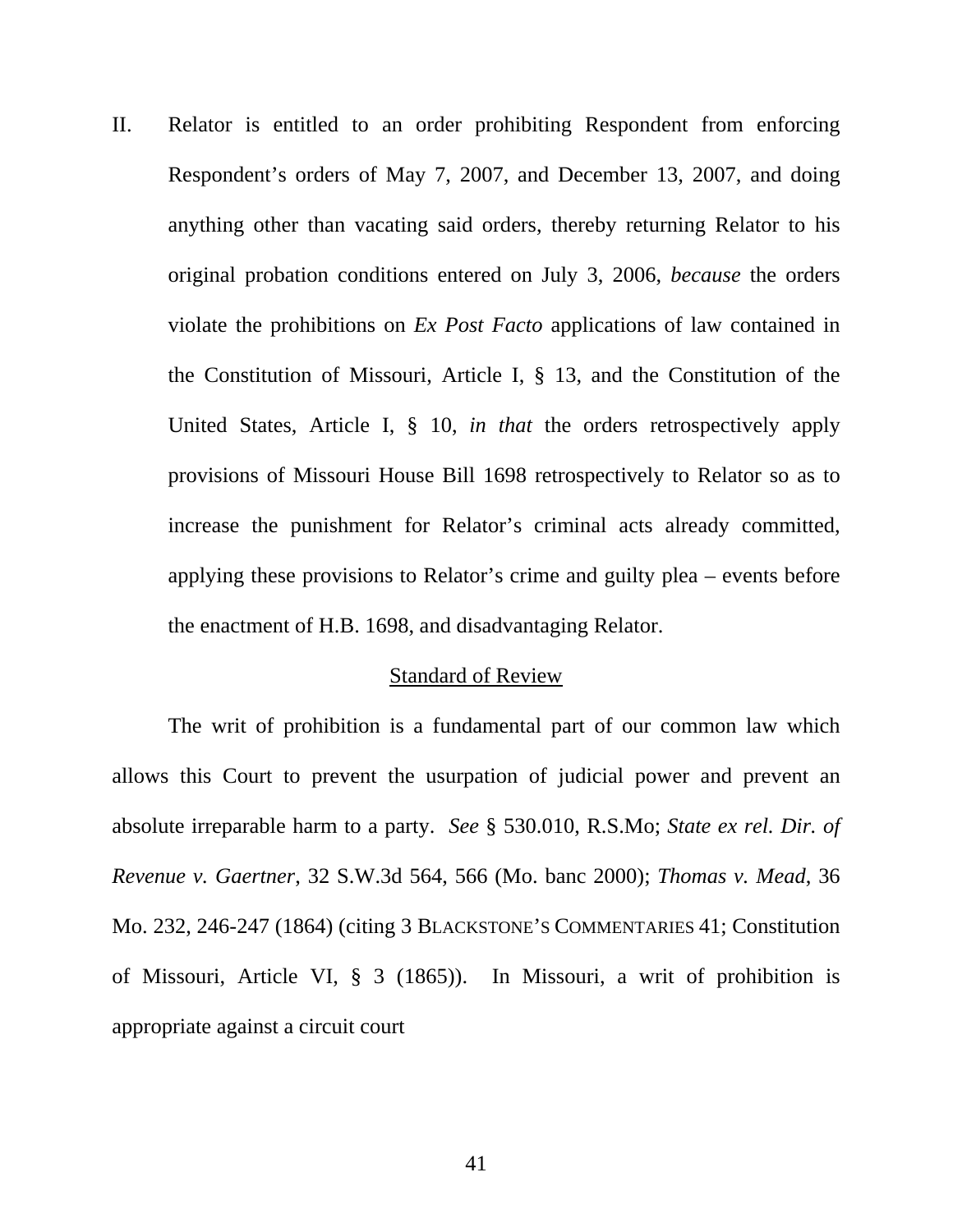in one of three circumstances: (1) to prevent the usurpation of judicial power when the trial court lacks jurisdiction; (2) to remedy an excess of jurisdiction or an abuse of discretion where the lower court lacks the power to act as intended; or (3) where a party may suffer irreparable harm if relief is not made available in response to the trial court's order.

*State ex rel. Proctor v. Bryson*, 100 S.W.3d 775, 776 (Mo. banc 2003).

For the writ to lie, the Relator must have no adequate remedy at law. Trial courts have discretion to determine the conditions of a defendant's probation. §§ 559.100.2 and 559.021.1, R.S.Mo. Orders setting conditions of probation are not appealable, and instead only may be challenged by means of a petition for writ of prohibition in an appellate court. *State v. Williams*, 871 S.W.2d 450, 452 and 452 n.2 (Mo. banc 1994); *State ex rel. St. Louis County v. Stussie*, 556 S.W.2d 186, 187-188 (Mo. banc 1977).

\* \* \*

The Constitution of Missouri and the Constitution of the United States prohibit *ex post facto* laws. *Ex post facto* laws are those which are retrospective and that either alter the definition of crimes or increase the punishment for criminal acts already committed. Relator pleaded guilty to endangering the welfare of a child in the first degree in March of 2006. Before June 5, 2006, that crime was not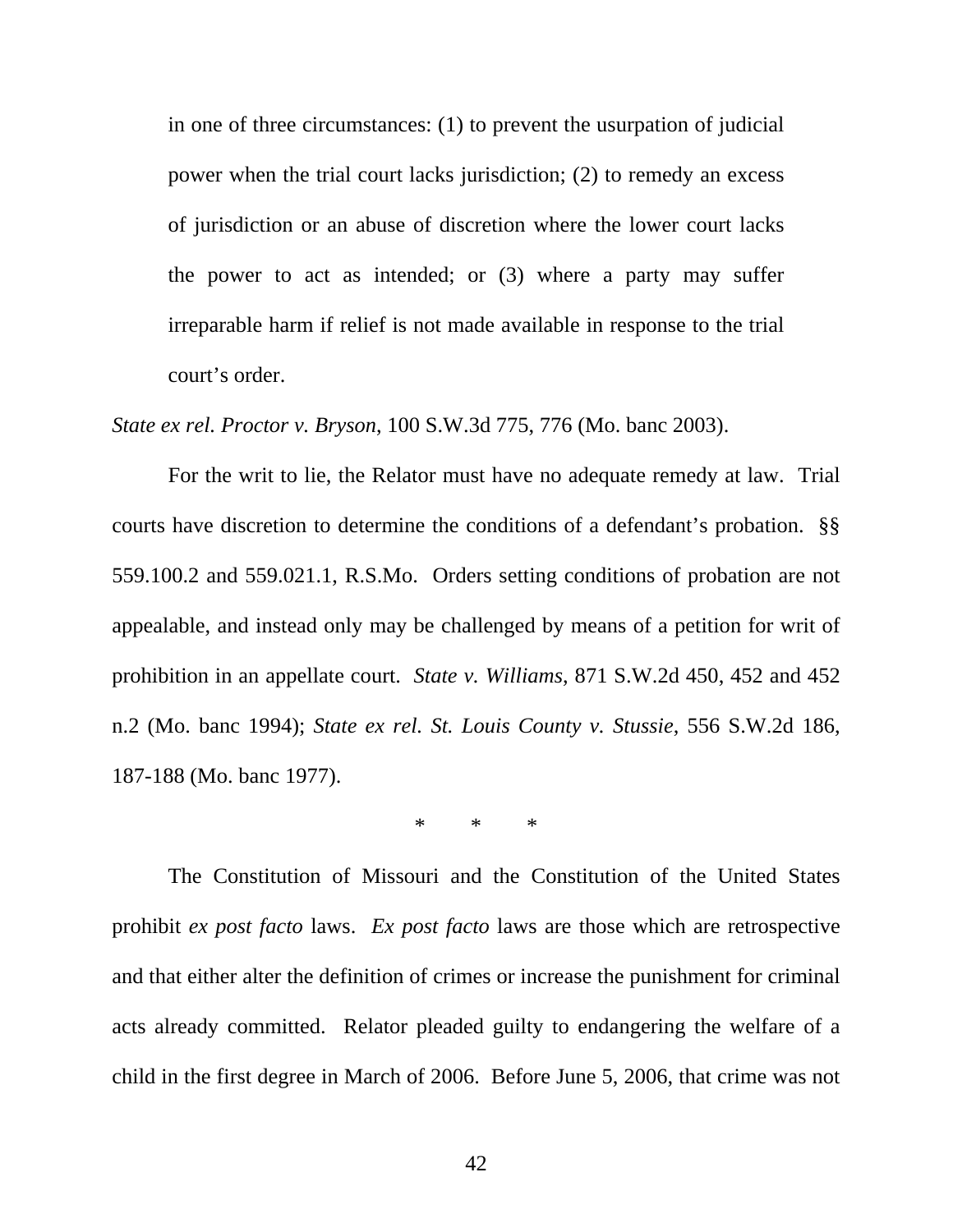a "sex offense" and the law of Missouri did not consider defendants who were convicted of or pleaded guilty to it to be "sex offenders." The law did not place upon them any increased punishment beyond that which anyone else convicted of any class C felony in Missouri would face. On June 5, 2006, however, H.B. 1698 became law, and transformed the crime into a "sex offense" and anyone who was convicted of or pleaded guilty to it into a "sex offender," greatly decreasing the liberty of persons who pleaded guilty to the crime vis-à-vis other, ordinary class C felonies. Thereafter, on request of the Division of Probation & Parole, Respondent ordered that Relator be supervised as a sex offender. He later additionally ordered that Relator undergo sex offender treatment. Are Respondent's orders an unconstitutional *ex post facto* application of law? Should Respondent be permanently prohibited from enforcing them and taking any other action except to vacate those orders and return Relator to his original probation status?

 In addition to its bar on retrospective laws, Article I, § 13, of the Constitution of Missouri also guarantees that "no *ex post facto* law … can be enacted," echoing Article I, § 10, of the Constitution of the United States, which provides, "No state shall … pass any … *ex post facto* law." *Ex post facto* laws are those which "are retrospective and that either alter the definition of crimes or increase the punishment for criminal acts already committed." *State ex rel. Cavallaro v. Groose*, 908 S.W.2d 133, 136 (Mo. banc 1995).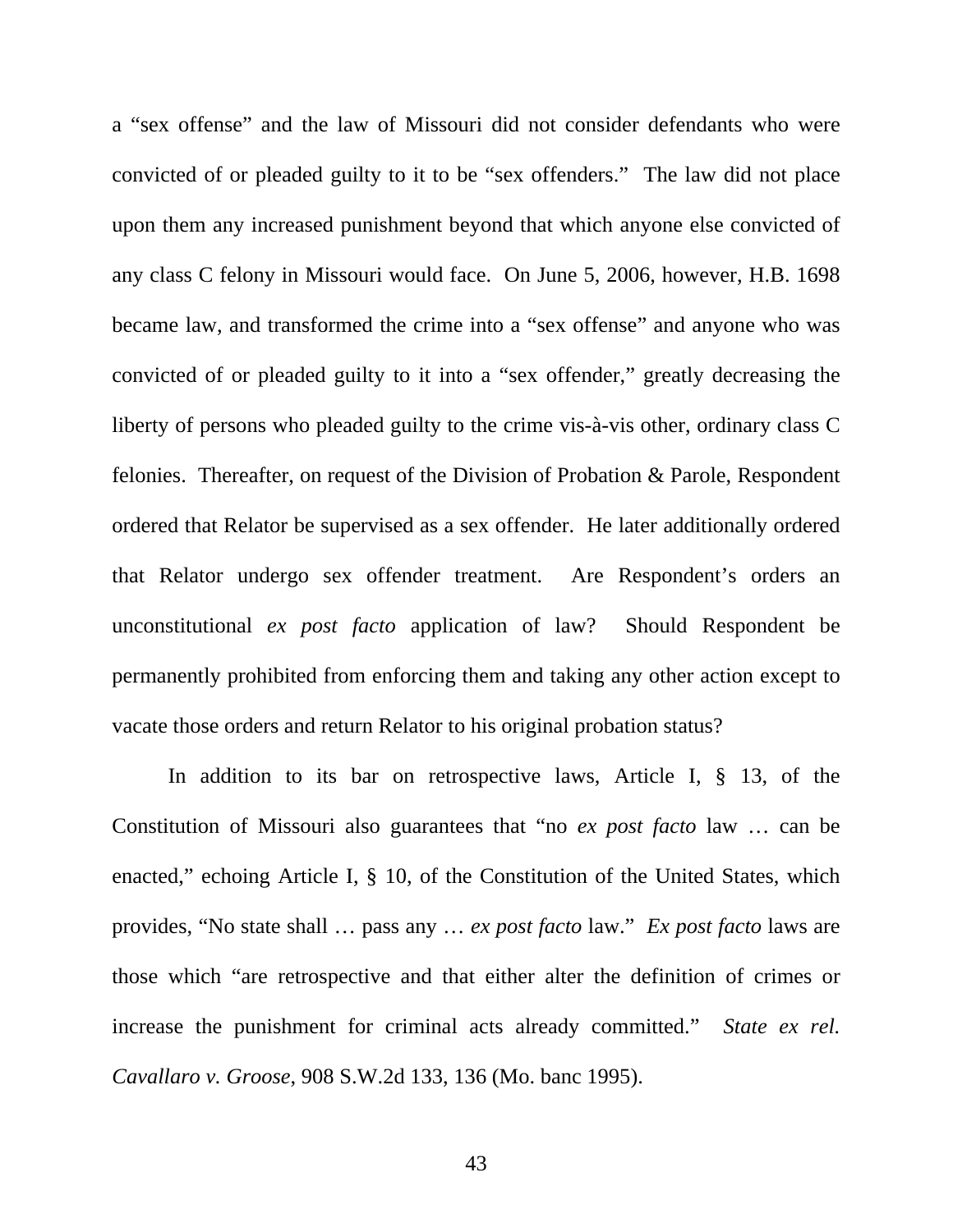"Critical to relief under the *Ex Post Facto* Clause is not an individual's right to less punishment, but the lack of fair notice and governmental restraint when the legislature increases punishment beyond what was prescribed when the crime was consummated." *Weaver v. Graham*, 450 U.S. 24, 30 (1981). In order to fall within the *ex post facto* prohibition, a law "must be retroactive, that is, it must apply to events occurring before its enactment" and "it must disadvantage the offender affected by it." *Id.* at 29.

Although some Missouri courts have held that probation is not punishment *per se*, *State v. Welsh*, 853 S.W.2d 466, 470 (Mo. App. 1993), for constitutional purposes the Supreme Court of the United States views probation differently: "Inherent in the very nature of probation is that probationers 'do not enjoy the absolute liberty to which every citizen is entitled.'" *United States v. Knights*, 534 U.S. 112, 119 (2001) (quoting *Griffin v. Wisconsin*, 483 U.S. 868, 874 (1987)). As such, while "custodial sentences are qualitatively more severe than probationary sentences of equivalent terms," still, probationers

are nonetheless subject to several standard conditions that substantially restrict their liberty. Probationers may not leave the judicial district, move, or change jobs without notifying, and in some cases receiving permission from, their probation officer or the court. They must report regularly to their probation officer, permit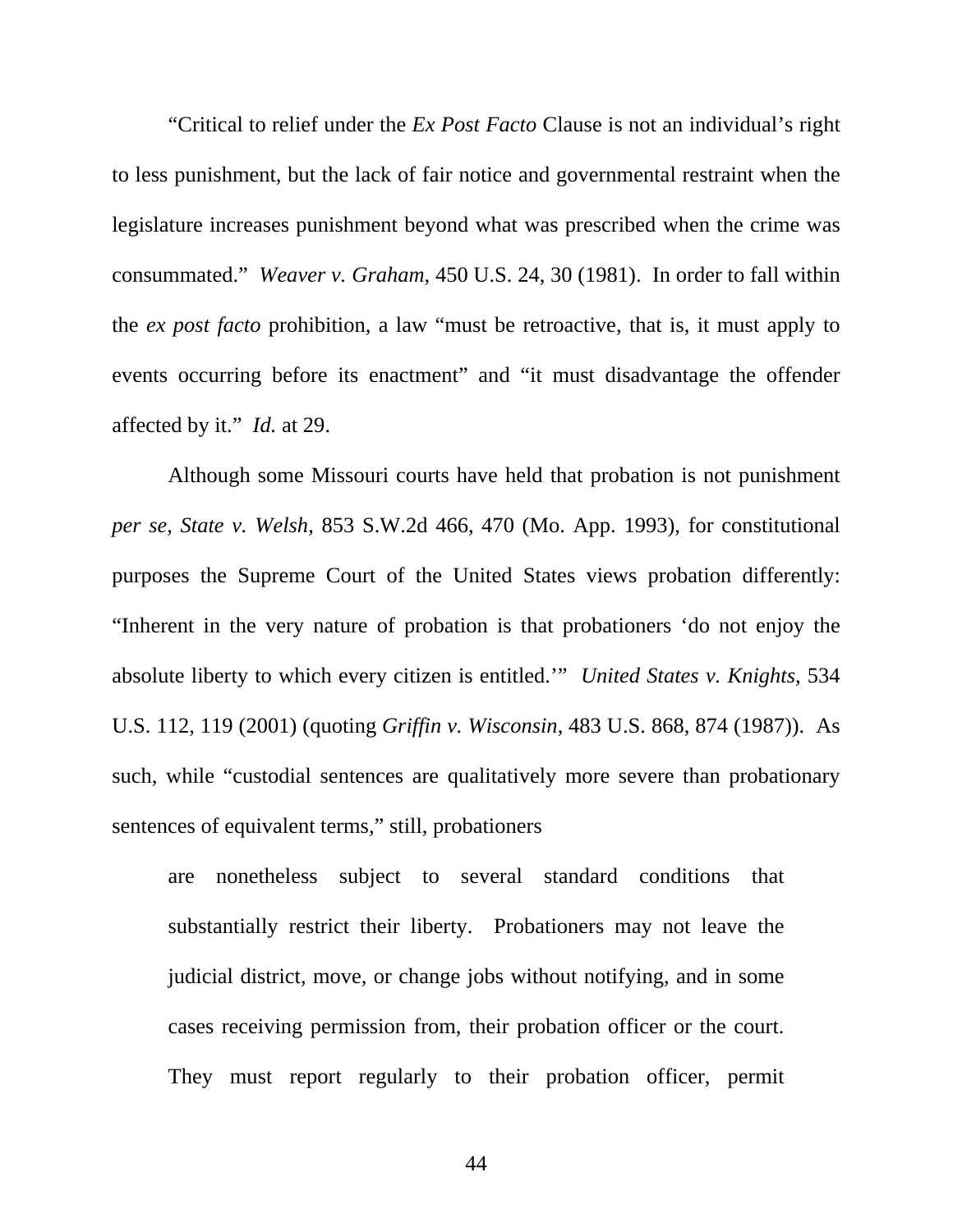unannounced visits to their homes, refrain from associating with any person convicted of a felony, and refrain from excessive drinking. Most probationers are also subject to individual "special conditions" imposed by the court.

*Gall v. United States*, 128 S. Ct. 586, 595-596 (2007).

 That the requirements placed upon Relator were applied retrospectively is undeniable. Beyond that element, a "two-stage inquiry determines whether a retrospective statute constitutes an invalid *ex post facto* punishment or a valid, nonpunitive civil regulation." *R.W. v. Sanders*, 168 S.W.3d 65, 68 (Mo. banc. 2005). If the complained-of retrospective application of law is "intended to establish a punishment, the inquiry ends and an ex post facto violation is established." *Id.* Otherwise, if the application of law is a civil regulatory measure, it must be analyzed to determine whether it is "sufficiently punitive in effect" so as still to warrant protection under the *Ex Post Facto* Clauses of the Federal and State Constitutions. *Id.*

To determine whether a civil regulatory measure has a punitive effect for the purposes of the constitutional prohibition on *ex post facto* laws, the Supreme Court of the United States has prescribed a seven-factor test:

1) whether the sanction involves an affirmative disability or restraint;

2) whether it has historically been regarded as a punishment;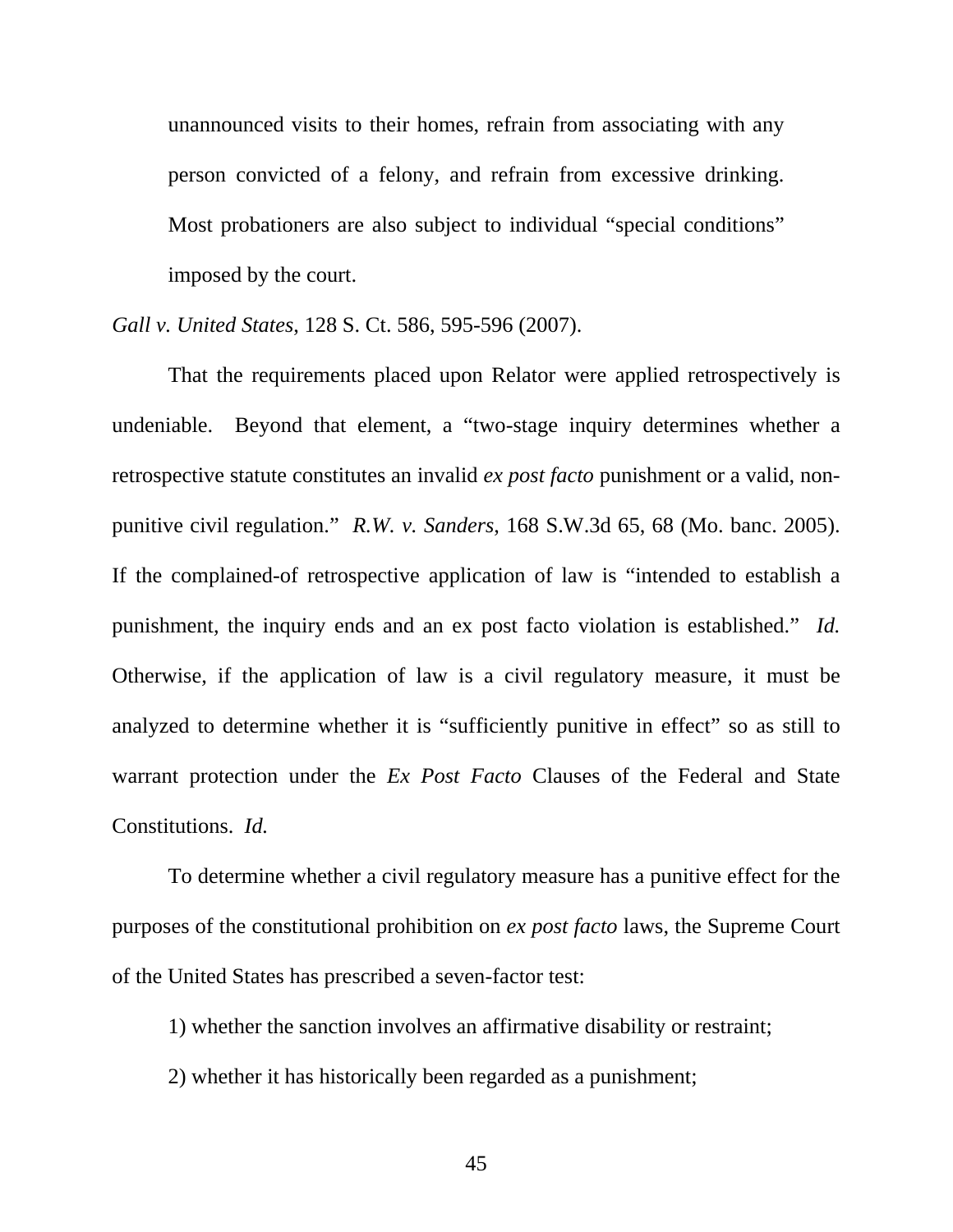3) whether it comes into play only on a finding of scienter;

4) whether its operation will promote the traditional aims of punishment – retribution and deterrence;

5) whether the behavior to which it applies is already a crime;

6) whether an alternative purpose to which it may rationally be connected is assignable to it; and

7) whether it appears excessive in relation to the alternative purpose assigned.

*Kennedy v. Mendoza-Martinez*, 372 U.S. 144, 168-169 (1963).

 In this case, the new probation requirements plainly are punishment, and the inquiry should end. This is because probation "is part of the punishment meted out through a defendant's criminal sentence." *Doe v. Otte*, 259 F.3d 979, 990 (9<sup>th</sup> Cir. 2001) (citing *United States v. Soto-Olivas*, 44 F.3d 788, 790 (9<sup>th</sup> Cir. 1995)), *rev'd on other grounds sub nom. Smith v. Doe*, 538 U.S. 84, 106 (2003).

But even if the new requirements which Respondent's orders of May 7 and December 13 effected upon Relator somehow absurdly are a "non-punitive civil regulatory measure," they unquestionably fit the seven-factor *Kennedy* test. As noted *ante*, they include a profusion of new affirmative disabilities and restraints. As the Supreme Court noted in *Knights*, *Griffin*, and *Gall*, *supra*, probation historically has been regarded as punitive. The requirements only come by virtue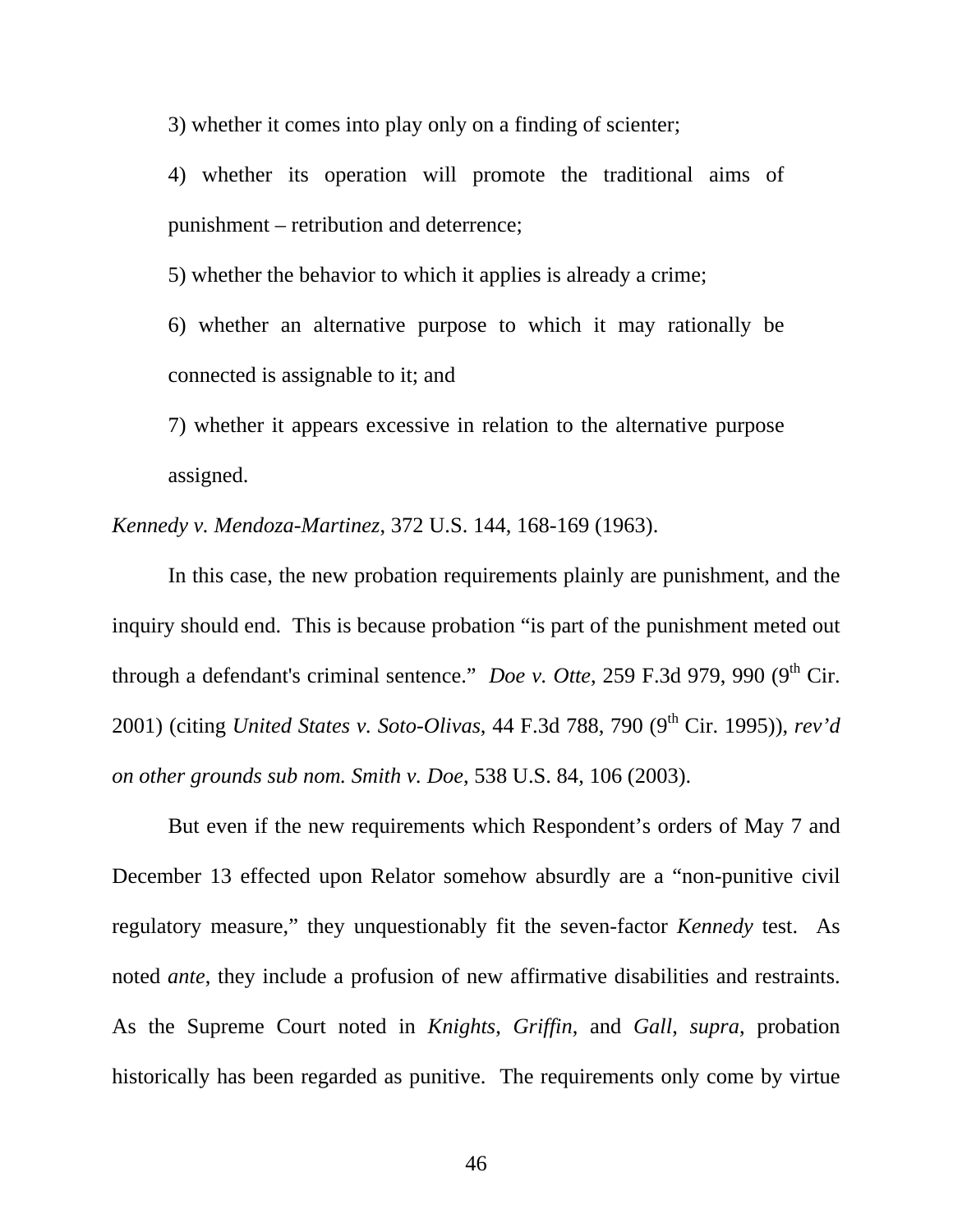of Relator's guilty plea, at which he provided the necessary finding of scienter. As Respondent stated in his Return to this Court's Preliminary Writ, the new probation requirements are designed to promote the traditional aims of punishment for Relator's offense (Return to Preliminary Writ of Prohibition, pp. 3-4, 5-6). The behaviors to which the new probation requirements apply already are crimes (Appx. A92-A93). The new requirements placed on relator through Respondent's retrospective application of H.B. 1698 unequivocally have a punitive effect.

 In *Smith v. Doe*, the Supreme Court of the United States held that retroactively requiring persons previously convicted to register as sex offenders does not constitute a violation of the *Ex Post Facto* Clause, because the mere act of *registering* as a sex offender is not punitive. 538 U.S. at 106. In *R.W.*, this Court agreed. 168 S.W.3d at 69. At issue in both *Smith* and *R.W.*, however, was the mere requirement of registering as a sex offender, which the Courts held to be a civil regulatory measure, not the plethora of disadvantages which Respondent applied retroactively to Relator in this case – disadvantages which, as shown *ante*, are not only punishment, but undeniably constitute an "affirmative disability or restraint." *Kennedy*, 372 U.S. at 168.

Instead, the clearer analogue in the law of Missouri is that of a "class X offender" designation under § 558.019, R.S.Mo., which was a new punishment twenty years ago. Like the "sex offender" classification at issue in this case,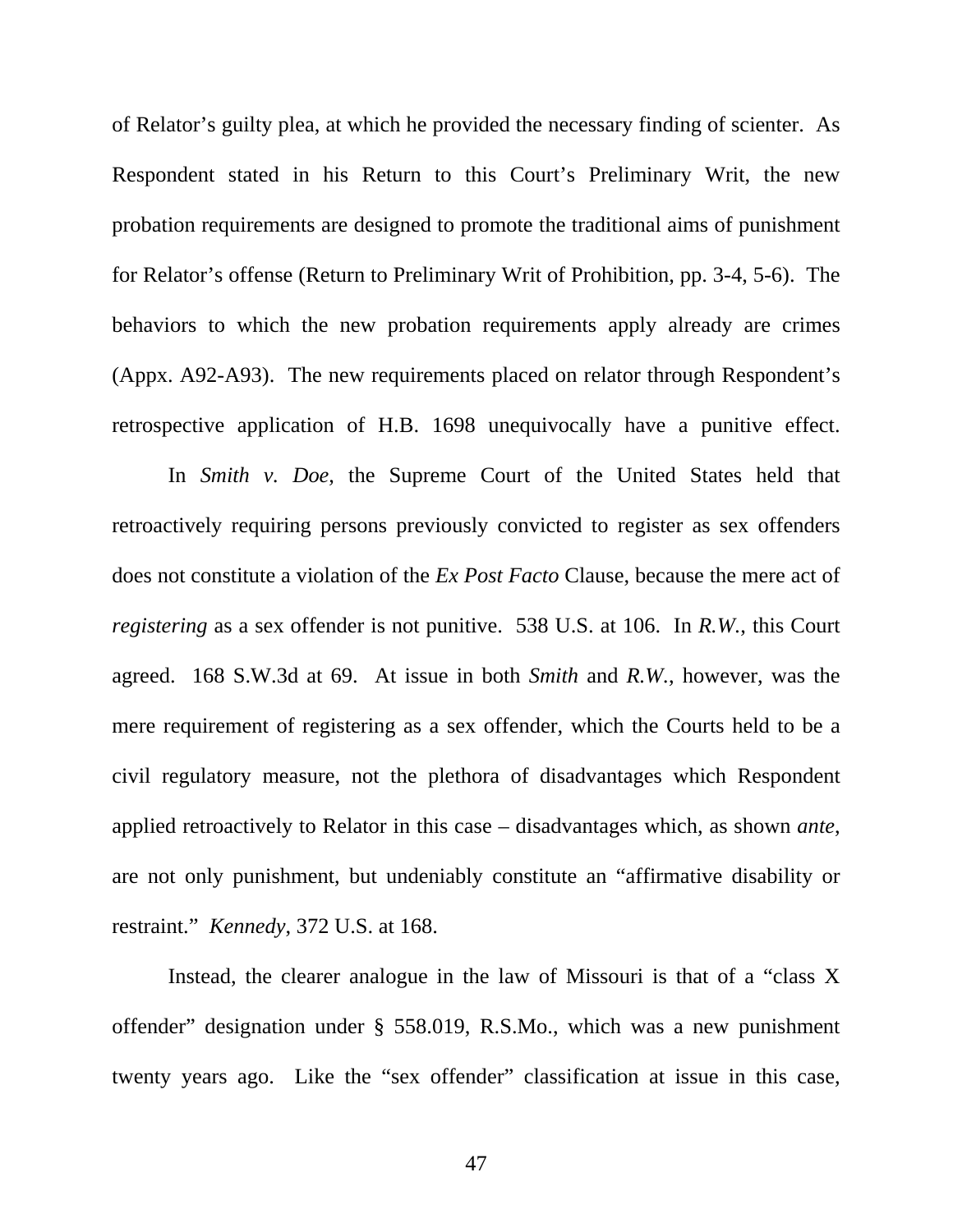designation as a "class X offender" increases the punishment for a defendant's offense. § 558.019, R.S.Mo. In *State v. Lawhon*, the defendant argued that the trial court erred in finding him a "class X offender," because doing so was an *ex post facto* application of law. 762 S.W.2d 820, 824 (Mo. banc 1988). The defendant's offenses were committed in November of 1986, and the "class X" statute became effective on January 1, 1987. *Id.* This Court held that applying the "class X" designation to the defendant was an unconstitutional *ex post facto* law, and remanded the case for resentencing. *Id.* at 826. The Missouri Court of Appeals held the same in *State v. Pollard*, 746 S.W.2d 632 (Mo. App. 1988), *State v. Hillis*, 748 S.W.2d 694 (Mo. App. 1988), *State v. McCoy*, 748 S.W.2d 809 (Mo. App. 1988), and *State v. Wiley*, 766 S.W.2d 700 (Mo. App. 1989).

This case is no different. The acts for which Relator was charged occurred in 2005. He pleaded guilty in March of 2006. H.B. 1698's changes to the law did not become effective until June 5, 2006. Respondent's application of its new laws requiring sex offender status for Relator's offense was retrospective: Respondent clearly applied H.B. 1698's provisions to events in this case occurring before their enactment. It served only to disadvantage Relator's liberty in ways not contemplated for his offense before the amendment's enactment, enacting affirmative disabilities.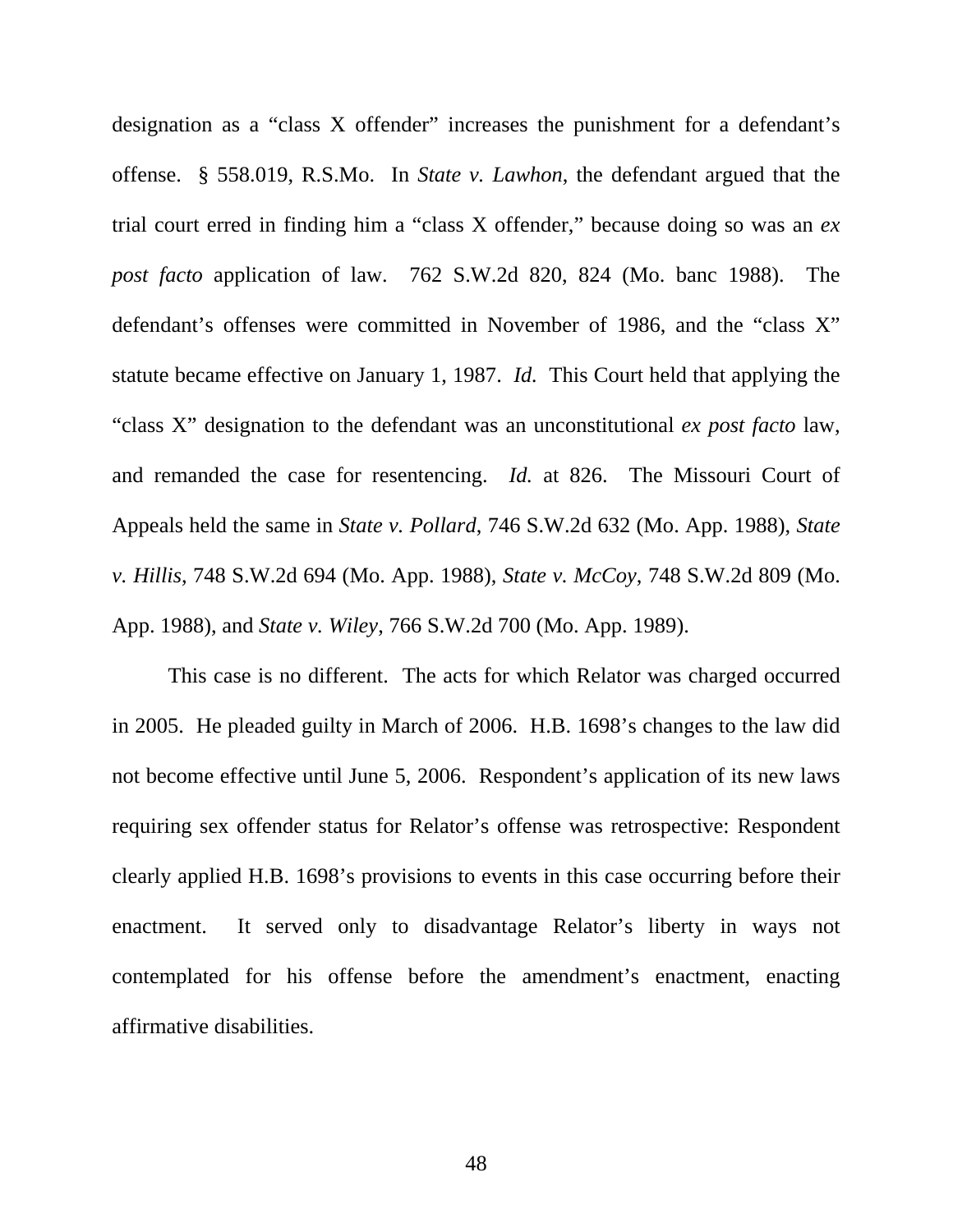Respondent's orders of May 7, 2007, and December 13, 2007, curtail Relator's liberties to travel, to reside where he wishes, not to have his personal property open to unwarranted search and seizure by the State, to view television programming freely, to use the internet freely, and not to be forced to submit to having his genitals hooked to a machine by the State. Without Respondent's orders retrospectively applying H.B. 1698, Relator would not face these particular losses of liberty.

Had Relator known that he retrospectively would be designated a sex offender and had his liberties restrained in this manner, there is no question that he would not have pleaded guilty, but instead would have proceeded to trial. Applying H.B. 1698's sex offender designation retrospectively to Relator, with all the severe disadvantages involved, is an *ex post facto* application of law, in violation of the Constitution of Missouri, Article I, § 13, and the Constitution of the United States, Article I, § 10.

This Court should make permanent the Preliminary Writ which it issued on February 29, 2008. The Court should prohibit Respondent from doing anything other than vacating his orders of May 7, 2007, and December 13, 2007, revising Relator's status and probation conditions, and in lieu thereof return Relator to his original probation conditions entered on July 3, 2006.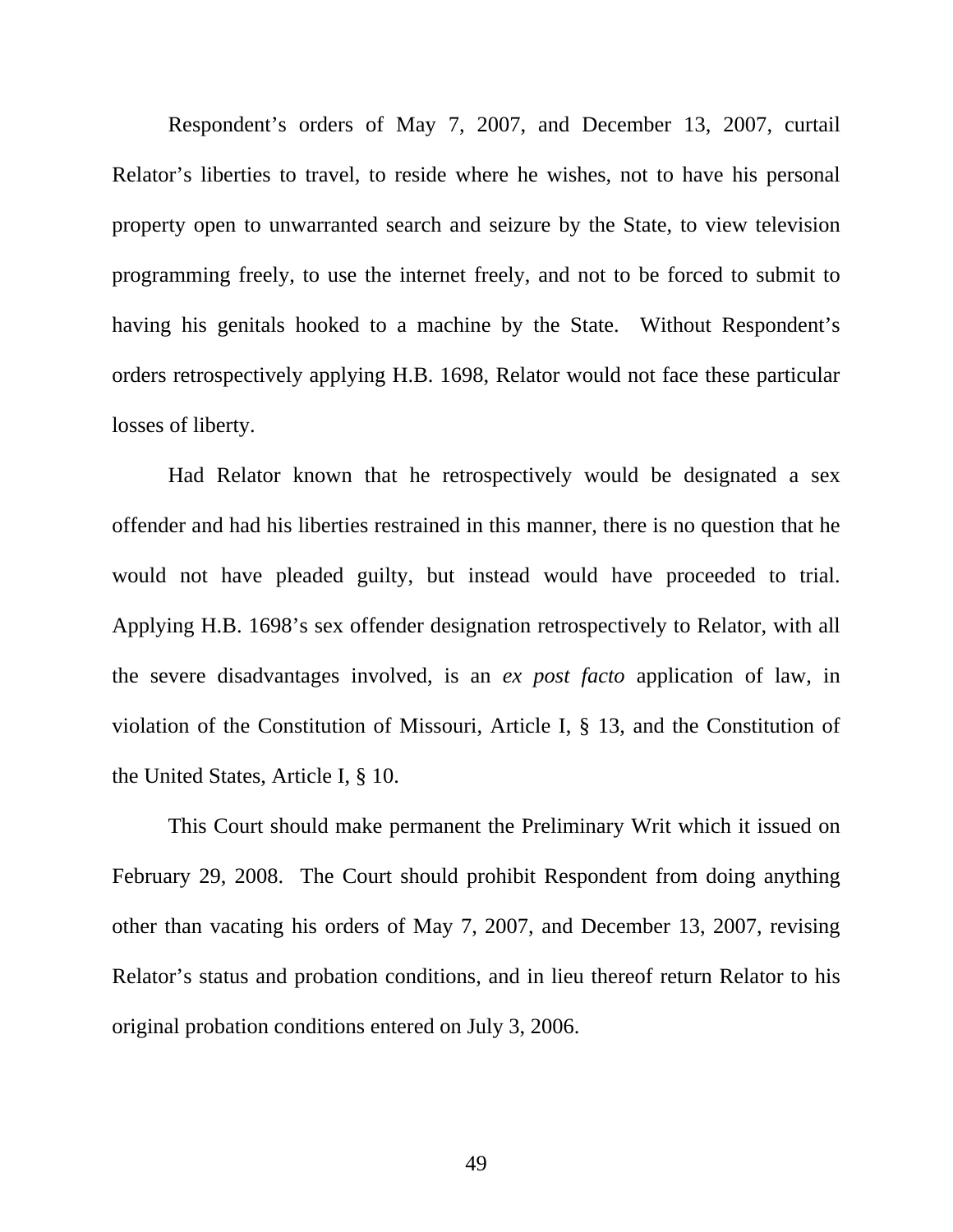### **Conclusion**

 Respondent's orders of May 15, 2007, and December 13, 2007, violate Article I, §13, of the Constitution of Missouri. They also violate Article I, § 10, of the Constitution of the United States.

 This Court should make permanent the Preliminary Writ of Prohibition which it entered on February 29, 2008. The Court should prohibit Respondent from doing anything other than vacating his orders of May 7, 2007, and December 13, 2007, revising Relator's status and probation conditions, and in lieu thereof return Relator to his original probation conditions entered on July 3, 2006.

Respectfully submitted,

 Jonathan Sternberg, Attorney Missouri Bar Number 59533  $7<sup>th</sup>$  Floor, Harzfeld's Building 1111 Main Street Kansas City, Missouri 64105 Telephone: (816) 474-3000 Facsimile: (816) 474-5533

 Counsel for Relator John Doe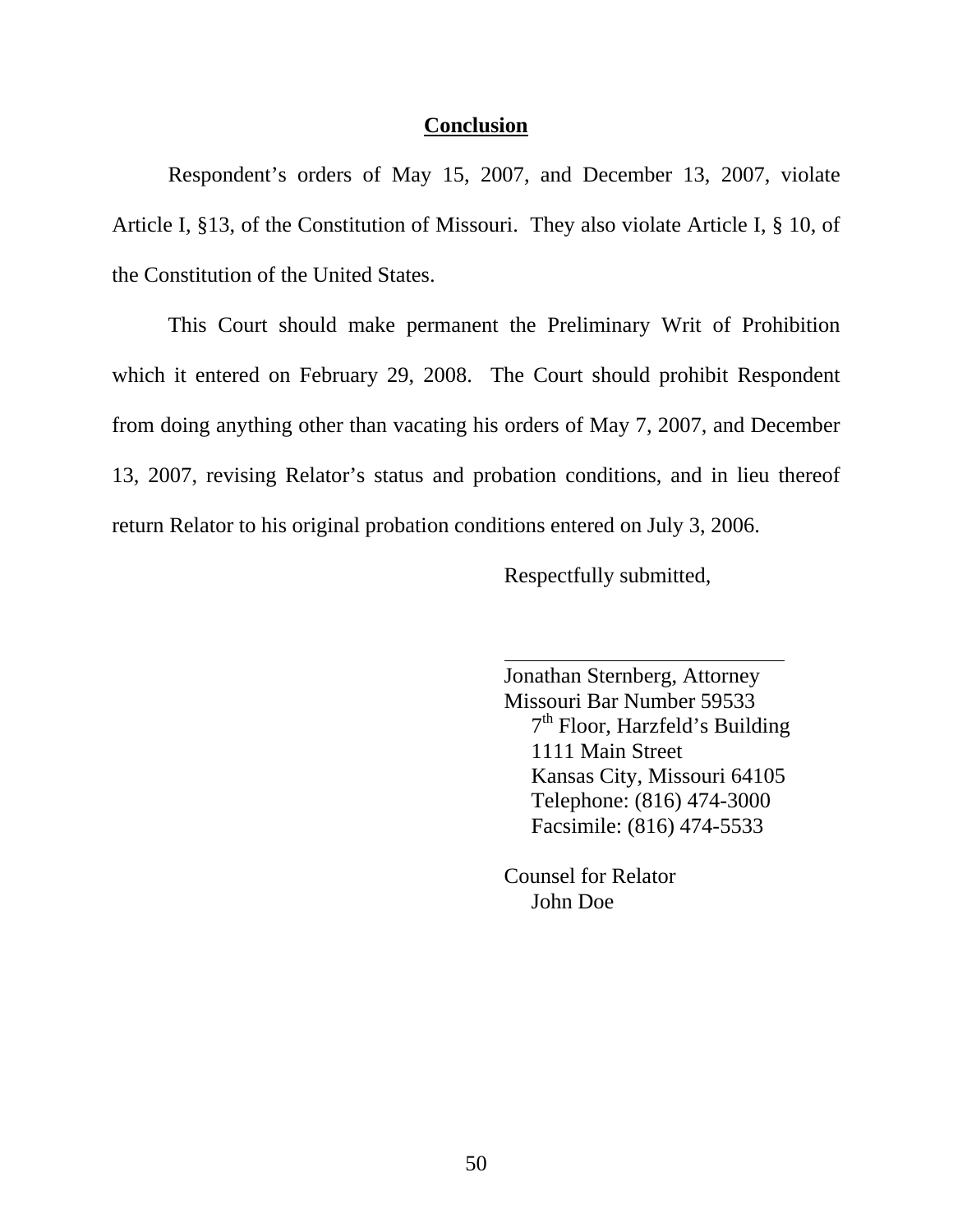## **Certificate of Compliance**

 I hereby certify that the enclosed CD-ROM has been scanned for viruses using Norton AntiVirus 2008 and is virus free. I also certify that I used Microsoft Word 2003 for word processing. I further certify that this Brief of the Relator complies with the word limitations contained in Supreme Court Rule 84.06(b) and that this brief contains 9,490 words.

Jonathan Sternberg, Attorney